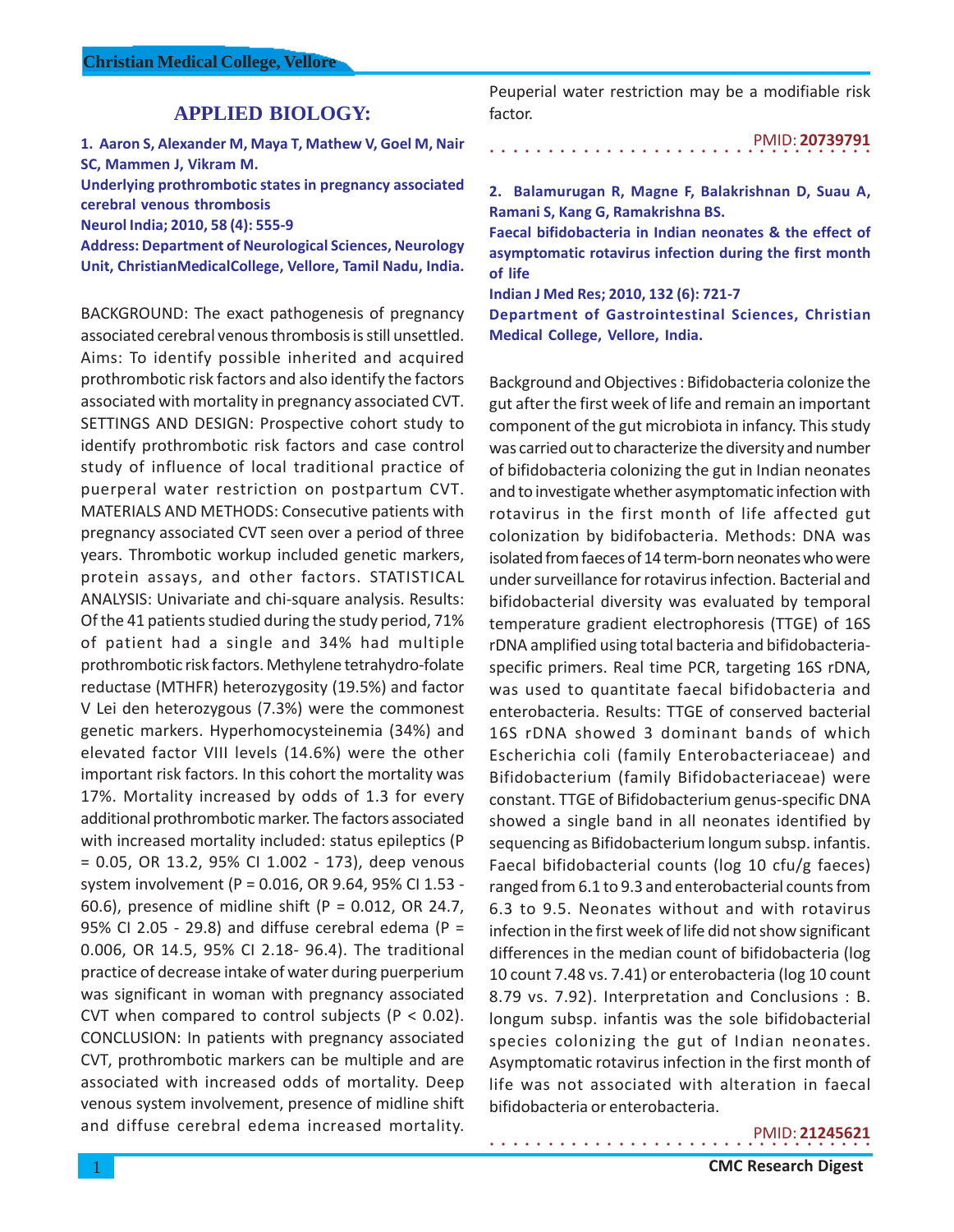**3.Balamurugan R, Mary RR, Chittaranjan S, Jancy H, Shobana Devi R, Ramakrishna BS. Low levels of faecal lactobacilli in women with irondeficiency anaemia in south India**

Fe deficiency in women contributes significantly to maternal and child morbidity in India. The intestinal bacterial flora may facilitate absorption of Fe from the caecum and proximal colon. The present study investigated the possibility that intestinal microbiota of anaemic young women may differ from that of women with normal Hb levels. The microbiota was quantified by real-time PCR in faeces of eight anaemic (Hb  $\lt$ /= 100 g/l) and twenty-six normohaemic (Hb >/= 120 g/l) women aged 18-25 years. Sequences of 16S ribosomal DNA (rDNA) specific to Bifidobacterium genus, Lactobacillus acidophilus group, Bacteroides-Prevotella-Porphyromonas group, Clostridium leptum group and Eubacterium rectale were amplified and expressed (as relative difference) relative to the universally conserved bacterial 16S rDNA sequences. Dietary intakes of energy, carbohydrate, fibre and Fe were ascertained by maintenance of a diet diary for a week. Faecal lactobacilli were significantly lower in anaemic women (median 6.6 x 10(-8), relative difference compared with total bacteria) than in the reference group  $(2.9 \times 10(-6))$ ; P = 0.001, unpaired t test with logarithmic transformation). There was no difference between the two groups with respect to any of the other bacteria that were examined. Intakes of energy, carbohydrate, fibre, Fe and milk were similar in both the groups. Fe deficiency in young women in south India was associated with low levels of lactobacilli in the faeces. The relationship between lactobacilli and Fe deficiency needs to be explored further.

PMID: **20447323**

○○○○○○○○○○○○○○○○ ○○○○○○○○○○○○○○○○ **4. Chacko G, Chacko AG, Kovacs K, Scheithauer BW, Mani S, Muliyil JP, Seshadri MS.**

**The clinical significance of MIB-1 labeling index in pituitary adenomas.**

**Pituitary. 2010 Dec;13(4):337-44.**

**Section of Neuropathology, Department of Neurological Sciences & Pathology, Christian Medical College, Vellore, 632004, India, geetachacko@cmcvellore.ac.in.**

Pituitary adenomas are unique in several ways-they are rarely malignant and yet can be invasive of several compartments. Recurrences in tumors with bland histological features that have been radically excised are a reason for frustration faced by endocrinologists and neurosurgeons in treatment of pituitary adenomas. Several attempts have therefore been made to determine the growth potential of pituitary adenomas. The aim of the present study was to define the biological significance of the MIB-1 labeling index (MIB-1 LI) in pituitary adenomas. The study included 159 cases of surgically treated pituitary adenoma seen in a single institution. MIB-1 LI was not found to be related to age or gender. The mean MIB-1 LI for clinically functional adenomas was marginally higher than that for clinically non-functional adenomas. There was a significant difference in the MIB-1 LI for tumors with a maximum diameter of more than 4 cm at a MIB-1 LI of >/=2%, however this difference was not statistically significant at a higher MIB-1 LI cut off value of >3%. The mean MIB-1 LI was significantly higher in tumors causing hydrocephalus and in those with cavernous sinus invasion and not when invasion was defined as invasion by tumor in any direction. We conclude that large pituitary macro adenomas, tumors filling the third ventricle causing hydrocephalus and tumors with true cavernous sinus invasions are more likely to have a higher proliferation index. Close follow up of tumors showing these imaging features would be recommended.

**PMID: 20640601**

**5. Desire S, Balasubramanian P, Bajel A, George B, Viswabandya A, Mathews V, Srivastava A, Chandy M. Frequency of TPMT alleles in Indian patients with acute lymphatic leukemia and effect on the dose of 6 mercaptopurine**

○○○○○○○○○○○○○○○○ ○○○○○○○○○○○○○○○○

**Medical Oncol; 2010, 27 (4): 1046-9 Department of Haematology, Christian Medical College, Vellore, India.**

Functional polymorphisms in the thiopurine methyl transferase (TPMT) gene have been associated with varying levels of enzyme activity and the occurrence of toxicity related to thiopurines. A total of 98 patients (66 pediatric and 32 adults) with precursor B acute lymphoblastic leukemia (Pre-B ALL) were evaluated for TPMT gene polymorphisms. The inability to tolerate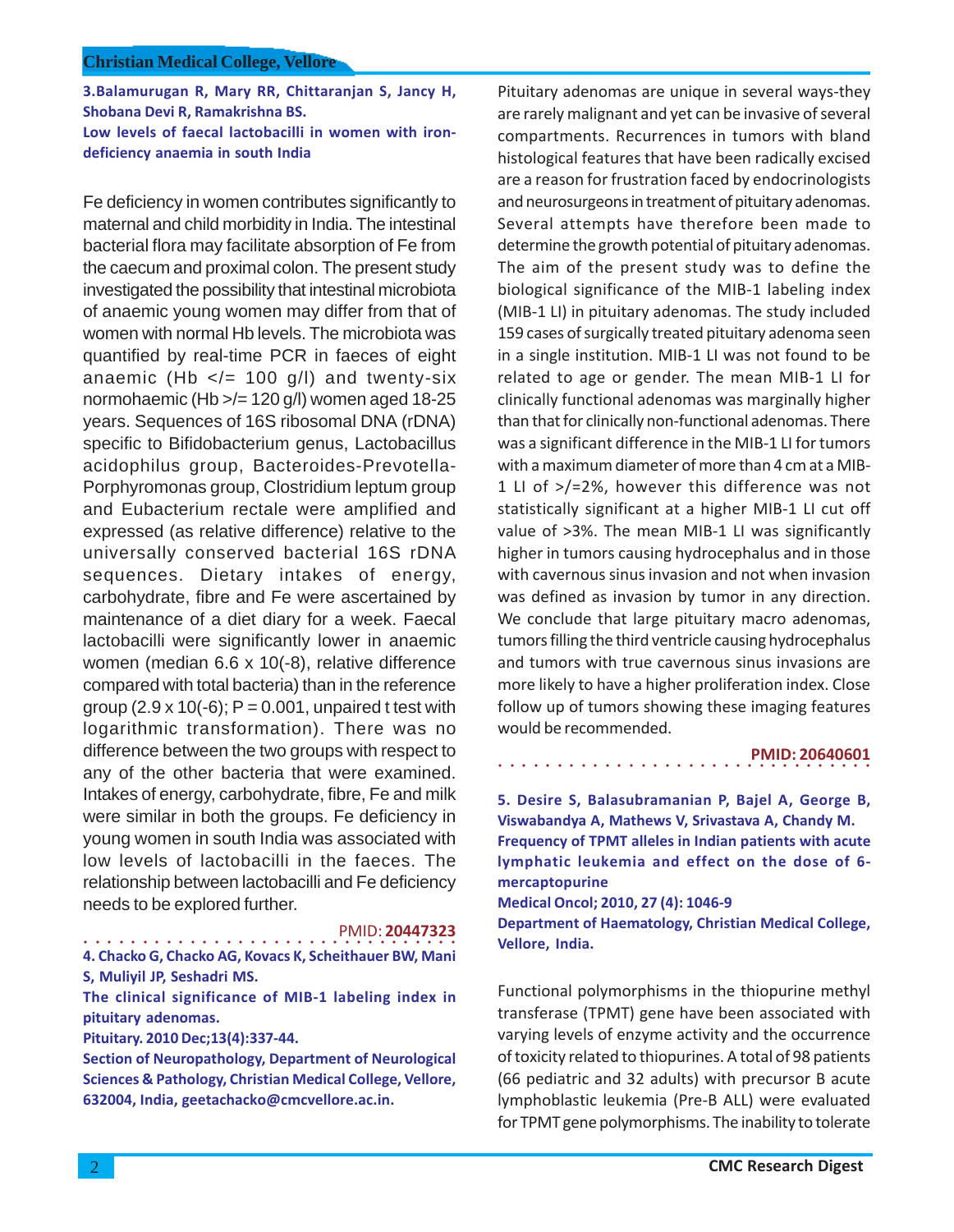6-mercaptopurine (6-MP) at conventional doses was considered as a surrogate marker of hematologic toxicity. The allele frequency of TPMT\*2, \*3A, \*3B and \*3C in the study population was 0.5, 0, 0 and 2.6%, respectively, similar to the frequency observed in other Asian populations. Five patients were heterozygous for TPMT\*3C variant allele, and one of these patient's was compound heterozygous with TPMT\*2 variant as the other allele. The impact of TPMT polymorphisms on the toxicity and treatment outcome was assessed in 66 pediatric patients only, as there was no variant TPMT detected in the adult patients. Three of the 5 patients (60%) heterozygous for TPMT\*2 or TPMT\*3C polymorphisms and 12/61 patients (20%) with wild type TPMT genotype had more than 10% of reduction of 6- MP dose (P=0.07). The presence of TPMT polymorphisms did not seem to completely explain the variation in 6-MP toxicity in this small group of patients. Other novel variants in TPMT or variations in the genes involved in transport and biotransformation of 6-MP need to be evaluated in the Indian population.

# ○○○○○○○○○○○○○○○○○○○○○○○○○○○○ ○○○○○ PMID: **19830600 6. Fletcher GJ, Gnanamony M, Samuel P, Ismail AM, Kannangai R, Daniel D, Eapen CE, Abraham P.**

**Association of mannose-binding lectin polymorphisms and HBV outcome in a South Indian population Int J of Immunogenetics; 2010, 37 (3): 177-84 Department of Gastrointestinal Sciences, Christian Medical College, Vellore, Tamil Nadu, India.**

Mannose binding lectin (MBL) is an important innate immune system pattern recognition molecule. The MBL gene polymorphisms are reported to play a crucial role in outcome of hepatitis B virus (HBV) infection. In this study, we ascertained the association of MBL genotypes with HBV outcome in a South Indian population. The MBL gene polymorphisms at codons 52, 54 and 57 of exon I, and promoter polymorphisms at -221 were typed by polymerase chain reactionsequence specific primer in spontaneously recovered and in chronic HBV group. The allele frequency of codon 52 'C' was significantly higher in chronic HBV group than in the recovered group (98.5% vs. 93.6%;  $P = 0.003$ ) and codon 52 'T' was significantly higher in recovered group than in the chronic group (6.4% vs. 1.5%;  $P =$ 0.003). In multivariate analysis, after adjusting for age, sex and state of origin, codon 52 'CC' and 'CT' genotypes were significantly associated with chronicity

and recovery respectively [odds ratio (OR), 0.25; 95% confidence interval (CI),  $0.08-0.80$ , P =  $0.02$ ] in codominant analyzing models. This was re-affirmed in analysis performed exclusively on Tamil Nadu subjects (OR, 0.23; 95% CI, 0.06-0.93, P = 0.039). The frequency of low/none haplotype (XY/O) was significantly higher in recovered group than in chronic group (15.6% vs 7.5%) and associated with spontaneous recovery (OR, 2.28; 95% CI, 1.04-4.99, P = 0.035). Our results provide preliminary evidence that inheritance of codon 52 genotypes and XY/O haplotype associated with low MBL level substantially determine the outcome of HBV infection in a sympatrically isolated South Indian population.

#### PMID: **20193030**

**7. Gupta M, Ashok Kumar J, Sitaram U, Neeraj S, Nancy A, Balasubramanian P, Abraham A, Mathews V, Viswabandya A, George B, Chandy M, Srivastava A, Srivastava VM. The t(6;9)(p22;q34) in myeloid neoplasms: a retrospective study of 16 cases Cancer Genet Cytogenet; 2010, 203 (2): 297-302 Cytogenetics Unit, Christian Medical College, Ida Scudder Road, Vellore 632004, India.**

○○○○○○○○○○○○○○○○○○○○○○○○○○○○○○○○○

Among patients with acute myeloid leukemia (AML), the t(6;9) (p22;q34) is a rare but defined subset with a poor prognosis. We report 16 patients with the t(6;9), of whom 13 had AML, 2 had myelodysplastic syndrome (MDS), and 1 had chronic myeloid leukemia in myeloid blast crisis (CML-BC). All except for one were evaluated at diagnosis. The median age was 34.5 (range: 7-62 years), with 12 adults and 12 males. Trilineage dysplasia was present in 13 (81%). Marrow basophilia was seen in only two patients, one of whom had CML-BC. HLA-DR was positive in all 12 patients assessed, CD33 in 11, CD13 in 10, and CD34 in seven. Four patients had one other abnormality apart from the t(6;9). These were the t(9;22) in the patient with CML and deletion 9q, addition 13q, and an isochromosome 8q in the other three patients. There were no complex karyotypes. Fms-related tyrosine kinase 3—internal tandem duplication (FLT3-ITD) mutations were seen in seven of 13 patients. Follow-up details were available for six patients. Three received palliative care, and follow-up details were not available for the other seven. The response to chemotherapy was poor in the remaining patients. The only patients who survived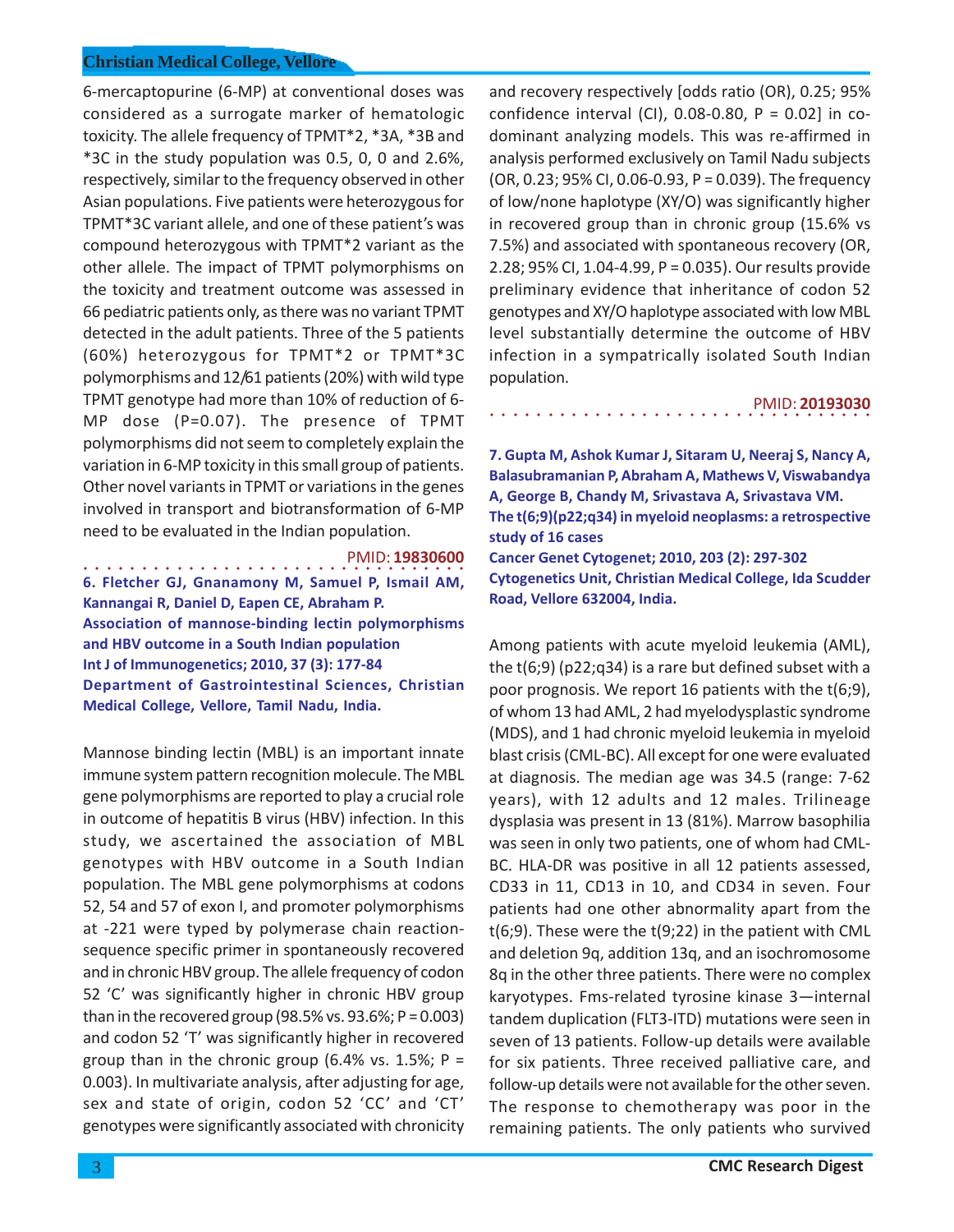were three out of the four who had allogeneic hematopoietic stem cell transplantation (HSCT).

○○○○○○○○○○○○○○○○ ○○○○○○○○○○○○○○○○ PMID: **21156248 8. Manoharan A, Chatterjee S, Madhan S, Mathai D.**

**Evaluation of tigecycline activity in clinical isolates among Indian medical centers**

**Indian JPatholMicrobiol; 2010, 53 (4): 734-7**

**Benjamin M Pulimood Laboratories for Infection, Immunity and Inflammation (BMPLIII), Department of Medicine Unit I and Infectious Disease, Christian Medical College, Vellore-632 004, Tamil Nadu, India. anandm@cmcvellore.ac.in**

BACKGROUND: Resistance to multiple antibiotics among Gram-positive cocci (GPC) and Gram negative bacilli (GNB) is high in India. Tigecycline, a glycylcycline antibiotic is a newer treatment option for emerging single or multidrug-resistant (MDR) GPC and GNB. MATERIAL AND METHOD: We evaluated the in vitro activity of tigecycline and compared it against other antimicrobials. Between 2005-2007, seven Indian medical centers from diverse geographic regions forwarded 727 isolates [Escherichia coli (166), Staphylococcus aureus (125), Klebsiella spp (120), Streptococcus pneumoniae (102), Enterococcus spp. (100), Pseudomonas aeruginosa (50), Acinetobacter spp. (50) and Enterobacter spp. (14)] from patients with blood stream (BSI), skin and soft tissue (SSTI) including surgical site, urinary tract and respiratory infections to our reference laboratory. Susceptibility to 11 antimicrobials besides tigecycline included: vancomycin, linezolid, teicoplanin, quinopristindalfopristin, daptomycin, amikacin, imipenem, levofloxacin, meropenem, and piperacillin/tazobactam was determined by agar dilution and Etest method. RESULT: Tigecycline was active against all GPC (MIC 90 < 0.25 mug/ml), E. coli and Klebsiella spp. (MIC 90 </=1 mug/ml). MDR Acinetobacter spp. showed lower susceptibility (70.6%) to tigecycline. Tigecycline MIC 90 values were not influenced by oxacillin resistance among S. aureus, S. pneumoniae, vancomycin resistance in Enterococci (VRE) and ESBL producing E. coli, Klebsiella spp. and Enterobacter spp. Increased resistance was seen to other antimicrobials among ESBL producing E. coli, Klebsiella spp., Metallo Beta Lactamase (MBL) producing P. aeruginosa and VRE. CONCLUSION: Tigecycline is an alternative option for emerging multidrug-resistant (MDR) pathogens

exhibiting promising spectrum/potency exceeding currently available agents seen in India.

○○○○○○○○○○○○○○○○ ○○○○○○○○○○○○○○○○ PMID: **21045403 9.Manoharan A, Chatterjee S, Mathai D. Detection and characterization of metallo beta lactamases producing Pseudomonas aeruginosa Indian J Med Microbiol; 2010, 28 (3): 241-4 Department of Medicine, Unit I and Infectious Diseases, Benjamin M Pulimood Laboratories for Infection, Immunity and Inflammation, Christian Medical College, Vellore 632004, Tamil Nadu, India.**

This study was undertaken to evaluate phenotypic and genotypic methods for detection of Metallo-Beta-Lactamases (MBLs) among nosocomial Pseudomonas aeruginosa. Sixty one among 176 P. aeruginosa isolates, collected as part of a multicentric study (2005-2007), were evaluated for carbapenem resistance (CARB-R; resistant to either imipenem/ meropenem) and screened for MBL by Combination Disk Diffusion Test (CDDT) using imipenem (IMP), meropenem (MER) and ceftazidime (CAZ) with EDTA. MBL positives were further confirmed by IMP + EDTA Etest. Twenty strains (42.6%) were found to be MBL producers among the 61 P. aeruginosa. PCR for IMP and VIM MBL was performed on 48 of the 61, 15 were positive for VIM MBL type. CDDT using IMP + EDTA had the highest sensitivity and specificity of 87.8% and 84.4% when compared to Etest, which was higher than the values obtained for CAZ + EDTA and MER + EDTA. CDDT using IMP + EDTA also compared very well with the PCR (specificity =  $90.9\%$ , sensitivity = 93.3%). CARB-R among P. aeruginosa is mediated predominantly via MBL production. Clinical P. aeruginosa isolates can be screened routinely using the less expensive IMP + EDTA CDDT in clinical microbiology laboratories.

PMID: **20644314**

○○○○○○○○○○○○○○○○ ○○○○○○○○○○○○○○○○ **10. Manoranjitham SD, Rajkumar AP, Thangadurai P, Prasad J, Jayakaran R, Jacob KS.**

**Risk factors for suicide in rural south India.**

**Br J Psychiatry. 2010 Jan;196(1):26-30.Comment inBr J Psychiatry. 2010 May;196(5):415; author reply 415-6. Department of Psychiatric Nursing, Christian Medical**

**College, Vellore, India.**

BACKGROUND: The relative contributions of psychosocial stress and psychiatricmorbidity to suicide are a subject of debate.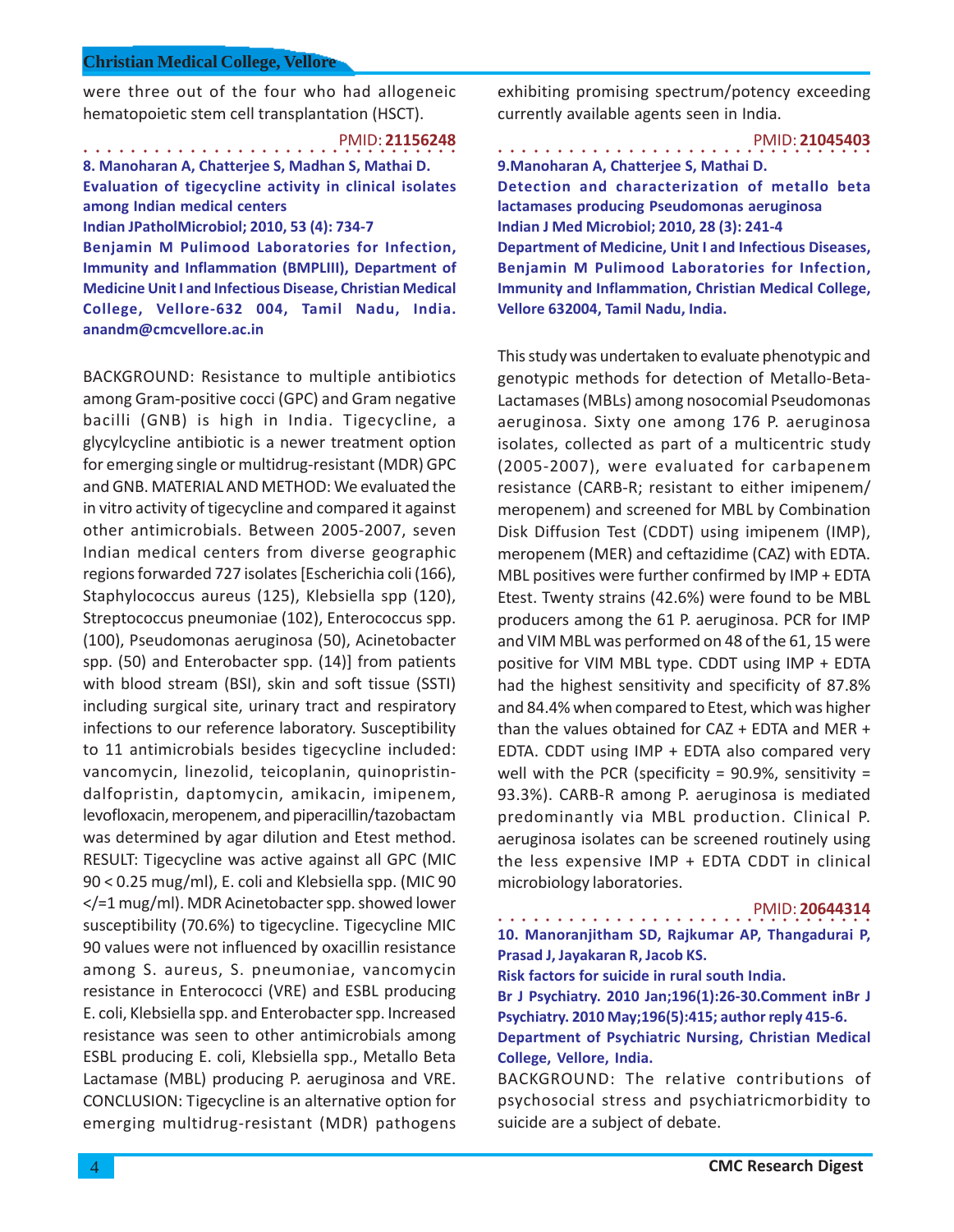AIMS: To determine major risk factors for suicide in rural south India.

METHOD: We used a matched case-control design and psychological autopsy to assess100 consecutive suicides and 100 living controls matched for age, gender andneighbourhood.

RESULTS: Thirty-seven (37%) of those who died by suicide had a DSM-III-R

psychiatric diagnosis. Alcohol dependence (16%) and adjustment disorders (15%)were the most common categories. The prevalence rates for schizophrenia, majordepressive episode and dysthymia were 2% each. Ongoing stress and chronic painheightened the risk of suicide. Living alone and a break in a steady relationshipwithin the past year were also significantly associated with suicide.

CONCLUSIONS: Psychosocial stress and social isolation, rather than psychiatricmorbidity, are risk factors for suicide in rural south India.

> ○○○○○○○○○○○○○○○○○○○○○○○○○○○○ ○○○○○ PMID**: 20044655**

**11. Rajasekar R, Lakshmi KM, George B, Viswabandya A, Thirugnanam R, AbrahamA, Chandy M, SrivastavaA, Mathews, V.**

**Dendritic cell count in the graft predicts relapse in patients with hematologic malignancies undergoing an HLA-matched related allogeneic peripheral blood stem cell transplant.**

**Biol Blood Marrow Transplantation: Journal of the American Society for Blood and Marrow Transplantation; 2010, 16 (6): 854-60.**

**Department of Haematology, Christian Medical College, Vellore, India.**

We investigated the impact of the number of infused and reconstituted immunocompetent cells including dendritic cells (DCs) on clinical outcome of patients with hematologic malignancies undergoing an allogeneic peripheral blood stem cell transplantation. Sixty-nine consecutive patients with hematologic malignancies were included in the analysis. The median age of the cohort was 32 years (range: 2-62 years) and there were 39 (57%) males. Twenty-one (30%) patients relapsed with a cumulative incidence of 44 % +/- 14% at a median follow up of 28 months. On a multivariate analysis, a high plasmacytoid dendritic cell (PC) content in the graft was associated with higher risk of relapse. The patients were further categorized based on the median PC counts in the graft as high ( $>$  or =2.3 x 10(6)/

kg) and low  $\left($  <2.3 x 10(6)/kg) groups. The baseline characteristics of these 2 groups were comparable. The group that had a high PC content in the graft had significantly higher risk of relapse and lower overall survival (OS) and event-free survival (EFS). Our data suggests that PC content in the graft predicts clinical outcomes such as relapse and survival in patients with hematologic malignancies undergoing an allogeneic HLA matched related peripheral blood stem cell transplantation. There is potential for pretransplant manipulation of this cellular subset in the graft.

○○○○○○○○○○○○○○○○○○○○○○○○○○○○○○○○○ PMID: **20138229 CASE REPORTS:**

**12. Aaron S, Anupriya A, Sunithi, M, Mathew V, Maya T, Goyal MK, Alexander, M.**

**MELAS: Recurrent reversible hemianopia Neurol India; 2010, 58 (5): 791-3**

**Neurology Unit, Department of Neurological Sciences, Christian Medical College & Hospital, Vellore, Tamil Nadu, India.**

# ○○○○○○○○○○○○○○○○○○○○○○○○○○○○○○○○○ PMID: **21045518 13. Amritanand R, Venkatesh K, Premkumar AJ, Sundararaj GD. Pathological dislocation of the dorsal spine following granulocytic sarcoma in a non-leukaemic patient Eur Spine J; 2010, 19 Suppl 2 S114-7**

**Spinal Disorders Services, Department of Orthopedics Unit 1, Christian Medical College, Vellore, Tamil Nadu 632004, India. rohit@cmcvellore.ac.in**

We describe a previously healthy, non-leukaemic young male presenting with neurological deficit and a pathological dislocation of D8 over D9 vertebra. The magnetic resonance imaging showed an enhancing soft tissue tumor. His basic laboratory workup as well as a bone marrow biopsy was normal. Through a single midline posterior approach, he underwent a decompressive laminectomy of D8 and D9 vertebra, anterior column reconstruction with a meshed titanium cage and posterior pedicle screw instrumentation. The histological diagnosis of granulocytic sarcoma was confirmed by appropriate immuno-histochemical studies. He received postoperative radiotherapy following which his wound dehiscesed and the tumor fun gated and spread to his left thigh. He declined chemotherapy and unfortunately expired 9 months later. This case is presented to draw attention to the unusual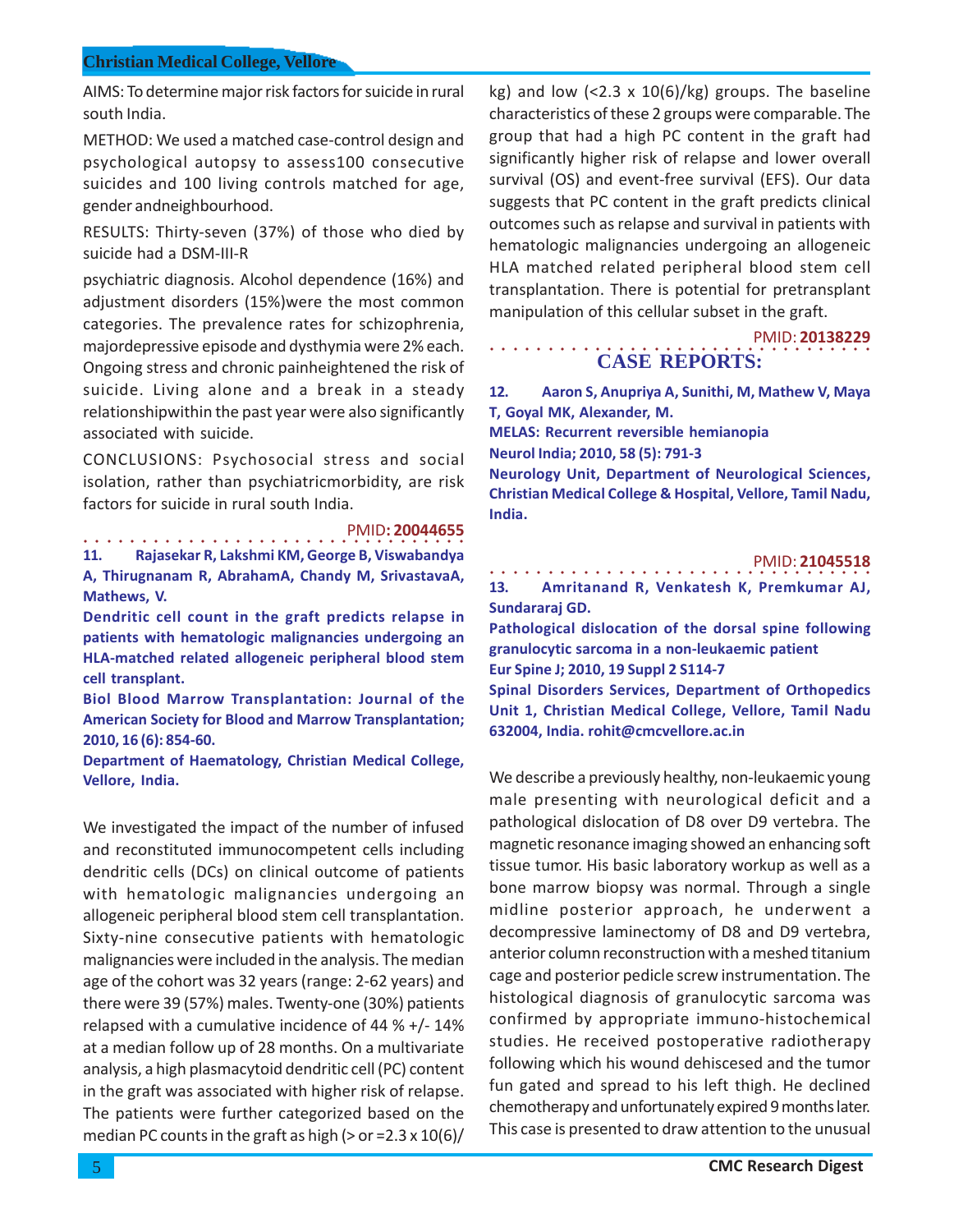presentation and to stress that granulocytic sarcoma should be kept in mind when making the differential diagnosis in patients with signs of spinal cord compression even in non-leukaemic individuals.

○○○○○○○○○○○○○○○○ ○○○○○○○○○○○○○○○○ PMID: **19688354 14. Annapandian VM, Basu G, Mathew BS, Fleming DH, Jacob CK, John GT.**

**Can mycophenolic acid dose requirement during the first transplant help predict dosing for the second transplant?**

**Nephrol Dial Transplant; 2010, 25 (10): 3449-52 Department of Nephrology, Christian Medical College, Vellore, India.**

We describe the pharmacokinetic profile of mycophenolic acid (MPA) in a patient receiving Mycophenolate mofetil (MMF) during her first and second renal transplantations. The MMF dose required to achieve a therapeutic range of MPA-AUC(0)(- )(12)(h) early following the second transplantation was 10 times greater than that required late following the first transplantation. Her MMF requirement then declined and continued to decrease even beyond 1 year. Intra-individual variability in MPA profiles precluded the ability to predict MMF dosing for the second transplant based on that during the first. Therapeutic drug monitoring of MMF should be continued beyond 1 year of transplantation.

# ○○○○○○○○○○○○○○○○ ○○○○○○○○○○○○○○○○ PMID: **20647193**

**15. Arora N, Nair S, Srivastava, A. T/NK-cell post-transplant lymphoproliferative disorder**

**of the urinary bladder: a case report.**

**J Clin Pathol; 2010.**

**Department of Pathology, Christian Medical College, Vellore, Tamil Nadu, India.**

#### ○○○○○○○○○○○○○○○○ ○○○○○○○○○○○○○○○○ PMID: **20861002 16. Srinivas B, Joseph V, Chacko G, Rajshekhar V. Extradural developmental dural root sleeve cyst**

**presenting as a lumbar paraspinalmass with renal compression in an infant.**

**J Neurosurg Pediatr. 2010 Jun;5(6):586-90.**

**Department of Neurological Sciences, Christian Medical College, Vellore, TamilNadu, India.**

Spinal extradural cysts do not normally present as a visible paraspinal mass orcause compression of the abdominal organs. The authors describe the case of a9-month-old boy with multiple spinal extradural cysts. The largest of these cystswas along the right L-2 nerve root with significant extraspinal extensionresulting in a visible slow-growing swelling in the right paraspinal region andradiological evidence of compression of the right kidney with hydronephrosis.Another large cyst along the left T-12 root caused radiologically evidentcompression of the left kidney but to a lesser degree. The patient also hadmonoparesis of the left lower limb and phenotypic features of Noonan syndrome.The authors performed marsupialization of the cysts, as well as repair of thefistula between the subarachnoid space and the cyst on the right side along theL-2 root and on the left side along the T-12 root. At 1-year follow-up, there wasno paraspinal mass and the lower limbs exhibited normal power. Magnetic resonanceimaging confirmed marked reduction in the size of the cysts and relief of therenal compression. To the authors' knowledge, their patient is the youngestreported in literature to have a spinal extradural cyst and also the first withthe cyst presenting as a paraspinal mass.

# ○○○○○○○○○○○○○○○○ ○○○○○○○○○○○○○○○○ PMID**: 20515331**

**17. Balukrishna S, Jennifer P, Viswanathan PN.**

**Solitary Subcutaneous Metastasis from Squamous Cell Carcinoma of the Esophagus: A Case Report and Brief Review of Literature**

**J Gastrointest Cancer; 2010**

**Department of Radiation Oncology Unit 1, Christian Medical College, Ida Scudder Road, Vellore, 632 004, Tamil Nadu, India, balunair@cmcvellore.ac.in.**

#### ○○○○○○○○○○○○○○○○ ○○○○○○○○○○○○○○○○ PMID: **21174174**

**18. BanerjiJS.**

**Gas in the renal area: emphysematous pyelonephritis Urol J; 2010, 7 (4): 225**

**Department of Urology, Christian Medical College, Vellore, Tamil Nadu, India. johnsbanerji2002@yahoo.co.in**

#### PMID: **21170849**

○○○○○○○○○○○○○○○○ ○○○○○○○○○○○○○○○○ **19. BanerjiJS, Nagarajan, R.**

○○○○○○○○○○○○○○○○ ○○○○○○○○○○○○○○○○

**Fun gating anorectal carcinoma causing urinary retention Urol J; 2010, 7 (3): 201**

**Department of Urology, Christian Medical College, Vellore, India. johnsbanerji2002@yahoo.co.in**

# PMID: **20845299**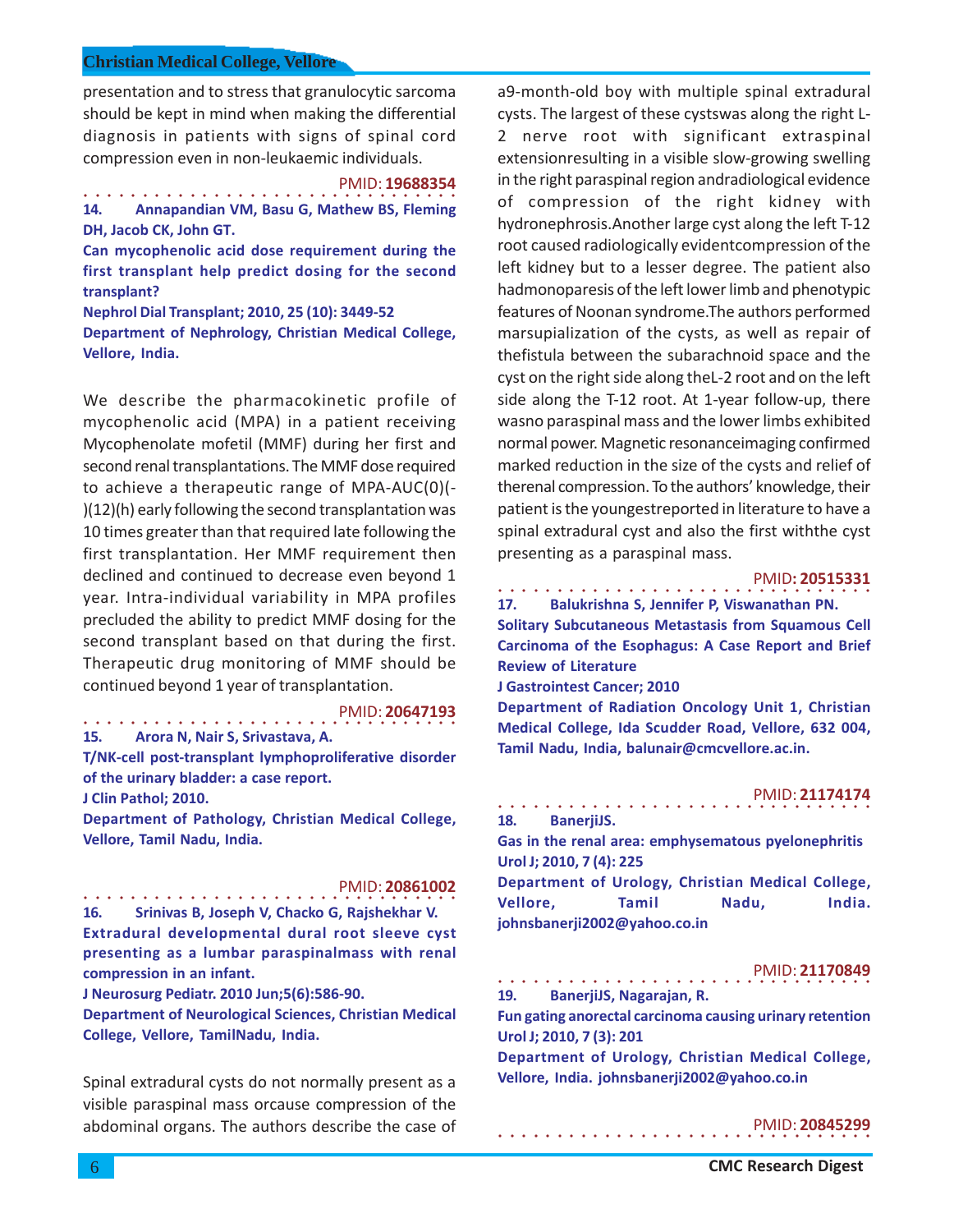**20. Bertha A, Danda S, Tjandrajana E, Srivastava V, Subramanian R, Mathew J. Klinefelter syndrome with systemic lupus erythematosus**

**in an Indian man. Lupus2010 Jun;19(7):870-1. Epub 2010 Feb 15.**

**Clinical Genetics Unit, CMC, Vellore, India.**

Previously, cases of systemic lupus erythematosus (SLE) and Klinefelter syndrome (KS) in men have been reported in Western populations. We report the case of a 30-year-old man from southern India with known infertility who was diagnosed to have SLE and KS by fluorescence in-situ hybridization, as routine karyotype cultures failed. The diagnosis has implications in management and highlights the need for strong clinical suspicion and laboratory confirmation of KS by molecular methods when suspected in all men with SLE. Quicker, long-term remission and genetic counseling of such individuals can help in better management and coping with this chronic, potentially fatal disease. Lupus (2010) 19, 870-871.

○○○○○○○○○○○○○○○○○○○○○○○○○○○○ ○○○○○ **BichpuriaS, Joseph E, Mani S, Rajshekhar V, Bugalia V, Gibikote S.**

PMID: **20156931**

**A retroclival cystic craniopharyngioma Acta Neurol Belg; 2010, 110 (4): 356-7 Department of Radiodiagnosis, Christian Medical College Hospital, Vellore, T.N. 632004, India. sumittheleo@yahoo.com**

○○○○○○○○○○○○○○○○○○○○○○○○○○○○ ○○○○○ PMID: **21305871**

**Cherian RS, Keshava SN, George O, Joseph E. Cervical aortic arch in a patient with Turner syndrome Diagn Interventional Radiol; 2010, 16 (2): 132-3 Department of Radiology, Christian Medical College, Vellore, Tamil-Nadu, India. vijitkc@hotmail.com**

We report a case of a young girl with Turner syndrome presenting with a pulsatile left-sided supraclavicular swelling since birth, which proved to be the rare anomaly of a cervical aortic arch. Though elongation of the transverse aortic arch is well known in Turner syndrome, to the best of our knowledge, a cervical aortic arch has not been described in the literature. **PMID:** 1983899

**Chrispal A, Vasuki Z, Thomas EM, Boorugu HK. Mixed connective tissue disorder and Castleman's disease**

**J Assoc Physicians India; 2010, 58 515-7**

**Department of Medicine, Christian Medical College, Vellore.**

We present a 16-year-old girl who presented with polyarthritis in association with Raynaud's phenomenon, malar rash, oral ulcers, photosensitivity and alopecia of 6 months duration. On evaluation, it emerged that she had a mixed connective tissue disorder with a mesangio-proliferative glomerulonephritis. Her Chest radiograph revealed a well defined left mid and lower zone opacity with evidence of a hilar mass on CT Thorax. Histopathological examination following CT guided biopsy of the mass revealed a hyaline vascular type of Castleman's disease. Mixed Connective Tissue Disorder with Castleman's Disease is a rare association; the patient presenting with varied and interesting manifestations. It is important to understand this association in view of management. The exact etiopathogenesis of the autoimmune manifestations in patients with Castleman's disease is not clear. Treatment with immunosuppression can suppress both immune manifestations and result in tumour regression as well.

PMID: **21189705**

**Das S, Ram TS, Chacko RT, Pavamani S, Viswanathan PN, Viswanathan FR, Kurian S.**

**Primitive neuroectodermal tumor of the jejunum; a case report and literature review.**

**J Gastrointestinal Cancer; 2010, 41 (4): 257-60**

○○○○○○○○○○○○○○○○○○○○○○○○○○○○○○○○○

**Department of Radiation Oncology Unit I, Christian Medical College Vellore, Vellore, 632004 Tamil Nadu, India.**

OBJECTIVE AND IMPORTANCE: The aim of this paper is to report an unusual presentation of extranodal follicular dendritic cell tumor of neck with spinal metastasis. Follicular dendritic cells are nonlymphoid immune accessory cells present in the germinal centers of lymphoid follicles and play a crucial role in the induction and maintenance of the humoral immune response. Tumors from these cells are rare and treatment modality poorly defined. CLINICAL PRESENTATION: A 37-year-old lady presented with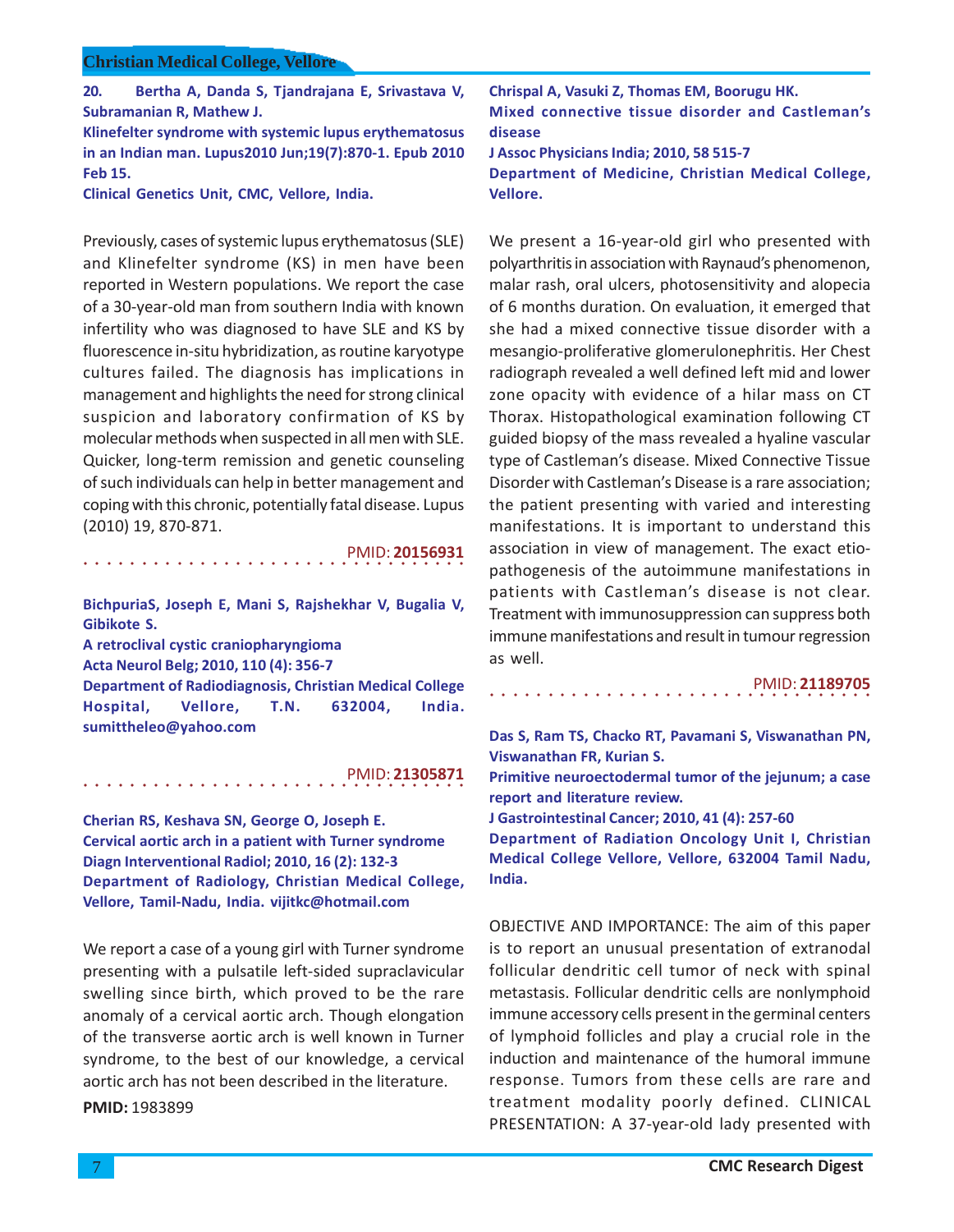recurrent neck swelling which was initially reported as malignant paraganglioma. The primary disease was treated with surgery and radiotherapy. Eleven years later, the patient presented with metastasis to the spinal cord. Subsequent immunohistochemical analysis of the primary site tumor and the metastatic deposits revealed it to be a follicular dendritic cell tumor. INTERVENTION: The patient was treated with surgery followed by radiotherapy to spine, and one and half year after treatment, the patient is doing well and has regained complete motor functions. CONCLUSION: Metastasis to spinal cord for follicular dendritic cell tumor is very rare, and to the best of our knowledge, no such case has been previously reported in the scientific literature so far. In the present case, good local control was achieved with initial surgery and radiotherapy but resulted in distant failure after 11 years. This underlines the need for adjuvant systemic therapy, and understanding the biology of the tumor may help in formulating targeted therapy in the future for this rare disorder.

○○○○○○○○○○○○○○○○ ○○○○○○○○○○○○○○○○ PMID: **20349158**

**David S, Peter J, Raju R, Padmaja P, Mohanraj P. Oculocutaneous anthrax: detection and treatment Clin Ophthalmol; 2010, 4 713-6.**

**Department of Ophthalmology, Schell eye Hospital, Christian Medical College Hospital, Vellore, India;**

Anthrax, a zoonotic disease that primarily affects herbivores, has received recent attention as a potential agent of bioterrorism. We report a patient who presented with a 4-day history of pain, watering and difficulty in opening the left upper and lower eyelids, and fever. Clinical examination revealed brawny nonpitting edema with serosanguinous discharge. The history of the death of his sheep 1 week prior to the illness provided the clue to the diagnosis. Although standard cultures of the blood and the serous fluid from the lesion were negative, probably as a result of prior treatment, the diagnosis of cutaneous anthrax was made by a polymerase chain reaction (PCR) test of the serous fluid. Serial photographs demonstrating resolution of the lesion with appropriate antibiotic therapy are presented.

PMID: **20689787**

**Gopal GK, Anugrah C, Boorugu H.**

**Scrub typhus associated macrophage activation syndrome**

**Trop Doct; 2010, 40 (4): 249-50**

**Department of Medicine - 3, Christian Medical College, Vellore, India. gops95@yahoo.com**

Macrophage activation syndrome (MAS) is a rare phenomenon that occurs either primarily or secondary to a multitude of conditions, including juvenile rheumatoid arthritis most commonly, and other infections like enteric fever and tuberculosis. It has been reported as an extremely rare complication of scrub typhus with no cases presented from India. We report three cases of scrub typhus presenting with confirmed MAS between January 2007 and December 2007 to a tertiary care hospital in South India. All three patients had clinical and laboratory evidence for scrub typhus and MAS. All the patients responded promptly to antibiotics and made an uneventful recovery. These three patients are presented to highlight the importance of considering scrub typhus in patients with MAS following acute febrile illnesses.

PMID: **20667920**

**Joseph E, Irodi A, Sureka J, Padmapriya G, Chacko G. Unusual fourthventricular mass. Acta Neurol Belg. 2010 Sep;110(3):289. Department of Radiology, Christian Medical College, Velore, Tamil Nadu, India. [corrected]**

○○○○○○○○○○○○○○○○ ○○○○○○○○○○○○○○○○

○○○○○○○○○○○○○○○○ ○○○○○○○○○○○○○○○○ PMID: **21114145**

Erratum in: Acta Neurol Belg. 2011 Mar;111(1):84. Joseph, Elisabeth [corrected to Joseph, Elizabeth].

Acta Neurol Belg. 2010 Dec;110(4):358. Irodi, Aparna [added]; Sureka, Jyoti

[added]; Padmapriya, G [added]; Chacko, Geeta [added].

**Iyyadurai R, Surekha V, Sathyendra S, Paul Wilson B, Gopinath KG. Azadirachtin poisoning: a case report Department of Medicine, Christian Medical College, Vellore, Tamil Nadu, India. Clin Toxicol (Phila). 2010 Oct;48(8):857-8.**

The use of neem-based products is widespread in the Indian Subcontinent. Neem-based pesticides obtained

○○○○○○○○○○○○○○○○ ○○○○○○○○○○○○○○○○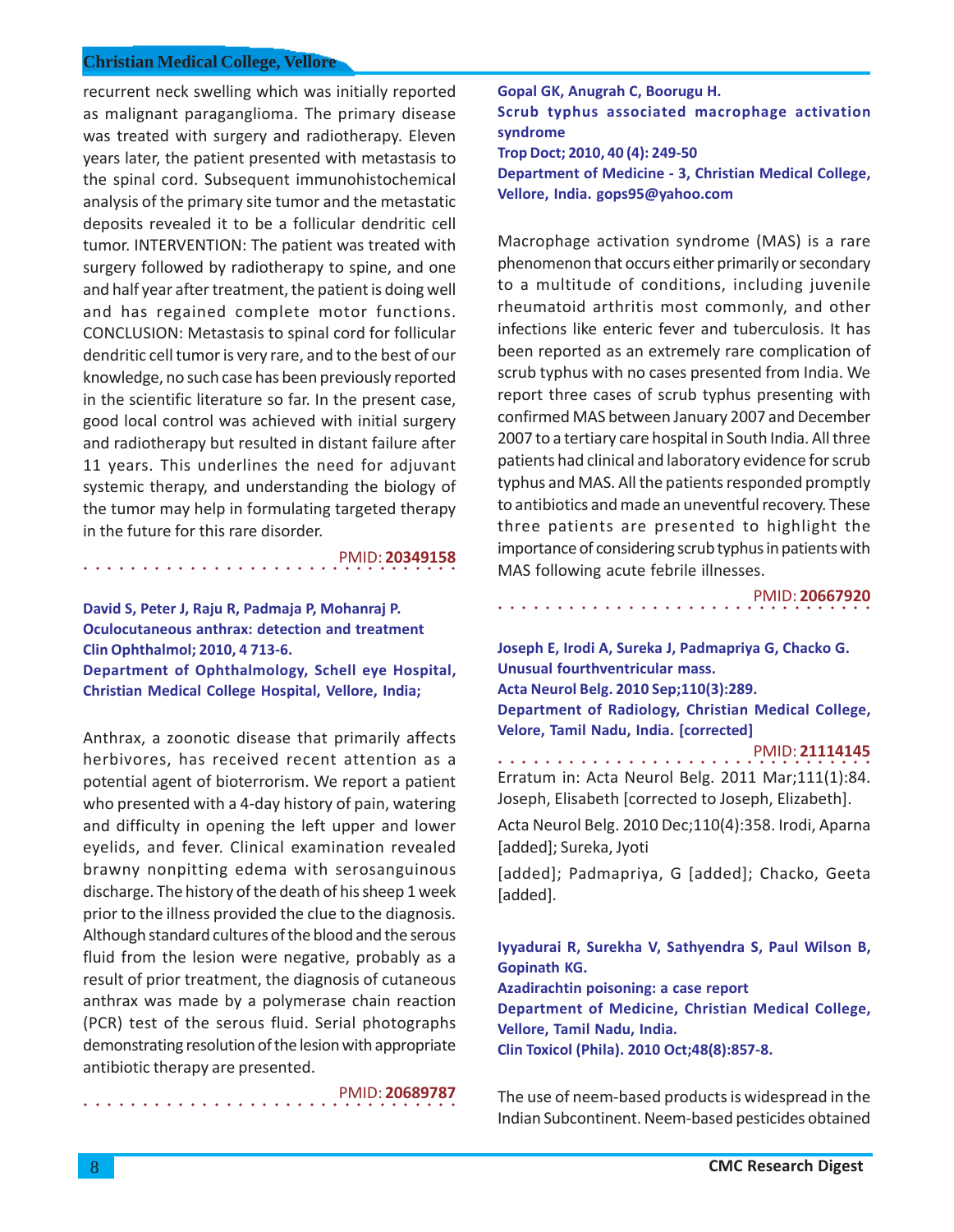from neem kernels are considered natural and safe. The toxic effects of ingestion and overdose of this pesticide in adults have not been described in this literature. We report the case of a 35-year-old lady who had consumed Azadirachtin in an attempt of deliberate self-harm. The patient had features of neurotoxicity because of Azadirachtin requiring intensive medical care with mechanical ventilation. The patient survived the overdose with no long-lasting side effects of the toxin.

○○○○○○○○○○○○○○○○○○○○○○○○○○○○ ○○○○○ PMID: **20932102**

**John SM, Venkatesan S, Tharyan A, Bhattacharji, S. The challenge of patients with severe psychiatric illness who do not access care - a way forward Trop Doct; 2010, 40 (4): 247-8 Low Cost Effective Care Unit/Ida Scudder Urban Health**

**Centre, Christian Medical College, Vellore, India. rikkisush@cmcvellore.ac.in**

Psychiatric illnesses are a significant cause of morbidity all over the world. In India many people with mental disorders are unable to access psychiatric care for a variety of reasons. This article describes the successful management of a person with schizophrenia in the community through a primary care team in liaison with psychiatrist services.

PMID: **20826590**

**Joseph P, Raju RS, Vyas FL, Eapen A, Sitaram V. Portal annular pancreas. A rare variant and a new classification**

○○○○○○○○○○○○○○○○○○○○○○○○○○○○ ○○○○○

**JOP; 2010, 11 (5): 453-5**

**Department of General Surgery Unit IV (Hepato-Biliary Pancreatic Surgery), Christian Medical College, Vellore, Tamil Nadu, India. pj1982@cmcvellore.ac.in**

CONTEXT: Portal annular pancreas is a rare congenital anomaly resulting

from fusion of the pancreatic parenchyma around the portal vein/superior mesenteric vein. It is asymptomatic, but could have serious consequences during pancreatic surgery, if unrecognized. We describe a variant of this anomaly encountered during pancreaticoduodenectomy and propose a new classification. CASE REPORT: We report a 51-year-old male who underwent a pancreaticoduodenectomy for periampullary carcinoma. After division of the pancreatic neck, a sheath of tissue was found posterior and extending to the left of the portal vein. When we divided this tissue, a large duct was encountered; this duct communicated with the main pancreatic duct. On review of the CT images, the main pancreatic duct was seen to be passing posterior to the portal vein and a smaller accessory pancreatic duct was present anterior to the portal vein. We describe the surgical implications. CONCLUSION: This variant of portal annular pancreas has not yet been reported during pancreaticoduodenectomy and we propose a new classification for this fusion anomaly.

○○○○○○○○○○○○○○○○○○○○○○○○○○○○○○○○○ PMID: **20818114**

**Kamath MS, Aleyamma TK, Muthukumar K, Kumar RM, George K.**

**A rare case report: ovarian heterotopic pregnancy after in vitro fertilization**

**Fertil Steril; 2010, 94 (5): 1910 e9-11**

**Reproductive Medicine Unit, Christian Medical College Hospital, Vellore, India.**

OBJECTIVE: To report a case of ovarian heterotopic pregnancy after an IVF cycle. DESIGN: Case report. SETTING: Reproductive medicine unit, ChristianMedicalCollegeHospital, Vellore, India. PATIENT(S): A woman with an ovarian heterotopic pregnancy. INTERVENTION(S): Laparoscopic removal of ovarian ectopic pregnancy. MAIN OUTCOME MEASURE(S): Early detection and successful treatment of heterotopic pregnancy. RESULT(S): Successful laparoscopic management of ovarian pregnancy resulting in a single viable ongoing intrauterine pregnancy. CONCLUSION(S): Clinicians need to be aware of such rare and potentially fatal presentations after IVF, because early diagnosis and management in these cases can yield a favorable outcome.

PMID: **20362282**

#### **Koshy B, Surendrababu NR.**

○○○○○○○○○○○○○○○○○○○○○○○○○○○○○○○○○

○○○○○○○○○○○○○○○○○○○○○○○○○○○○○○○○○

**Image in medicine. Dyke-Davidoff-Masson syndrome Annals Academy Med, Singapore; 2010, 39 (6): 501-2 Department of Developmental Paediatrics, Christian Medical College, India. beenakurien@cmcvellore.ac.in**

PMID: **20625632**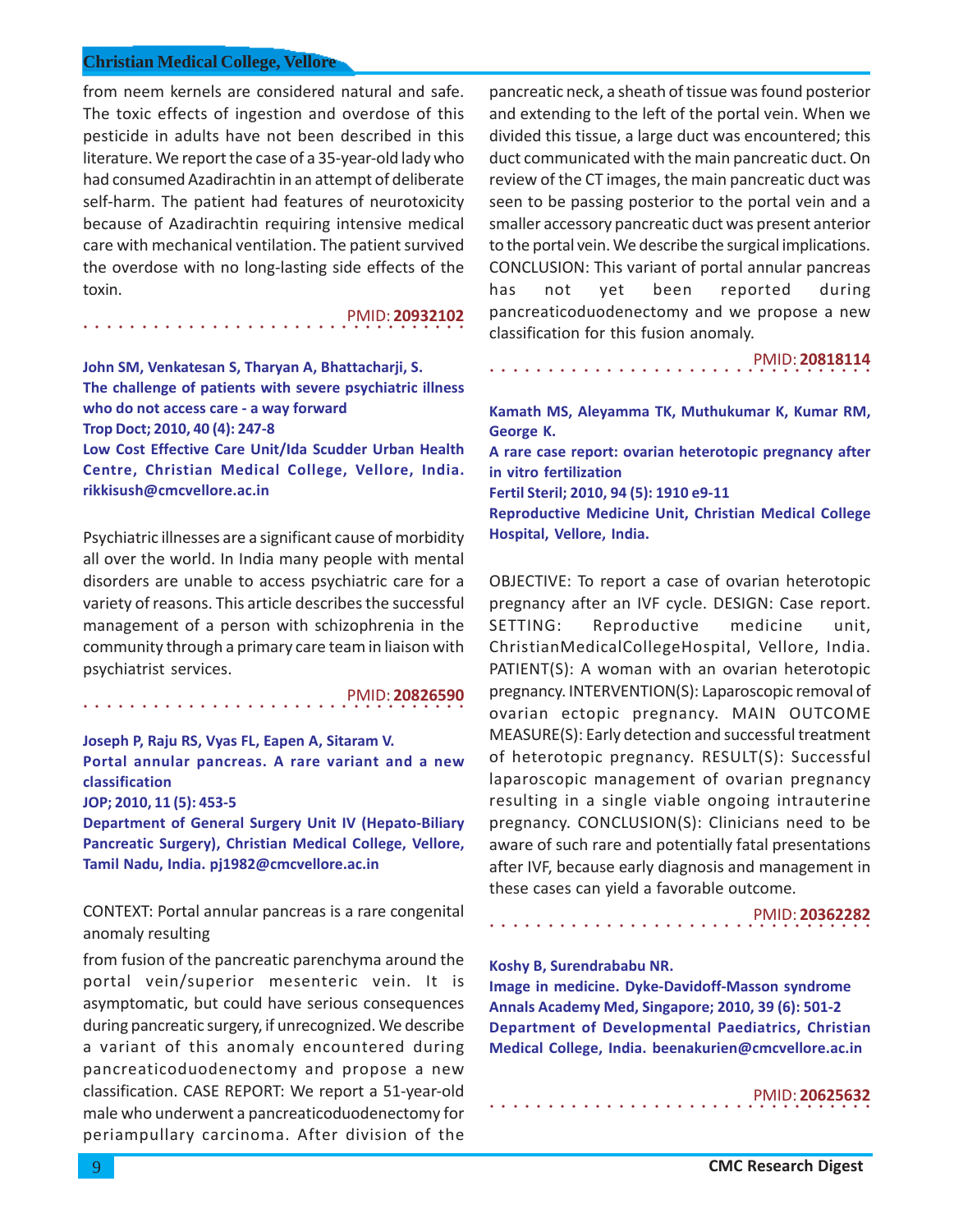**Koshy CG, Eapen CE, Lakshminarayan, R.**

**Transvenous embolization to treat uncontrolled hemobilia and peritoneal bleeding after transjugular liver biopsy Cardiovascular Interventional Radiol; 2010, 33 (3): 624-6 Department of Radiology, Christian Medical College, Vellore, Tamil Nadu 632004, India. gkchiramel@gmail.com**

Hemobilia is one of the complications that can occur after a transjugular liver biopsy. Various treatment options have been described for the management of this condition, including transarterial embolization and open surgery. We describe a patient who developed uncontrolled hemobilia after a transjugular liver biopsy that required a transvenous approach for embolization and treatment purposes.

PMID: **19484288**

**Kurien R, Manipadam MT, Rupa V. Oncogenic osteomalacia in a patient with an ethmoid sinus tumor J Laryngol Otol; 2010, 124 (7): 799-803 Department of ENT, Christian Medical College, Vellore, Tamilnadu, India.**

○○○○○○○○○○○○○○○○ ○○○○○○○○○○○○○○○○

OBJECTIVE: To highlight the clinical presentation and management of a rare case of oncogenic osteomalacia due to an ethmoid sinus tumor. MATERIALS AND METHODS: We examined the case records of a 55 year-old man who presented with progressive fatigue, weakness and bone pain, and noted the clinical presentation, laboratory investigations, computed tomography findings, operative notes and follow-up details. CONCLUSION: Oncogenic osteomalacia secondary to a Para nasal sinus neoplasm is a rare entity. The causative tumor is often occult and may be missed by routine clinical examination. This case report illustrates the appropriate pattern of evaluation and management to ensure a successful outcome.

○○○○○○○○○○○○○○○○ ○○○○○○○○○○○○○○○○ PMID: **20003602**

### **Mahasuar R, Kuruvilla A, Jacob K.**

**Palatal tremor after lithium and carbamazepine use: a case report**

**J Med Case Reports; 2010, 4 176**

**Department of Psychiatry, Christian Medical College, Vellore 632002, India. sanju@cmcvellore.ac.in.**

INTRODUCTION: Palatal tremor, characterized by rhythmic contractions of the soft palate, can occur secondary to pathology in the dentato-rubro-olivary pathway, or in the absence of such structural lesions. Its pathogenesis is only partially understood. We describe a case of probable drug-induced palatal tremor. CASE PRESENTATION: A 27-year-old Indian man had taken carbamazepine and lithium for 7 years for the treatment of a manic episode. He presented with a one-year history of bilateral rhythmic oscillations of his soft palate and tremors of his tongue. There were no other abnormalities detected from his examination or after detailed investigation. CONCLUSION: Palatal tremors may result from medication used in the treatment of psychiatric disorders.

○○○○○○○○○○○○○○○○ ○○○○○○○○○○○○○○○○ PMID: **20537197**

**Mukha RP, Kumar S, Ramani MK, Kekre NS. Isolated Malacoplakia of the bladder: a rare case report and review of literature Int Urol Nephrol; 2010, 42 (2): 349-50 Department of Urology, Christian Medical College and Hospital Vellore, Vellore, Tamil Nadu 632004, India. mukhas@gmail.com**

○○○○○○○○○○○○○○○○ ○○○○○○○○○○○○○○○○ PMID: **19669585**

**Nirmal TJ.**

**Tuberous sclerosis complex Urol J; 2010, 7 (4): 224 Department of Urology, Christian Medical College, Vellore, India. nirmaltj@gmail.com**

#### ○○○○○○○○○○○○○○○○ ○○○○○○○○○○○○○○○○ PMID: **21170848**

**NithyananthM, CherianVM, JepegnanamTS. Reconstruction of traumatic medial malleolus loss: A case report**

**Foot and ankle surgery : official journal of the European Society of Foot and Ankle Surgeons; 2010, 16 (2): e37-9 Department of Orthopaedics Unit 1, Christian Medical College, Vellore, Tamil Nadu, India.**

We describe the reconstruction of the medial malleolus in a severe open ankle injury with iliac crest bone graft and sural artery flap in a young adult. At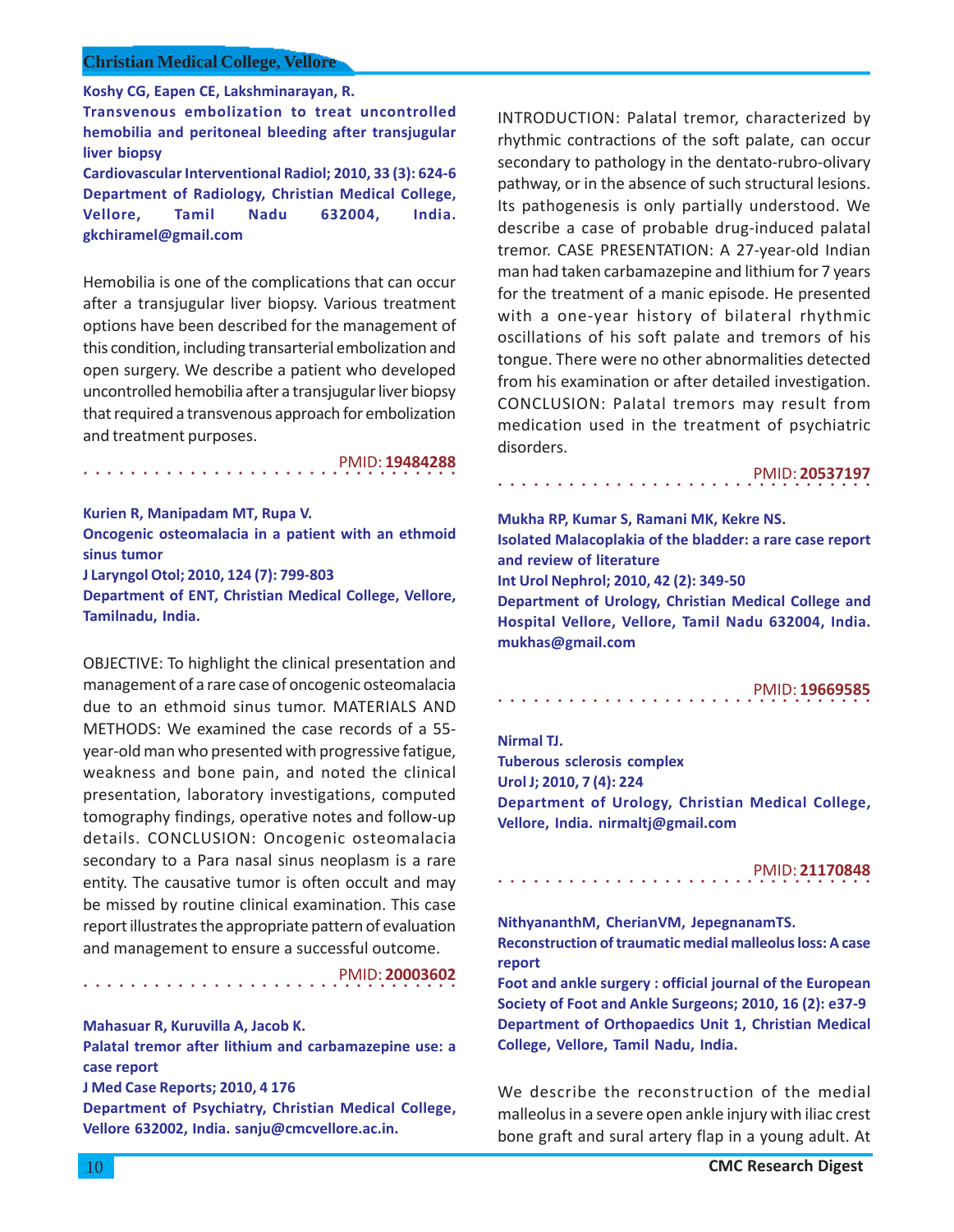two years follow-up he had a good outcome with a painless, stable ankle with nearly full plantarflexion but restricted dorsiflexion.

○○○○○○○○○○○○○○○○○○○○○○○○○○○○ ○○○○○ PMID:**20483127**

**Padhan P, Danda D. Parkinsonism mimicking rheumatoid arthritis J Rheumatol; 2010, 37 (6): 1266 Department of Clinical Immunology and Rheumatology, Christian Medical College, Vellore, 632004 India. prasanta.padhan@gmail.com**

○○○○○○○○○○○○○○○○○○○○○○○○○○○○ ○○○○○ PMID: **20516037**

**Perakath B, KeighleyMR. Peritonitis following stapling of a flush ileostomy Techniques in Coloproctol; 2010, 14 (2): 185-6 Department of Surgery, Christian Medical College, Vellore, India, benjamin@cmcvellore.ac.in**

Peritonitis following staple stabilization of a flush ileostomy has not yet been reported in the literature. We report a case of iatrogenic injury to a loop of the ileum in an unrecognized parastomal hernia which caused peritonitis after stapling of a flush ileostomy.

PMID: **20358388**

**Peter CV, Williams AP, Korula A. Hoarseness of voice and skin lesions since childhood JAssocPhysicians India; 2010, 58 384 Department of Dermatology, Christian Medical College, Vellor 632 002**

# PMID: **21125781**

**Peter D, Thomas M, Mathews M.**

○○○○○○○○○○○○○○○○○○○○○○○○○○○○ ○○○○○

○○○○○○○○○○○○○○○○○○○○○○○○○○○○ ○○○○○

**Ulcer over chin in an immunocompromised individual Ame J Trop Med Hyg; 2010, 82 (6): 979**

**Department of Dermatology, Christian Medical College, Vellore 632004, Tamil Nadu, India. dincypeter@gmail.com**

○○○○○○○○○○○○○○○○○○○○○○○○○○○○ ○○○○○ PMID: **20519586**

**Peter J, David S, Joseph G, Horo S, Danda D. Hypoperfusive and hypertensive ocular manifestations in Takayasu arteritis Clin Ophthalmol; 2010, 4 1173-6**

**Department of Ophthalmology, Schell Eye Hospital, Vellore, India.**

Takayasu arteritis is a relatively rare inflammatory arteritis that can be associated with ocular manifestations. We report four patients with proven Takayasu arteritis; two patients manifested hypoperfusive ocular manifestations of ocular ischemic syndrome and anterior ischemic optic neuropathy whilst two others had exudative retinal detachment and papilledema as a result of severe hypertension. The ischemic ocular manifestations were a result of hypoperfusion of the ocular structures due to occlusive arteritis of the aortic arch and its branches. The exudative retinal detachment and papilledema were manifestations of severe hypertension due to renal arterial involvement. Patients with Takayasu arteritis should be referred for ophthalmic assessment and screening for hypoperfusive and hypertensive manifestations.

PMID: **21060667**

**Prabhu K, Kurien M, Chacko AG.**

○○○○○○○○○○○○○○○○○○○○○○○○○○○○○○○○○

**Endoscopic transsphenoidal approach to petrous apex cholesterol granulomas Br J Neurosurg; 2010, Department of Neurosurgery, Christian Medical College,**

**Vellore 632004, Tamil Nadu, India.**

Cholesterol granulomas of the petrous apex are inflammatory reactions due to obstruction of air cells within the petrous apex. We report two cases of petrous apex cholesterol granulomas that were treated via the endoscopic transsphenoidal route. The transsphenoidal approach is minimally invasive, preserves hearing and drains these cysts into the sphenoid sinus. We consider this approach to be the technique of choice for a cholesterol granuloma that abuts sphenoid sinus.

PMID: **20874456**

**Prabhu K, Nair S, Chacko AG.**

**Acute submandibular sialadenitis as a cause of unilateral neck swelling after posterior fossa surgery in sitting position**

○○○○○○○○○○○○○○○○○○○○○○○○○○○○○○○○○

**Neurol India; 2010, 58 (6): 963-4**

○○○○○○○○○○○○○○○○○○○○○○○○○○○○○○○○○

**Department of Neurosurgery, Christian Medical College, Vellore, Tamil Nadu-632 004, India.**

PMID: **21150076**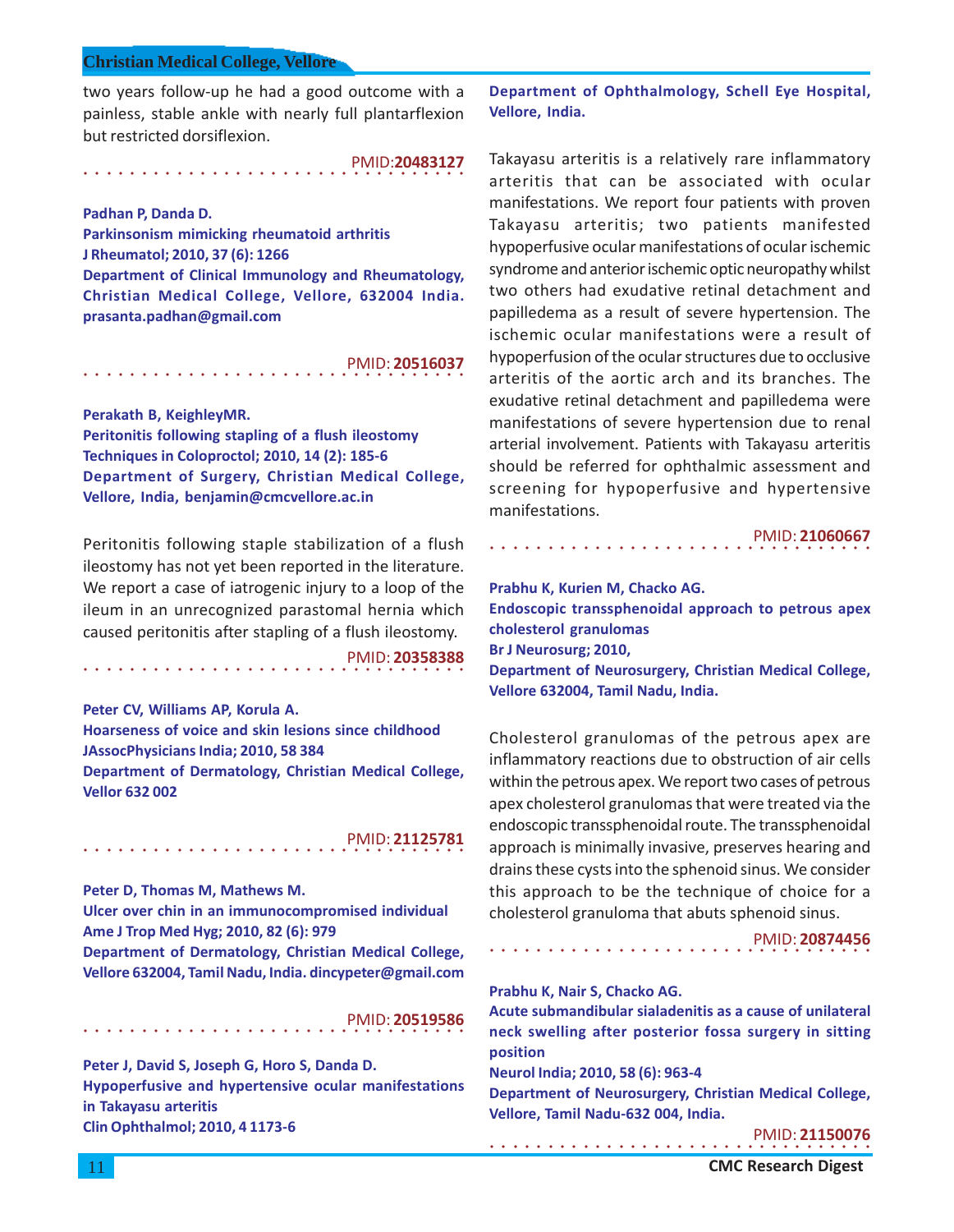**Prithishkumar, IJ, Kanakasabapathy I.**

**Agenesis of the left lobe of liver - A rare anomaly with associated hepatic arterial variations Clinical Anat; 2010, 23 (8): 899-901 Department of Anatomy, Christian Medical College, Vellore, Tamilnadu, India. drivanjames@gmail.com**

#### ○○○○○○○○○○○○○○○○ ○○○○○○○○○○○○○○○○ PMID: **20112347**

**Sahajanandhan R, Saravanan PA, Ponniah M, Jacob JI, Gupta, AK, Nambi GI.**

**Post-burn contracture neck with extreme microstomia and fibrosed obliterated nose: a unique airway challenge Natl Med J India; 2010, 23 (5): 281-2**

**Department of Plastic Surgery, Christian Medical College and Hospital, Vellore 632002, Tamil Nadu, India. rajsahajanandhan@gmail.com**

#### ○○○○○○○○○○○○○○○○ ○○○○○○○○○○○○○○○○ PMID: **21250583**

**Samson SK, NairPR, BaldiaM, Joseph, M. Television tip-over head injuries in children Neurol India; 2010, 58 (5): 752-5 Department of Neurological Sciences, Christian Medical College, Vellore, Tamil Nadu, India.**

Head injuries caused by television (TV) sets falling on small children are becoming frequent in India with increasing sales of TV sets. This report describes television tip-over injuries in eight children aged 14 months to 6 years. Symptoms and findings were varied, from only swelling of the eyes to coma. Head computerized tomography scan findings were also diverse and included fractures (most common), intracranial hematomas and infarcts. Six of the eight children were successfully managed conservatively, one patient died on the third postoperative day, and one patient refused admission. The anatomical proportions and biomechanics of spine and body of small children make them more vulnerable to these crushing types of head injuries. As there is significant morbidity and mortality associated with these injuries, there is a need for increased awareness about these injuries among health personnel, general public, teachers, government officials and TV-manufacturing companies.

#### ○○○○○○○○○○○○○○○○ ○○○○○○○○○○○○○○○○ PMID: **21045503**

**Simha A, John M, Albert RR, Kuriakose T. Orbito-sinal foreign body Indian J Ophthalmol; 2010, 58 (6): 530-2 Department of Ophthalmolgy, Christian Medical College, Vellore, India. arathisimha@yahoo.com**

Perforating injuries of the orbit involving the paranasal sinuses are uncommon. We report a case in which a large wooden foreign body lodged in the posterior orbit and maxillary sinus was surgically removed by a combined approach by ophthalmologists and ear, nose and throat surgeons.

#### ○○○○○○○○○○○○○○○○ ○○○○○○○○○○○○○○○○ PMID: **20952841**

### **Sinha R, Agarwal I.**

**Anuria in an infant secondary to bilateral ureteric stones Clin Exp Nephrol; 2010, 14 (5): 520-1**

**Department of Child Health (Unit II), Pediatric Nephrology Christian Medical College, Vellore, India, rajivsinha\_in@yahoo.com.**

|  |  |  |  |  |  |  |  |  |  |  |  |  |  |  | PMID: 20676719 |  |
|--|--|--|--|--|--|--|--|--|--|--|--|--|--|--|----------------|--|
|  |  |  |  |  |  |  |  |  |  |  |  |  |  |  |                |  |

**Srinivas B, Joseph V, Chacko G, Rajshekhar V. Extradural developmental dural root sleeve cyst presenting as a lumbar paraspinal mass with renal compression in an infant J Neurosurgery. Pediatrics; 2010, 5 (6): 586-90**

**Department of Neurological Sciences, Christian Medical College, Vellore, Tamil Nadu, India.**

Spinal extradural cysts do not normally present as a visible paraspinal mass or cause compression of the abdominal organs. The authors describe the case of a 9-month-old boy with multiple spinal extradural cysts. The largest of these cysts was along the right L-2 nerve root with significant extraspinal extension resulting in a visible slow-growing swelling in the right paraspinal region and radiological evidence of compression of the right kidney with hydronephrosis. Another large cyst along the left T-12 root caused radiologically evident compression of the left kidney but to a lesser degree. The patient also had monoparesis of the left lower limb and phenotypic features of Noonan syndrome. The authors performed marsupialization of the cysts, as well as repair of the fistula between the subarachnoid space and the cyst on the right side along the L-2 root and on the left

29.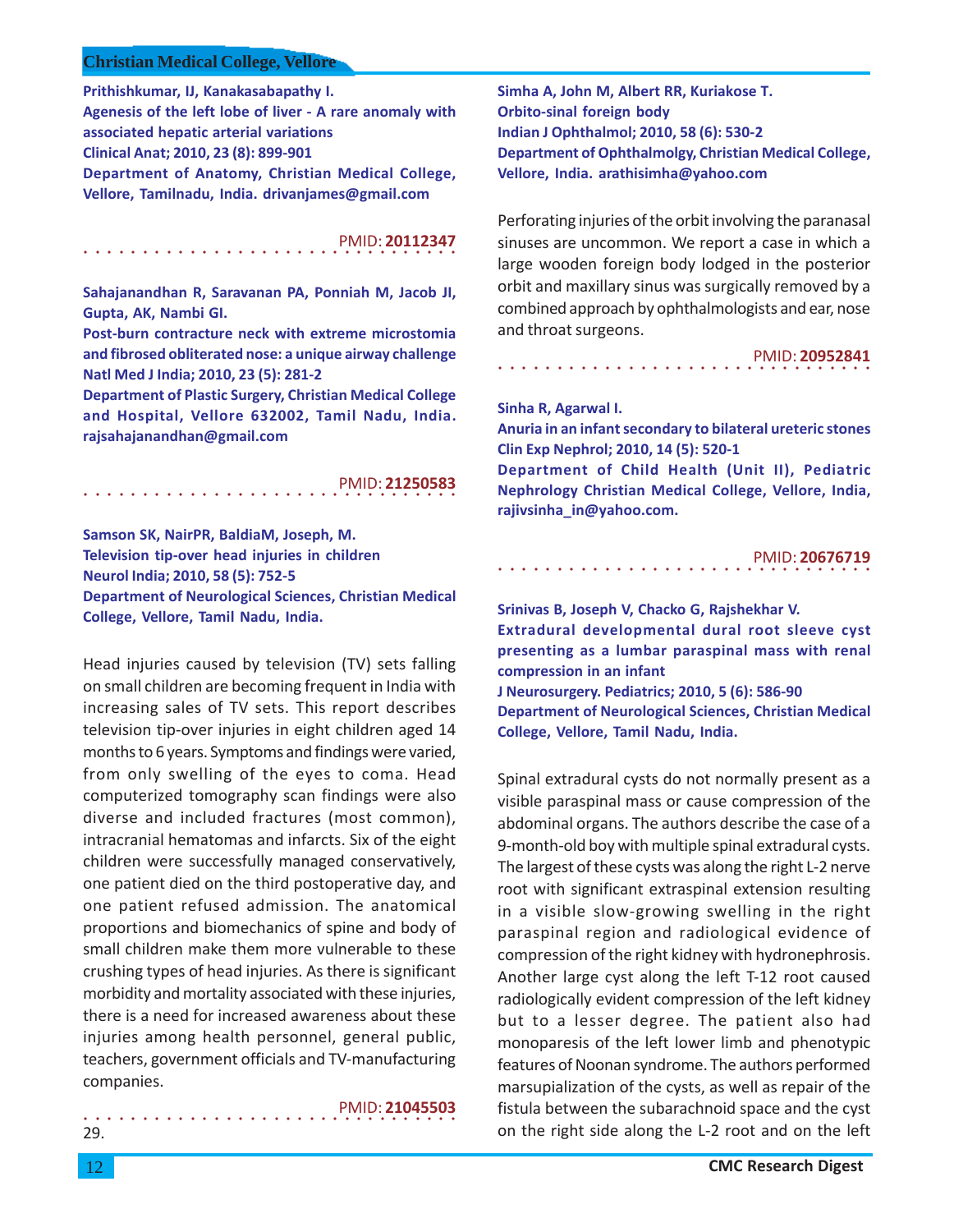○○○○○○○○○○○○○○○○○○○○○○○○○○○○ ○○○○○

side along the T-12 root. At 1-year follow-up, there was no paraspinal mass and the lower limbs exhibited normal power. Magnetic resonance imaging confirmed marked reduction in the size of the cysts and relief of the renal compression. To the authors' knowledge, their patient is the youngest reported in literature to have a spinal extradural cyst and also the first with the cyst presenting as a paraspinal mass.

PMID: **20515331**

**Thomas EM, Gibikote S, Panwar JS, MathewJ. Congenital nasal pyriform aperture stenosis: A rare cause of nasal airway obstruction in a neonate Indian J Radiol Imaging; 2010, 20 (4): 266-8 Department of Radiology, Christian Medical College, Vellore, Tamil Nadu, India.**

Congenital nasal pyriform aperture stenosis (CNPAS) is a rare cause of nasal airway obstruction that clinically mimics choanal atresia, but needs to be differentiated from the latter because of the widely divergent modes of management. We present a case of CNPAS, to highlight the importance of recognizing the classic signs of CNPAS on cross-sectional imaging.

○○○○○○○○○○○○○○○○○○○○○○○○○○○○ ○○○○○ PMID: **21423901**

**Varghese S, Tamilarasi V, Jacob CK, John GT.**

**Jejunal mesenteric artery laceration following blind peritoneal catheter insertion using the trocar method Perit Dial Int; 2010, 30 (5): 573-4**

**Department of Nephrology Christian Medical College Vellore, India.**

PMID: **20829552**

**Krishnan V, Amritanand R, Sundararaj GD.**

○○○○○○○○○○○○○○○○○○○○○○○○○○○○ ○○○○○

**Methicillin-resistant Staphylococcus aureus as a cause of lumbar facet joint**

**septic arthritis: a report of two cases.**

○○○○○○○○○○○○○○○○○○○○○○○○○○○○ ○○○○○

**J Bone Joint Surg Am. 2010 Feb;92(2):465-8.**

**Spinal Disorders Services, Department of Orthopaedics Unit 1, Christian MedicalCollege, Vellore, Tamil Nadu-632004, India.**

PMID**: 20124076**

# **CLINICAL EPIDEMIOLOGY**

**Ajjampur SS, Liakath FB, Kannan A, Rajendran P, Sarkar R, Moses PD, Simon A,Agarwal I, Mathew A, O'Connor R, Ward H, Kang G.**

**Multisite study ofcryptosporidiosis in children with diarrhea in India. J Clin Microbiol. 2010Jun;48(6):2075-81. Epub 2010 Apr 14.**

**Department of Gastrointestinal Sciences, Christian Medical College, Vellore 632004, India.**

Cryptosporidium spp., a common cause of diarrhea in children, were investigated in the first multisite study in India. Diarrheal stools from hospitalized children aged <5 years from Delhi, Trichy, and Vellore were analyzed by microscopy, PCR-restriction fragment length polymorphism (RFLP), and/or sequencing at the smallsubunit (SSU) rRNA and Cpgp40/15 loci for species determination and subgenotyping, respectively. Seventy of 2,579 (2.7%) children, 75% of whom were <2 years old, had cryptosporidial diarrhea as determined by microscopy. Genotyping and subgenotyping showed that Cryptosporidium hominis was the most commonly identified species (59/67 children), and subgenotypes Ie, Ia, Ib, and Id were common in all centers. A novel C. parvum subgenotype, IIn, was identified in Vellore. Meteorological analysis revealed a higher rate of cryptosporidial positivity during hotter and drier weather in Delhi.

PMID**: 20392919**

**Ajjampur SS, Sarkar R, Sankaran P, Kannan A, Menon VK, Muliyil J, Ward H, KangG.**

**Symptomatic and asymptomatic Cryptosporidium infections in children in a semi-urban slum community in southern India**

**Am J Trop Med Hyg; 2010, 83 (5): 1110-5**

○○○○○○○○○○○○○○○○○○○○○○○○○○○○○○○○○

**Department of Gastrointestinal Sciences, Christian Medical College, Vellore, India. sitararao@cmcvellore.ac.in**

Cryptosporidium is a leading cause of childhood diarrhea in developing countries. We investigated symptomatic and asymptomatic cryptosporidiosis in 20 children less than two years of age in a semi-urban slum in southern India. All surveillance (conducted every two weeks) and diarrheal samples from 20 children ( $n = 1,036$ ) with cryptosporidial diarrhea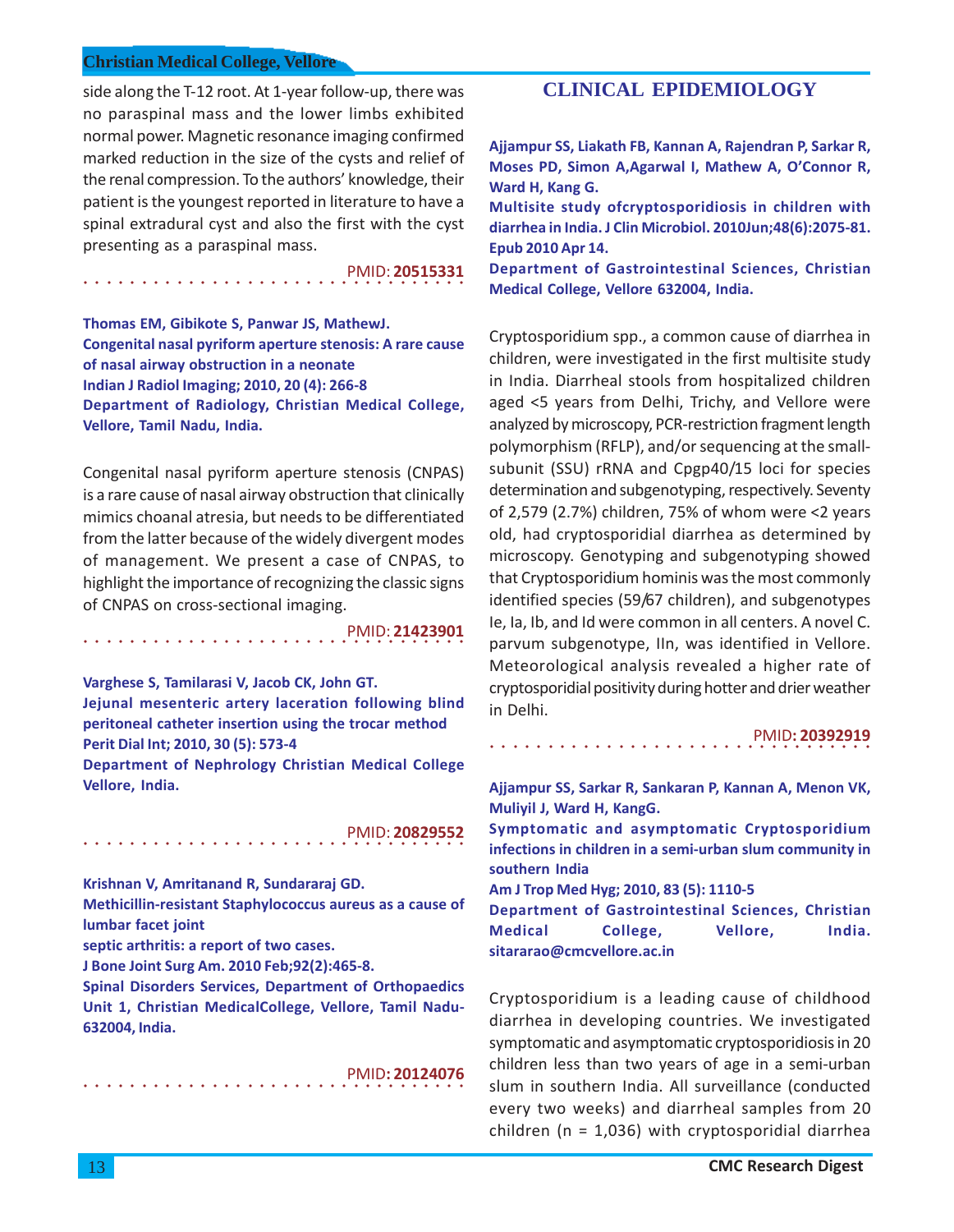previously identified by stool microscopy were tested by polymerase chain reaction-restriction fragment length polymorphism for species and subgenotype determination. Thirty-five episodes of cryptosporidiosis were identified in 20 children, of which 25 were diarrheal. Fifteen episodes were associated with prolonged oocyst shedding. Multiple episodes of cryptosporidiosis occurred in 40% of the children. Most infections were with C. hominis, subtype Ia. Children with multiple infections had significantly lower weight-for-age and height-for-age Z scores at 24 months but had scores comparable with children with a single episode by 36 months. Multiple symptomatic Cryptosporidium infections associated with prolonged oocyst shedding occur frequently in this disease-endemic area and may contribute to the long-term effects of cryptosporidiosis on physical growth in these children.

○○○○○○○○○○○○○○○○ ○○○○○○○○○○○○○○○○ PMID: **21036847**

**Alexander AM, Prabhakaran V, Rajshekhar V, Muliyil J, Dorny P.**

**Long-term clinical evaluation of asymptomatic subjects positive for circulating Taenia solium antigens. Trans R Soc Trop Med Hyg; 2010.**

**Department of Community Health, Christian Medical College, Vellore, Tamil Nadu, India.**

Although presence of cysticercal antigens in serum is presumed to indicate active cysticercosis not all positive persons are symptomatic. The significance of a positive antigen test in asymptomatic individuals, in predicting development of symptomatic cysticercosis on long-term follow up, is unknown. Forty two of 48 persons from Vellore district, India who were positive for circulating serum cysticercal antigens were followed up for four to five years. None of them developed clinical evidence of neurocysticercosis or subcutaneous cysts. We conclude that asymptomatic individuals with circulating cysticercal antigens have a low risk of developing symptomatic cysticercosis within four to five years.

PMID: **20801473**

**Gladstone BP, Das AR, Rehman AM, Jaffar S, Estes MK, Muliyil J, Kang G, Bose A.**

○○○○○○○○○○○○○○○○ ○○○○○○○○○○○○○○○○

**Burden of illness in the first 3 years of life in an Indian slum**

**J Trop Pediatric; 2010, 56 (4): 221-6 Department of Community Health, Christian Medical College, Vellore 632002, India.**

The morbidity and mortality in a cohort of 452 children followed up from birth up to 3 years of age, in an urban slum in India, is described. These children were recruited and followed from March 2002 to September 2006. A prospective morbidity survey was established. There were 1162 child-years of follow-up. The average morbidity rate was 11.26 episodes/child-year. Respiratory infections caused 58.3 and diarrhea disease 18.4% of the illnesses. Respiratory illnesses resulted in 48, 67.5 and 50 days of illnesses, and there were 3.6, 1.64 and 1.16 diarrheal episodes per child in the 3 years, respectively. There were five deaths in the cohort in the 3 years of follow-up. Of the 77 dropouts 44 were contacted for mortality data. The morbidity in the area is high, comparable to other studies. The mortality is low, and is attributed to the facilitated access to care.

PMID: **20028725**

**Gopichandran V, Claudius P, Baby LS, Felinda A, MohanVR.**

○○○○○○○○○○○○○○○○ ○○○○○○○○○○○○○○○○

**Household food security in urban Tamil Nadu: a survey in Vellore**

**Natl Med J India; 2010, 23 (5): 278-80**

**Department of Community Health, Christian Medical College, Vellore 632004, Tamil Nadu, India. vijay.gopichandran@gmail.com**

BACKGROUND: Food security has been a matter of concern in recent years due to the global food crisis and rising food prices. We aimed to study the level of food security in a densely populated urban area in southern India. METHODS: A door-to-door survey of 130 households in an urban area in Vellore district, Tamil Nadu was done and information on food security status was collected using the United States Department of Agriculture Household Food Security Scale, on socioeconomic status using the modified Kuppuswamy scale and demographic details. RESULTS: Of the 130 households surveyed, food insecurity with hunger was present in 61.5% (95% CI 52.98%-70.02%), food insecurity without hunger in 13.1% (95% CI 7.2%-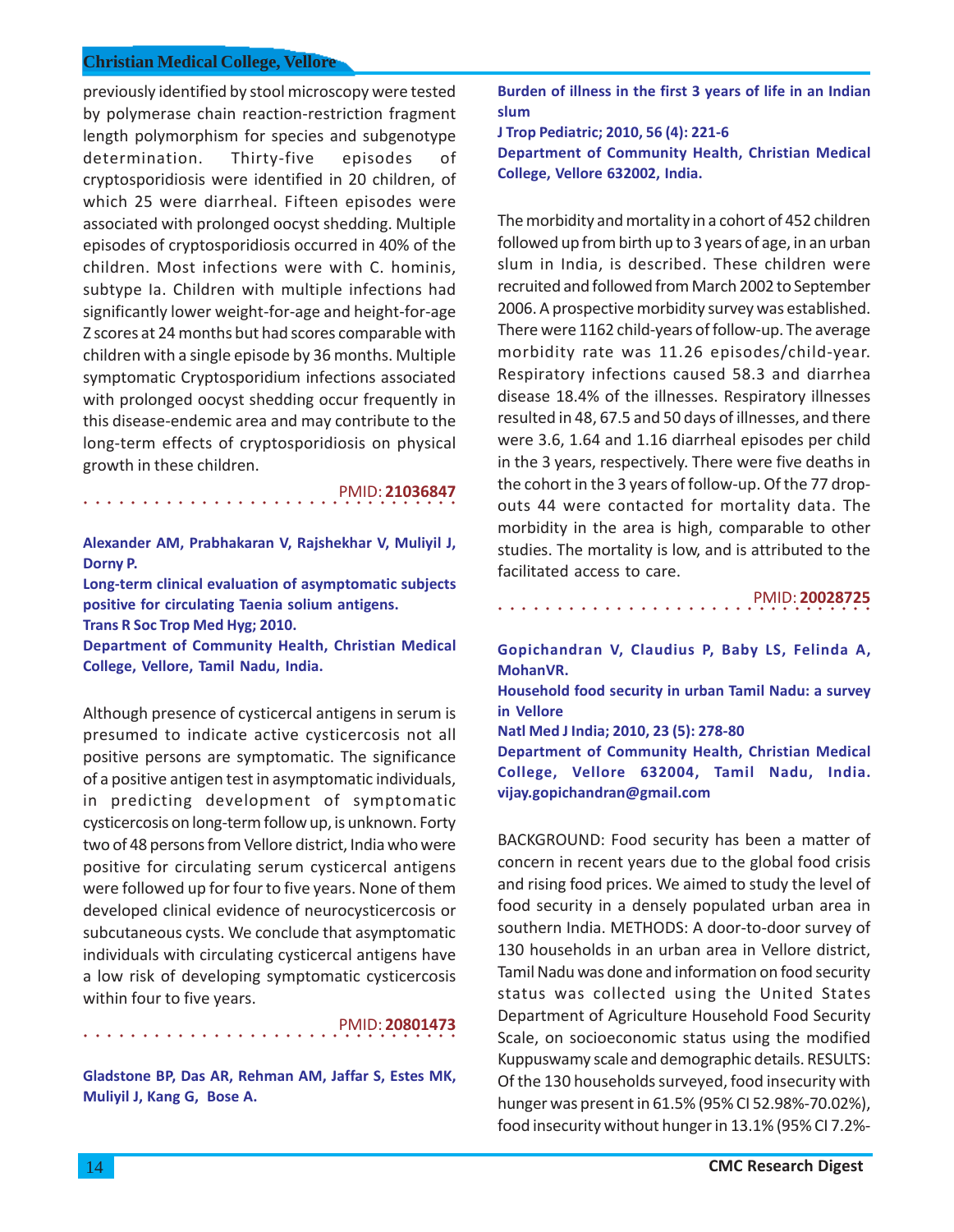○○○○○○○○○○○○○○○○○○○○○○○○○○○○ ○○○○○

19%) and food security in 25.4% (95% CI 17.8%-33%) of the households. Prevalence of any form of food insecurity was present in three-fourths of the households (74.6%; 95% CI 67%-82.2%). Only 76 (58.5%) households used the public distribution system for buying rice-the staple food, and 63 (82.9%) households in the lower socioeconomic strata used the public distribution system for buying rice. CONCLUSIONS: Despite good penetration of the public distribution system in Tamil Nadu, the prevalence of food insecurity in urban areas is high. Nationwide and regional urban-rural food security data need to be studied to influence policy regarding the means to reduce food insecurity in India.

**Raghava MV, Prabhakaran V, Jayaraman T, Muliyil J, Oommen A, Dorny P, Vercruysse J, Rajshekhar, V. Detecting spatial clusters of Taenia solium infections in a rural block in South India Trans R Soc Trop Med Hyg; 2010, 104 (9): 601-12 Department of Community Health, Christian Medical College, Vellore 632 002, Tamil Nadu, India. venkat@cmcvellore.ac.in**

PMID: **21250582**

Neurocysticercosis (NCC) is a major cause of seizures/ epilepsy in countries endemic for the disease. The objectives of this study were to spatially map the burden of active epilepsy (AE), NCC, taeniasis, seroprevalence for cysticercal antibodies and positivity to circulating cysticercal antigens in Kaniyambadi block (approximately 100 villages comprising 100 000 population) of Vellore district and to detect spatial clusters of AE, NCC, taeniasis and seroprevalence. Using geographic information system (GIS) techniques, all 21 study villages with over 8000 houses (population of 38 105) were mapped. Clustering of different indices of Taenia solium infection was determined using a spatial scan statistic (SaTScan). There was a primary spatial cluster of AE with a log likelihood ratio (LLR) of 10.8 and relative risk (RR) of 22.4; however, no significant clustering for NCC was detected. Five significant spatial clusters of seropositivity for cysticercal antibodies, two clusters of seropositivity for cysticercal antigens and one for taeniasis were detected (LLR of 8.35 and RR of 36.67). Our study has demonstrated the use of GIS methods in mapping and identifying 'hot spots' of various indices of T. solium

infection in humans. This spatial analysis has identified pockets with high transmission rates so that preventive measures could be focused on an intensive scale.

○○○○○○○○○○○○○○○○○○○○○○○○○○○○○○○○○ PMID: **20638091**

**Raghupathy V, Poornima S, Sivaguru J, Ramachandran A, Zachariah A, Oommen A.**

**Monocrotophos toxicity and bioenergetics of muscle weakness in the rat.**

**Toxicology. 2010 Nov 9;277(1-3):6-10. Epub 2010 Aug 20. Wellcome Trust Research Laboratory, Department of Gastrointestinal Sciences, Christian Medical College, Vellore, India.**

Acute organophosphate pesticide poisoning is a common medical emergency with high fatality in agricultural communities of Asia. Organophosphate compounds inhibit acetyl cholinesterase and prolonged neuromuscular weakness is a major cause of morbidity and mortality of poisoning. Organophosphate pesticide induced muscle weakness may not only arise from inhibition of acetyl cholinesterase but also from noncholinergic pathomechanisms, particularly mitochondrial dysfunction, affecting the production of sufficient ATP for muscle function. This study examined whether muscle weakness in rats subject to monocrotophos toxicity (0.8LD (50)) was caused by inhibition of ATP synthesis, by oxidative phosphorylation and glycolysis, in addition to inhibition of muscle acetyl cholinesterase. Severe muscle weakness in rats following monocrotophos administration was associated with inhibition of muscle acetyl cholinesterase (30-60%) but not with reduced ATP production. The rats rapidly recovered muscle strength with no treatment. The ability of rats to spontaneously reactivate dimethyoxy phosphorylated acetyl cholinesterase and efficiently detoxify organophosphates may prevent severe inhibition of muscle acetyl cholinesterase following acute severe monocrotophos poisoning. This may protect rodents against the development of prolonged muscle weakness induced by organophosphates.

#### ○○○○○○○○○○○○○○○○○○○○○○○○○○○○○○○○○ PMID: **20728503**

**Sophia A, Isaac R, Rebekah G, Brahmadathan K, Rupa V. Risk factors for otitis media among preschool, rural Indian children**

**Int J Pediatric Otorhinolaryngol 2010, 74 (6): 677-83.**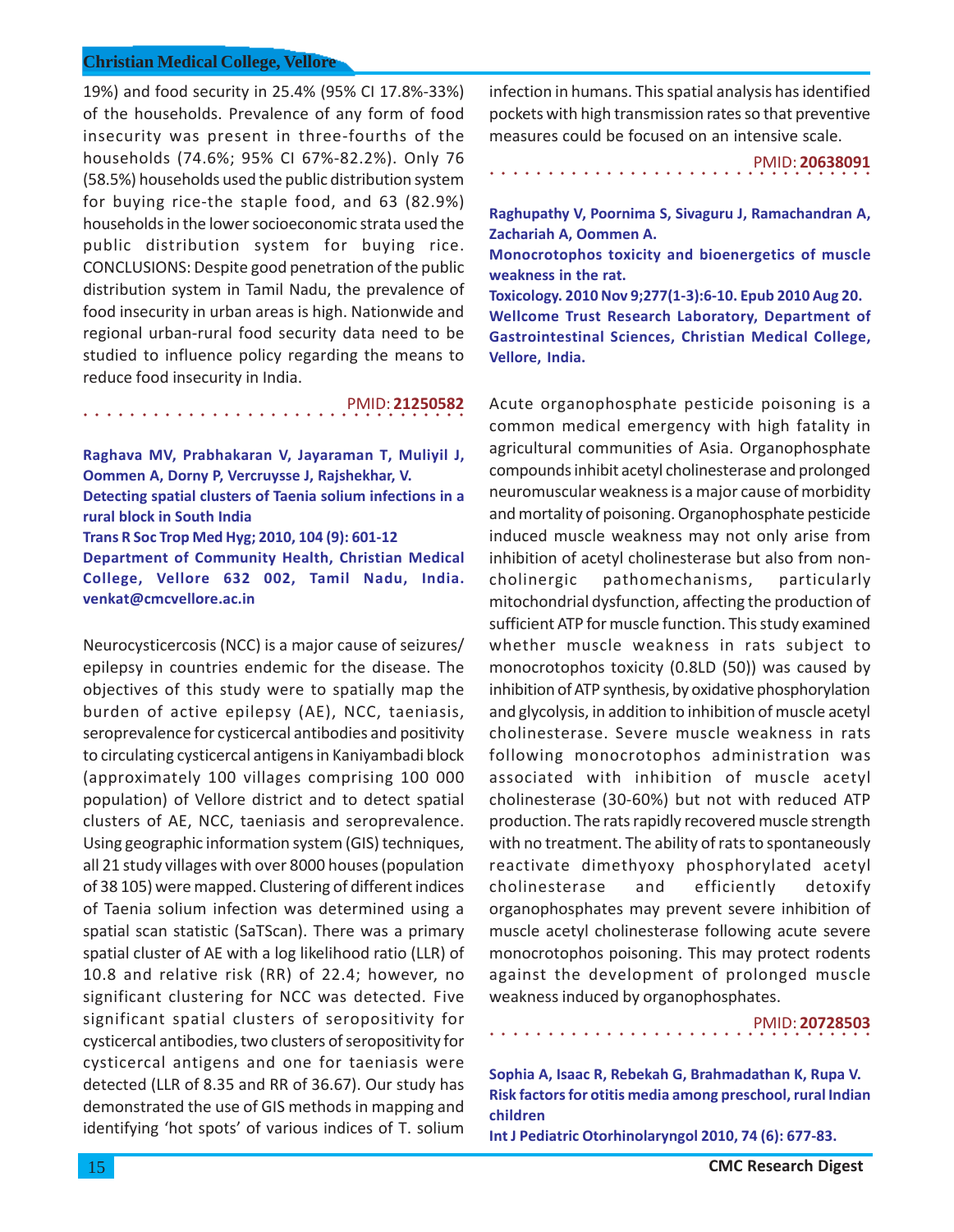**Department of ENT, Christian Medical College, Vellore, India.**

OBJECTIVE: To establish the role of various risk factors for otitis media among preschool, rural Indian children. METHODS: A cross sectional study of 800 children was undertaken to determine the prevalence of otitis media. Thereafter, using a case control study design, all the cases and an equal number of controls were compared in terms of various common risk factors for otitis media. The 13 risk factors studied were age, sex, socioeconomic status (SES), nutritional status, balwadi attendance, duration of breast feeding, passive smoking, exposure to household smoke, persistent rhinorrhoea,positive throat culture, snoring, seasonal rhinitis and allergic rhinitis. Bivariate association between these risk factors and otitis media was studied using chi-square test of proportions. Multivariate logistic regression analysis was done by including the variables which were significant at p=0.35 in the bivariate analysis. RESULTS: From the cross sectional study, the prevalence of otitis media was found to be 8.6%, roughly half the prevalence obtained 10 years previously from the same region. Otitis media with effusion (OME) was the commonest manifestation of otitis media (6%) with 3.8% having bilateral disease. Ear wax was seen in 27.5% of subjects. Eighteen (2.3%) children failed the screening audiometry test set at 40 dB HL. Sociodemographic factors among cases and controls were comparable. The prime risk factors for otitis media identified by bivariate analysis included persistent rhinorrhoea, snoring and seasonal rhinitis. On multivariate logistic regression analysis, persistent rhinorrhoea (p<0.01,O.R.=7.56, 95%C.I. 2.73 - 20.92), snoring (p=0.01,O.R.=4.89, 95% C.I.1.32 - 18.17), seasonal rhinitis(p=0.02, OR=5.93,95% CI=1.33-26.51) and passive smoking (p=0.04, O.R.=3.29, 95%C.I. 1.05- 10.33) were found to be important risk factors for otitis media. Age, sex, SES, parental education, seasonal or allergic rhinitis, inadequate breast feeding and exposure to household smoke were not significant risk factors. CONCLUSIONS: Otitis media continues to have a high prevalence among South Indian children. Persistent rhinorrhea, snoring, seasonal rhinitis and passive smoking are the chief risk factors for the disease. Measures to reduce the prevalence of otitis

media by addressing these risk factors are urgently required.

○○○○○○○○○○○○○○○○ ○○○○○○○○○○○○○○○○ PMID: **20416956**

**Vivek R, Nihal L, Illiayaraja J, Reddy PK, Sarkar R, Eapen CE, Kang G.**

**Investigation of an epidemic of Hepatitis E in Nellore in south India**

**Tropical medicine & international health :**

**Trop Med Int Health; 2010, 15 (11): 1333-9**

**Department of Gastrointestinal Sciences, Christian Medical College, Ida Scudder Road, Vellore, India.**

OBJECTIVE: To determine the incidence of acute hepatitis because of hepatitis E virus (HEV) and the source of the epidemic in Nellore in south India in 2008. METHODS: Anti-HEV IgM ELISA and RT-PCR for HEV-RNA were carried out on blood and stool samples from patients with acute hepatitis presenting to different hospitals in the city. The city was divided into 33 clusters, and 20 families from each cluster were systematically interviewed to determine the incidence of hepatitis E in the city. The survey was conducted on 2685 residents of 673 households from 24th November to 4th December 2008. RESULTS: The overall incidence of hepatitis was 5.7% (152/2685), i.e. an estimated 23,915 persons in the city were affected. There were two deaths because of acute hepatitis in the population surveyed translating to an estimated 315 deaths. Men had higher attack rates than women (7.8%vs. 3.5%) and young adults compared to children under 5 years (6.9%vs. 2.9%). Families drinking water from the pumping station at Bujjamarevu had the highest attack rate of 54.5% (39.8-69.2%). HEV IgM antibodies were present in 80/ 100 plasma samples tested. HEV-RNA was detected in 43/100 individuals tested, and isolates were characterized as genotype 1 by sequencing. CONCLUSION: Sewage draining into the river close to the pumping stations and broken pipelines crossing sewage drains may have triggered this large outbreak.

○○○○○○○○○○○○○○○○ ○○○○○○○○○○○○○○○○

PMID: **20955497**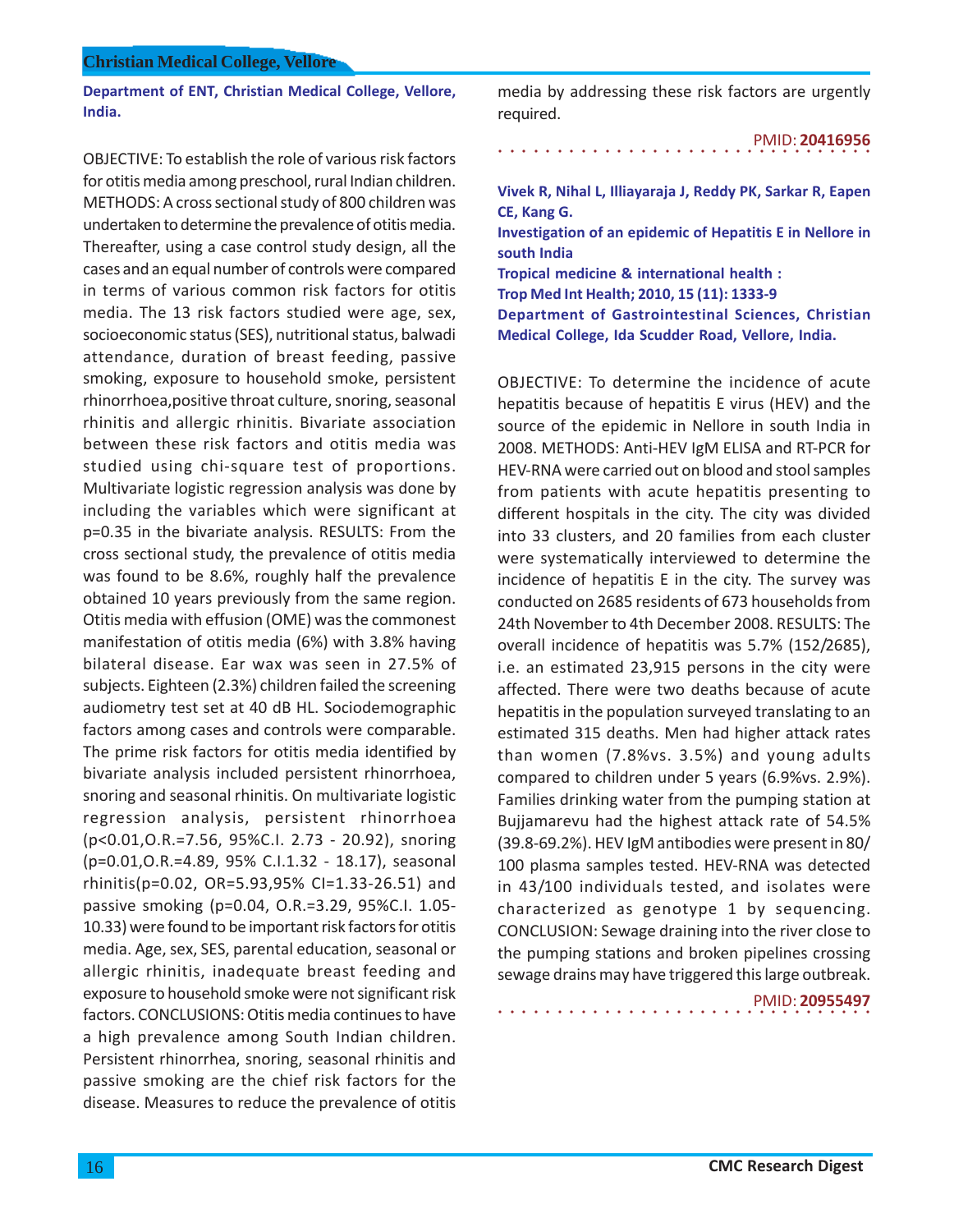# **CLINICAL OBSERVATIONAL:**

**Abraham LM, Kuriakose T, Sivanandam V, Venkatesan N, Thomas R, Muliyil J.**

**Correlation between ocular parameters and amplitude of accommodation. Indian JOphthalmol. 2010 Nov-Dec;58(6):483-5.**

**Department of Ophthalmology, Christian Medical College, Vellore, India. lekhaabraham@yahoo.com**

AIM: To study the relationship between ocular parameters and amplitude of accommodation (AA) in the peri-presbyopic age group (35-50 years). MATERIALS AND METHODS: Three hundred and sixteen right eyes of consecutive patients in the age group 35-50 years, who attended our outpatient clinic, were studied. Emmetropes, hypermetropes and myopes with bestcorrected visual acuity of 20/20, J1 in both eyes were included. The AA was calculated by measuring the near point of accommodation. The axial length (AL), central anterior chamber depth (CACD) and lens thickness (LT) were also measured. RESULTS: There was moderate correlation (Pearson's correlation coefficient r = 0.56) between AL and AA as well as between CACD and AA  $(r = 0.53)$  in myopes in the age group 35-39 years. In the other age groups and the groups taken as a whole, there was no correlation. In hypermetropes and emmetropes, there was no correlation between AA and the above ocular parameters. No significant correlation existed between LT and AA across different age groups and refractive errors. CONCLUSION: There was no significant correlation between AA and ocular parameters like anterior chamber depth, AL and LT.

○○○○○○○○○○○○○○○○○○○○○○○○○○○○ ○○○○○ PMID: **20952831**

**Amritanand R, Venkatesh K, Sundararaj GD. Salmonella spondylodiscitis in theimmunocompetent: our**

**experience with eleven patients. Spine (Phila Pa 1976). 2010Nov 1;35(23):E1317-21.**

**Spinal Disorders Surgery Unit, Department of Orthopaedics, Christian Medical College, Vellore, Tamil Nadu, India.**

OBJECTIVE: To report the clinical features, diagnostic dilemmas and management options of 11 immunologically normal patients with salmonella spondylodiscitis. SUMMARY OF BACKGROUND DATA.: Majority of existing data on salmonella spondylodiscitis

in the immunologically normal patient is from anecdotal case report. METHODS.: From 1995 to 2008, 11 patients with salmonella spondylodiscitis proven by positive culture, biopsy, and Widal test were included. One patient died, and the average follow-up of the remaining 10 patients was 36 months (12-122 months). Five (50%) patients had a documented history of typhoid fever. Intravenous antibiotics for 2 weeks and oral antibiotics for at least 10 weeks were given to all patients. Indications for surgical intervention were unrelenting pain and osseous instability. Clinical outcome was evaluated according to Macnab criteria. RESULTS.: Salmonella typhi was cultured in 4 and S. Paratyphi in 5 patients. No organism was identified in 2 patients, on whom the diagnosis was performed by a characteristic history, high Widal titers, and a positive biopsy. Widal titers were positive for all patients (Average + 1360). Five patients were managed with antibiotics only, 1 with surgical debridement and uninstrumented fusion and 4 with single-stage debridement, anterior fusion, and posterior instrumentation. Healing of disease with a good to excellent outcome was seen in all patients. CONCLUSION.: Salmonella and tuberculous spondylitis must be differentiated as they both have similar epidemiological and clinicoradiologic presentations. Prodromal gastrointestinal symptoms are usually not present. The diagnosis rests largely on the recovery of the organism by appropriate culture techniques. However, when this is not apparent the Widal test, in the setting of a suggestive history and radiograph, may be used as a diagnosis tool. Though antibiotics are the mainstay of treatment, surgical debridement with the use of instrumentation may be indicated in selected patients.

PMID: **20938384**

**Anupriya A, Sunithi M, Maya T, Goel M, Alexander M, Aaron S, Mathew V. Tuberculous optochiasmatic arachnoiditis**

○○○○○○○○○○○○○○○○○○○○○○○○○○○○○○○○○

**Neurol India; 2010, 58 (5): 732-5 Neurology Unit, Department of Neurological Sciences, Christian Medical College & Hospital, Vellore amil Nadu, India.**

Arachnoiditis involving optic nerve and the optic chiasm can occur as a complication of tuberculous meningitis (TBM). This study evaluates the clinical features,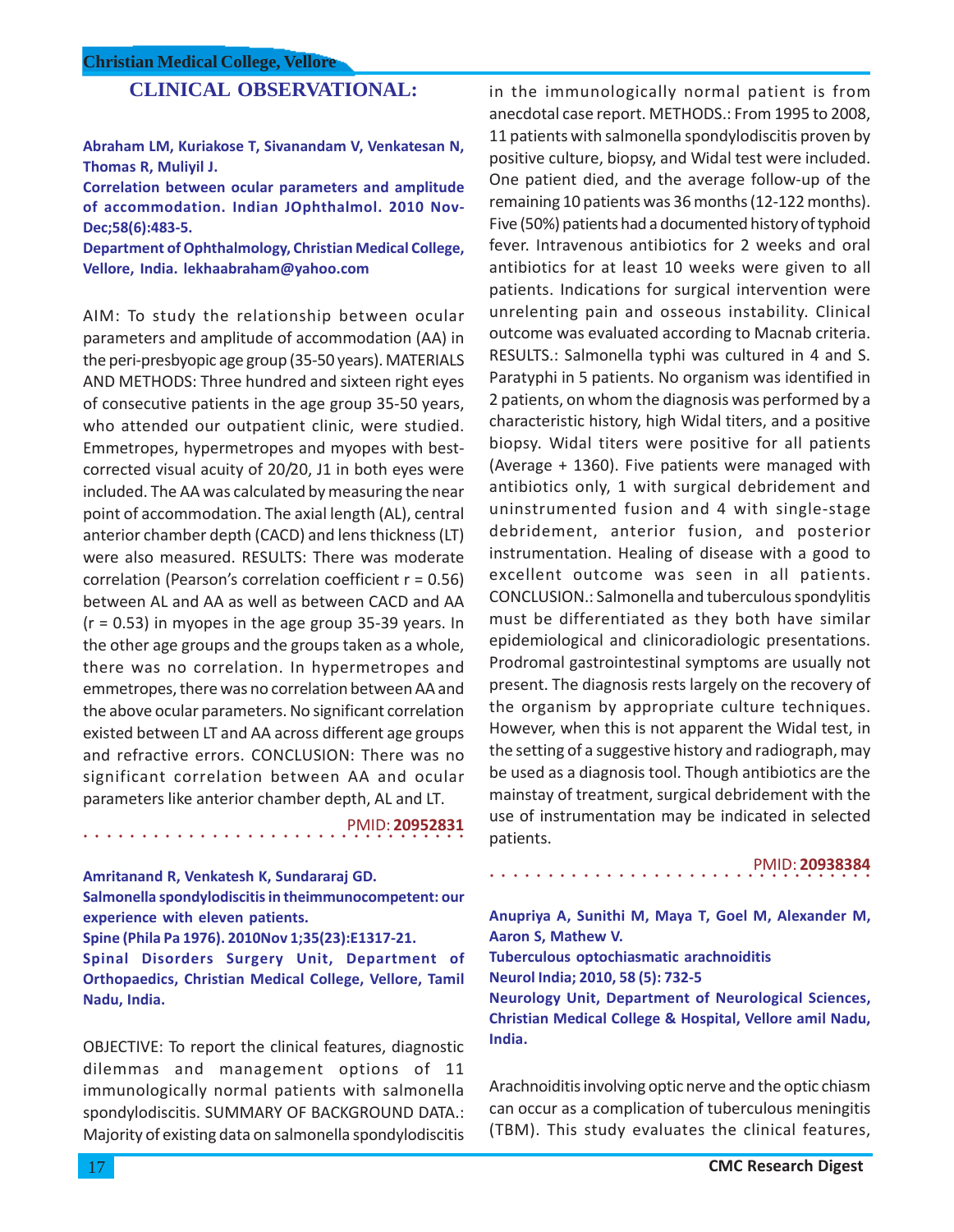cerebrospinal fluid (CSF) and laboratory parameters and imaging findings of optochiasmatic arachnoiditis (OCA) and also tried to identify any factors which can predict this complication in patients with TBM. Patients admitted with TBM in the neurology wards of a tertiary care teaching hospital over a period of 6 years formed the material for this study. Student's "t" test and univariate analysis were done to identify any predictors for this complication and the variables found to be significant were further analyzed by multivariate logistic regression analysis. One hundred sixty-three patients with TBM, admitted over a 6-year period, were studied. Twenty-three (14%) patients developed OCA. Eighteen out of 23 (78%) developed this complication while on antituberculous treatment (ATT) and 5/23 (22%) were newly diagnosed cases of TBM. Of those already on treatment, 12/23 (52%) were receiving only ATT, the remaining 6/23 (26%) had received steroids along with ATT in varying doses and duration. The average period from diagnosis of TBM to visual symptoms was 6.4 months. On the multivariate logistic regression analysis, female sex  $(P < 0.037)$ , age less than 27 (P < 0.008) years and protein content in the CSF > 260 mg% (P < 0.021) were the factors predisposing toward this complication. At 6 months follow-up, on treatment with steroids and ATT, 17% had improvement and no further deterioration was noted in visual acuity in 52%. OCA can develop even while on treatment with ATT. Young women with a high CSF protein content seem to be more prone for this complication.

○○○○○○○○○○○○○○○○ ○○○○○○○○○○○○○○○○ PMID: **21045497**

#### **Chacko A, Dutta AK.**

**Endoscopic resection of ampullary adenomas: noveltechnique to reduce post procedure pancreatitis. J Gastroenterol Hepatol. 2010Aug;25(8):1338-9. Department of Gastrointestinal Sciences, Christian Medical College, Ida Scudder Road, Vellore, India.**

○○○○○○○○○○○○○○○○ ○○○○○○○○○○○○○○○○ PMID**: 20659220.**

**Thangakunam B, Christopher DJ, James P, Gupta R. Semi-rigid thoracoscopy: initial experience from a tertiary care hospital.**

**Indian J Chest Dis Allied Sci. 2010 Jan-Mar;52(1):25-7.**

**Department of Pulmonary Medicine, Christian Medical College and Hospital,Vellore, India. drbalamugesh@cmcvellore.ac.in**

BACKGROUND: Thoracoscopy is usually carried out using rigid metallic instruments.Recently, video flexrigid or semi-rigid thoracoscopes have been introduced.These have the advantage of easy maneuverability, although the biopsy samples aresmaller as compared to those with rigid thoracoscopy. We have looked at theusefulness of flex rigid thoracoscope in the diagnosis and treatment of pleuraldiseases, remained undiagnosed after thoracentesis and closed biopsy.

METHODS: Retrospective analysis of data of patients who underwent thoracoscopyfor the evaluation of pleural disease.

RESULTS: Thoracoscopy was done in 21 patients using a flex-rigid thoracoscope in our institution. The indication was pleural effusion with inconclusive ornegative pleural fluid cytology and blind pleural biopsy in 18 of the 21patients. Thoracoscopic biopsy was positive in 12 of the 18 patients (66.7%). Of the six who had a negative biopsy, the procedure indirectly helped in patientmanagement in five. There were no significant procedure-related complications.

CONCLUSION: Thoracoscopy with flex-rigid thoracoscope is a useful diagnostic toolin the evaluation of pleural effusions with negative blind pleural biopsy andcytology.

○○○○○○○○○○○○○○○○ ○○○○○○○○○○○○○○○○

PMID**: 20364611**

**Saravanan B, Jacob KS, Johnson S, Prince M, Bhugra D, David AS. Outcome of first-episode schizophrenia in India: longitudinal study of effect of insight and psychopathology. Br J Psychiatry. 2010 Jun;196(6):454-9. Section of Cognitive Neuropsychiatry, PO Box 68, Institute of Psychiatry, King's College London, Denmark Hill, London SE58AF, UK.**

BACKGROUND: Transcultural studies have found lack of insight to be an almostinvariable feature of acute and chronic schizophrenia, but its influence onprognosis is unclear.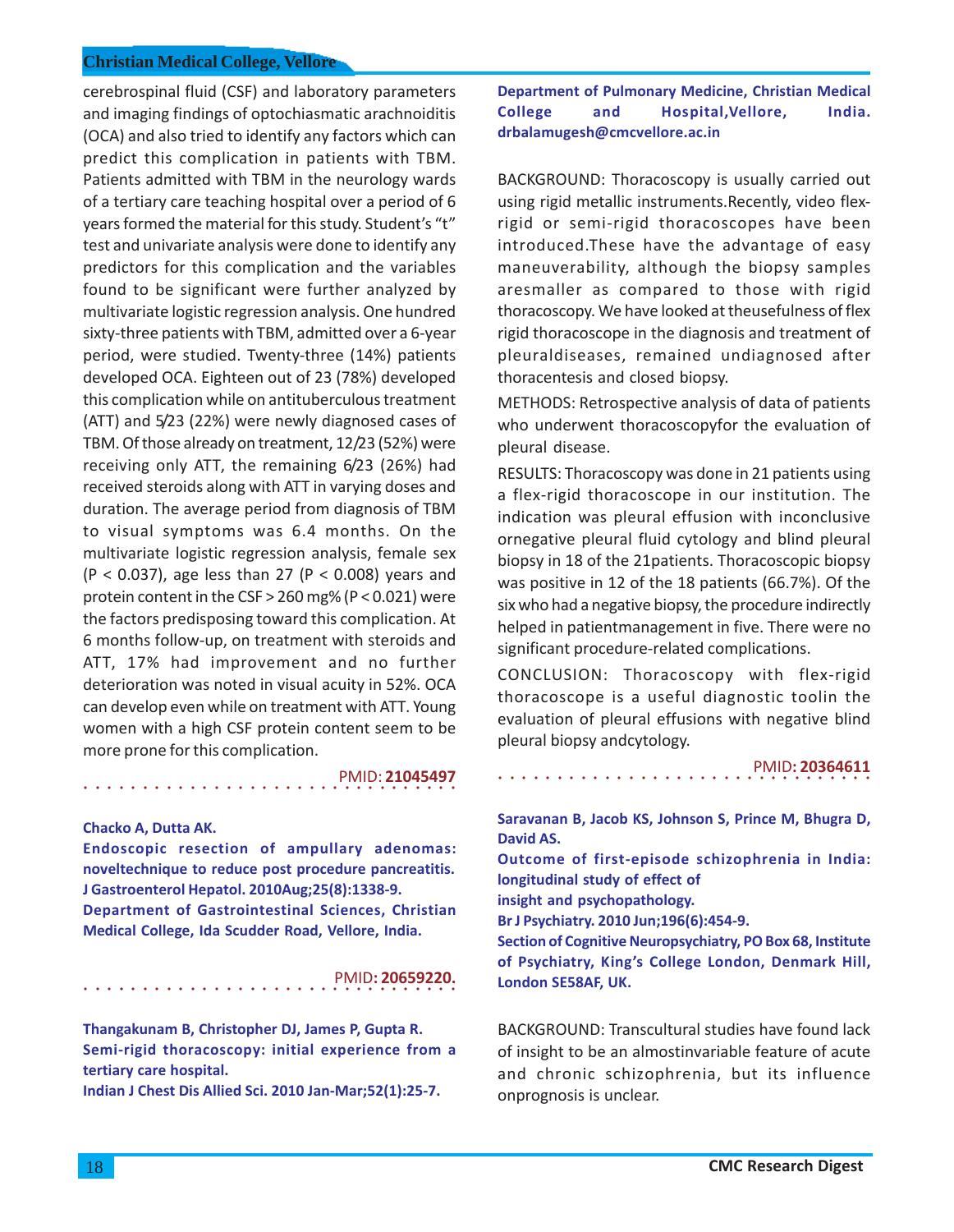AIMS: To investigate the relationship between insight, psychopathology and

outcome of first-episode schizophrenia in Vellore, India.

METHOD: Patients with a DSM-IV diagnosis of schizophrenia (n = 131) were assessedprospectively at baseline and at 6-month and 12-month follow-up. Demographic and clinical measures included insight, psychopathology, duration of untreatedpsychosis (DUP) and social functioning. Linear and logistic regression was usedto measure predictors of outcome.

RESULTS: Follow-up data were available for 115 patients at 1 year. All achievedremission, half of them with and half without residual symptoms. Changes inpsychopathology and insight during the first 6 months and DUP strongly predicted outcome (relapse or functional impairment), controlling for baseline measures.

CONCLUSIONS: Outcome of schizophrenia in this setting is driven by early

symptomatic improvement and is relatively favourable, in line with other studies from low- and middle-income countries. Early improvement in insight might be auseful clinical guide to future outcome. Reduction of DUP should be a target for intervention.

○○○○○○○○○○○○○○○○○○○○○○○○○○○○ ○○○○○ PMID**: 20513855**

**Boopalan PR, Jepegnanam TS. Reverse sural flap cover within a ring fixator. Acta Orthop Belg. 2010 Oct;76(5):684-8. Department of Orthopedics, unit III, Christian Medical College, Vellore, Tamilnadu, India 632004. jpboopy@gmail.com**

The ring fixator is an ideal apparatus to treat infected gap nonunion of the tibia and to correct deformity in multiple planes. However soft tissue problems may arise during transport and at docking. Although various options such as free flaps, neurocutaneous flaps, fasciocutaneous flaps and cross leg flaps are available for flap cover, this is always done prior to application of a ring fixator. The versatility of the sural flap in terms of coverage of leg defects, ease of performing flap cover as well as its reliability and safety is well known. We describe an alternate way of treating soft tissue problems which occur at the lower third of the leg while being treated on an Ilizarov frame. We describe the surgical procedure followed in raising the flap and its

anterior transposition within the Ilizarov frame in two patients.

○○○○○○○○○○○○○○○○○○○○○○○○○○○○○○○○○ PMID: **21138227**

**Boopalan PR, Nithyananth M, Jepegnanam TS. Lateral gastrocnemius flap coverfor distal thigh soft tissue loss.**

**J Trauma. 2010 Nov;69(5):E38-41.**

**Department of Orthopaedics Unit 3 and 1, Christian Medical College, Vellore, Tamil Nadu, India. jpboopy@gmail.com**

BACKGROUND: The gastrocnemius muscle flap has been used extensively for cover around the knee. However, the use of the lateral gastrocnemius for cover of the distal thigh has not been well described. METHODS: The lateral gastrocnemius flap was used in eight patients from October 2004 to February 2009 for cover of the distal thigh proximal to the knee joint. We included patients who had soft tissue loss secondary to trauma and infection and who required soft tissue cover in the distal lateral thigh (>8 cm proximal to the joint line). The average age of the patients was 40 years (21-64 years). Four patients had soft tissue loss secondary to trauma, two had loss secondary to chronic infection, and two patients had soft tissue loss after surgical infection. RESULTS: All patients had resolution of infection at final follow-up. The average area of soft tissue cover achieved was 14 x 9 cm. The maximal proximal extent reached with lateral gastrocnemius flap from the joint line was 17 cm (8-17 cm) measured in full knee extension. There were two complications. One patient developed a common peroneal palsy and infection, which recovered after re-exploration. Another patient developed a sinus, which resolved after removal of a loose screw. CONCLUSION: The lateral gastrocnemius muscle flap is effective in the cover of the lateral distal thigh.

PMID: **20234326**

Chase S, Mittal R, Jesudason MR, Nayak S, Perakath B. **Anal sphincter repairfor fecal incontinence: experience from a tertiary care centre.**

**Indian JGastroenterol. 2010 Jul;29(4):162-5.**

○○○○○○○○○○○○○○○○○○○○○○○○○○○○○○○○○

**Department of Surgery Unit 5 (Colorectal Surgery), Christian Medical College and Hospital, Vellore, Tamil Nadu, 632 004, India.**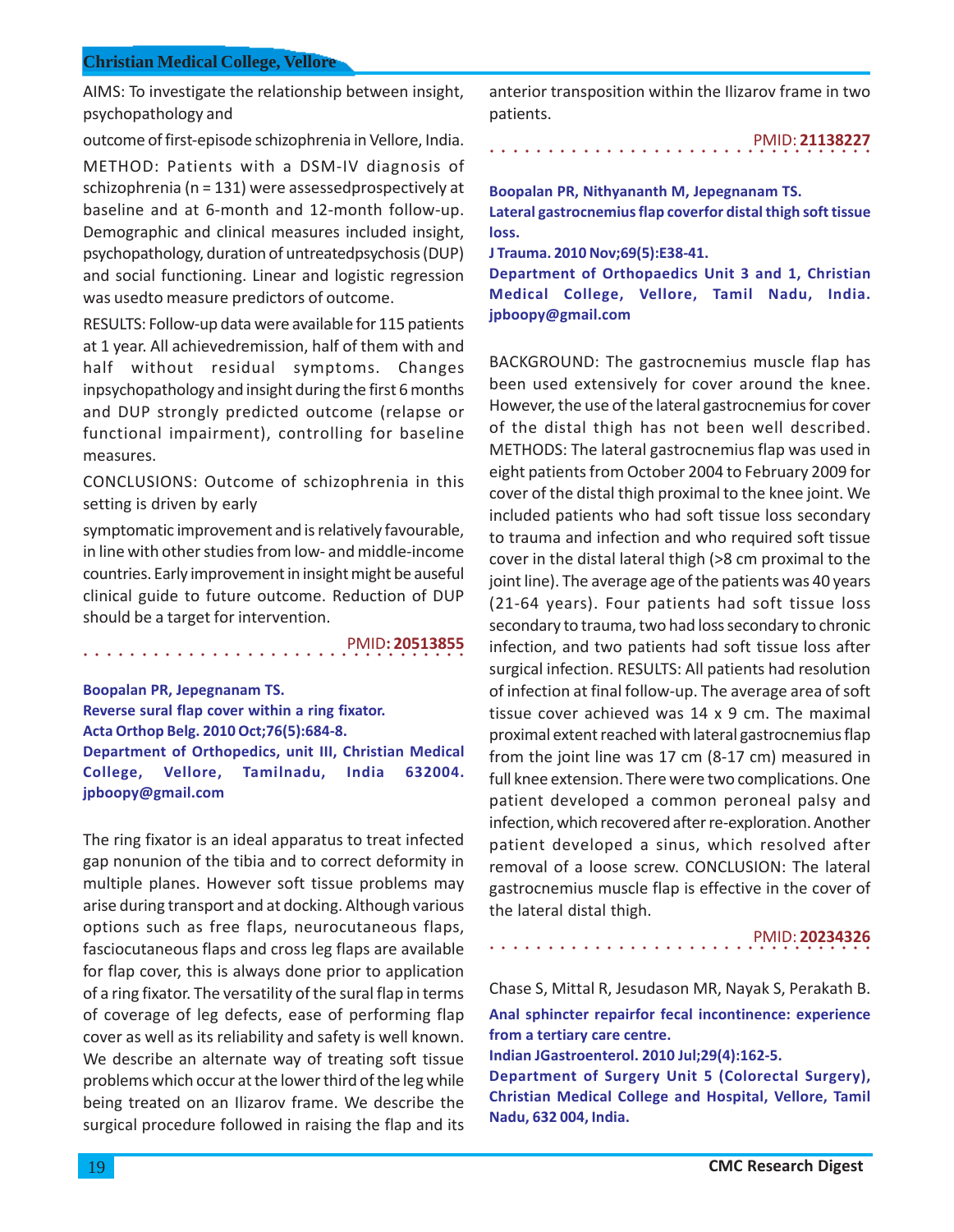AIM: Structural anal sphincter damage may be secondary to obstetric anal sphincter injury, perineal trauma or anorectal surgery. We reviewed the spectrum of anal sphincter injuries and their outcomes in a tertiary care colorectal unit. METHODS: Data of patients who underwent anal sphincter repair between 2004 and 2008 were analyzed retrospectively. Outcomes were compared with respect to etiology, type of repair, previous attempts at repair and manometry findings. Outcomes were defined as good or poor based on patient satisfaction as the primary criteria. RESULTS: Thirty-four patients underwent anal sphincter repair. Twenty-two injuries were obstetric, eight traumatic, and four iatrogenic. All patients underwent overlap sphincteroplasty with six additional anterior levatorplasty and seven graciloplasty. Twenty-three (67.6%) patients had a good outcome while nine (26.4%) had a poor outcome. All patients who had augmentation anterior levatorplasty had a good outcome. Fifty percent of patients with a previous sphincter repair and 42.9% requiring augmentation graciloplasty had a poor outcome. Median resting and squeeze anal pressures increased from 57.5 to 70 cmH (2) O and 90.25 to 111 cmH (2) O in those with a good outcome. CONCLUSIONS: Overlap sphincteroplasty has a good outcome in majority of the patients with incontinence due to a structural sphincter defect. Additional anterior levatorplasty may improve outcomes. Previous failed repairs or use of a gracilis muscle augmentation may have a worse outcome secondary to poor native sphincter muscle. Improvement in resting and squeeze pressures on anal manometry may be associated with a good outcome.

### PMID:**20694541**

**Chandramohan A, Gibikote S, Saxena AK. US as a primary tool in the work-up of malrotation. Pediatr Radiol. 2010 Nov;40(11):1844-5; author reply 1846-7. Epub 2010 Aug 5.**

○○○○○○○○○○○○○○○○ ○○○○○○○○○○○○○○○○

**Department of Radiology, Christian Medical College, Vellore, India.**

○○○○○○○○○○○○○○○○ ○○○○○○○○○○○○○○○○

## PMID: **20686760**

15.

**Chrispal A, Boorugu H, Gopinath KG, Chandy S, Prakash JA, Thomas EM, Abraham AM, AbrahamOC, ThomasK. Acute undifferentiated febrile illness in adult hospitalized patients: the disease spectrum and diagnostic predictors - an experience from a tertiary care hospital in South India Trop Doct; 2010, 40 (4): 230-4 Department of Medicine Unit 2, Christian Medical**

**College, Vellore, Tamil Nadu, India. anugrahchrispal@gmail.com**

Local prevalences of individual diseases influence the prioritization of the differential diagnoses of a clinical syndrome of acute undifferentiated febrile illness (AFI). This study was conducted in order to delineate the etiology of AFI that present to a tertiary hospital in southern India and to describe disease-specific clinical profiles. An 1-year prospective, observational study was conducted in adults (age >16 years) who presented with an undifferentiated febrile illness of duration 5-21 days, requiring hospitalization. Blood cultures, malarial parasites and febrile serology (acute and convalescent), in addition to clinical evaluations and basic investigations were performed. Comparisons were made between each disease and the other AFIs. A total of 398 AFI patients were diagnosed with: scrub typhus (47.5%); malaria (17.1%); enteric fever (8.0%); dengue (7.0%); leptospirosis (3.0%); spotted fever rickettsiosis (1.8%); Hantavirus (0.3%); alternate diagnosis (7.3%); and unclear diagnoses (8.0%). Leucocytosis, acute respiratory distress syndrome, aseptic meningitis, mild serum transaminase elevation and hypoalbuminaemia were independently associated with scrub typhus. Normal leukocyte counts, moderate to severe thrombocytopenia, renal failure, splenomegaly and hyperbilirubinaemia with mildly elevated serum transaminases were associated with malaria. Rash, overt bleeding manifestations, normal to low leukocyte counts, moderate to severe thrombocytopenia and significantly elevated hepatic transaminases were associated with dengue. Enteric fever was associated with loose stools, normal to low leukocyte counts and normal platelet counts. It is imperative to maintain a sound epidemiological database of AFIs so that evidence-based diagnostic criteria and treatment guidelines can be developed.

○○○○○○○○○○○○○○○○ ○○○○○○○○○○○○○○○○ PMID: **20870680**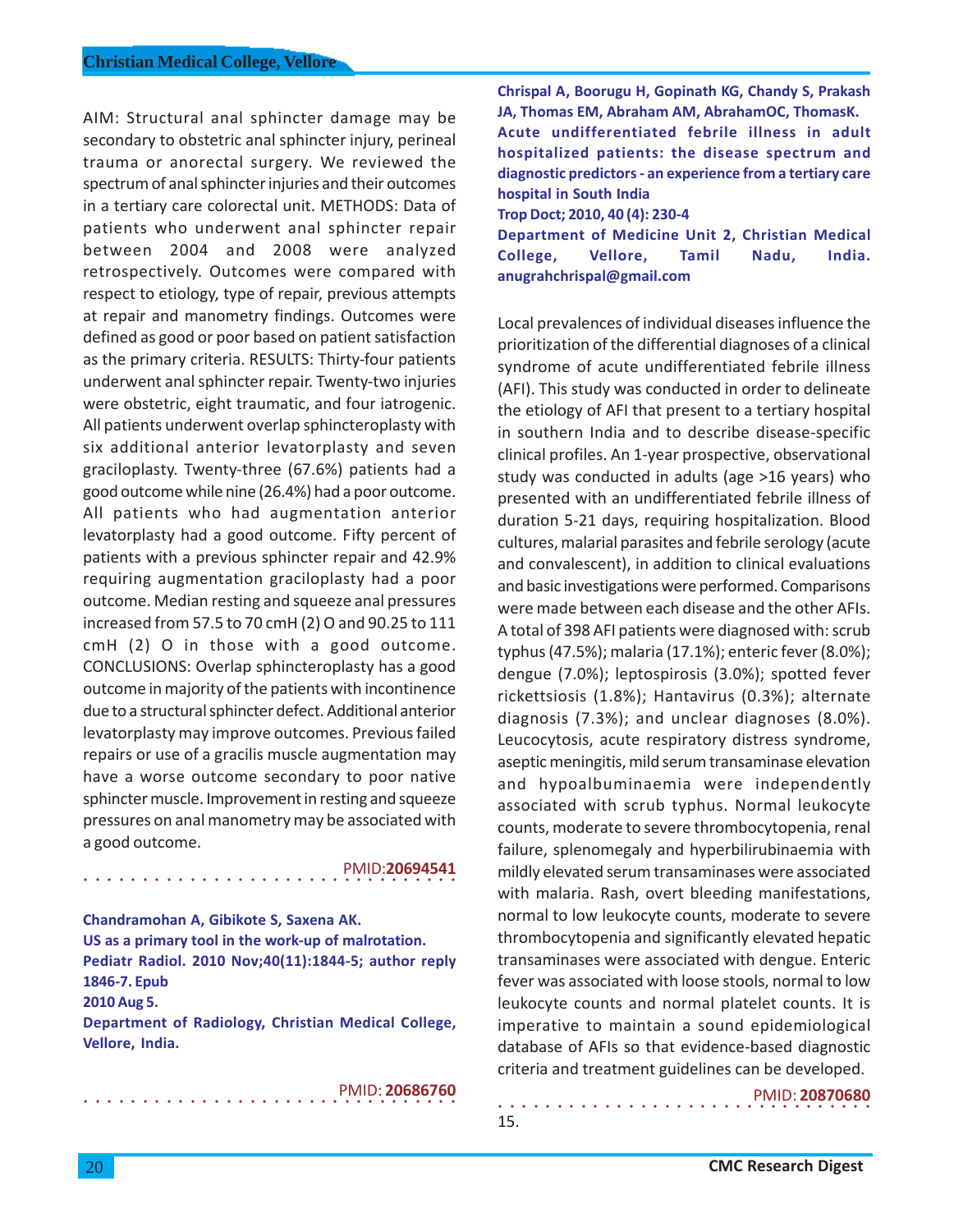**ChrispalA, Boorugu H, Gopinath KG, Prakash JA, Chandy S, AbrahamOC, Abraham AM, Thomas K. Scrub typhus: an unrecognized threat in South India clinical profile and predictors of mortality. Trop Doct; 2010, 40 (3): 129-33 Department of Medicine Unit 2, Christian Medical College, Vellore 632004, Tamil Nadu, India.**

**anugrahchrispal@gmail.com**

Scrub typhus is an important cause of acute undifferentiated febrile illnesses in the Indian subcontinent. Delay in diagnosis and in the initiation of appropriate treatment can result in severe complications such as acute respiratory distress syndrome (ARDS), septic shock and multisystem organ failure culminating in death. We conducted a prospective, observational study to delineate the clinical profile and predictors of mortality in scrub typhus in adults admitted to the medical wards of a tertiary care, referral hospital in South India over a oneyear period. The case fatality rate in this study was 12.2%. Metabolic acidosis (odds ratio [OR] 6.1), ARDS (OR 3.6), altered sensorium (OR 3.6) and shock (OR 3.1) were independent predictors of mortality. It appears that scrub typhus has four possible overlapping clinical presentations: mild disease; respiratory predominant disease; central nervous system predominant disease (meningoencephalitis); or sepsis syndrome. Given the telltale presence of an eschar (evident in 45.5%), the characteristic clinical profile and the dramatic therapeutic response to a cheap, yet effective, drug such as doxycycline, medical practitioners in the region should have ample opportunity to reach an early diagnosis and initiate treatment which could, potentially, reduce the mortality and morbidity associated with scrub typhus.

○○○○○○○○○○○○○○○○○○○○○○○○○○○○ ○○○○○ PMID: **20360426**

**Edwardraj S, Mumtaj K, Prasad JH, Kuruvilla A, Jacob KS. Perceptions about intellectual disability: a qualitative study from Vellore, South India J Intellect Disabil Res; 2010, 54 (8): 736-48 Department of Psychiatry, Christian Medical College, Vellore, India. sushila.russell@cmcvellore.ac.in**

BACKGROUND: Cultural and religious beliefs influence perceptions about health and illness. Data, from India, on perceptions about intellectual disability are scant.

This study explored people's cultural beliefs and attitudes about intellectual disability, perceived needs and burden associated with care in Vellore, south India. METHOD: A qualitative methodology using focus groups was employed. Eight focus groups were conducted in three settings and included the mothers of children and adolescents with intellectual disability (four groups, n = 29), community health workers (two groups,  $n = 17$ ) and schoolteachers (two groups,  $n =$ 16). RESULTS: Our results suggest that cultural and religious beliefs perpetuated negative attitudes towards disability. This meant that caregivers bore a high burden of care with little support from family or society. The study confirmed the presence of diverse, multiple and contradictory models of disability drawing from biomedical and local religious, social and cultural constructs. CONCLUSIONS: Public awareness, education and community-level interventions for reducing the misconceptions and stigma related to intellectual disability are needed in addition to culturally sensitive treatment methods to improve the attitude towards and management of intellectual disability.

○○○○○○○○○○○○○○○○○○○○○○○○○○○○○○○○○ PMID: **20633202**

**Govindarajan P, Keshava SN. Ultrasound-guided omental biopsy: Review of 173 patients Indian J Radiol Imaging; 2010, 20 (4): 307-9 Department of Radiology, Christian Medical College, Vellore, Tamil Nadu - 632 004, India.**

BACKGROUND: Omental biopsy has conventionally been performed using a surgical approach. USG-guided omental biopsy is a safe and effective alternative. The purpose of this study was to assess the utility of USG guidance for biopsy of the greater omentum. STUDY DESIGN: Retrospective study. MATERIALS AND METHODS: We retrospectively reviewed all omental biopsies performed under USG guidance from April 2006 to March 2010 in a tertiary care hospital. RESULTS: One hundred and seventy-three patients were included. Out of these, 82 (47%) patients were diagnosed to have malignancies, 58 (34%) patients had granulomatous inflammation either suggestive of or consistent with tuberculosis, 29 (17%) patients were diagnosed to have inconclusive biopsy results, and 4 (2%) patients had an inadequate sample for histopathological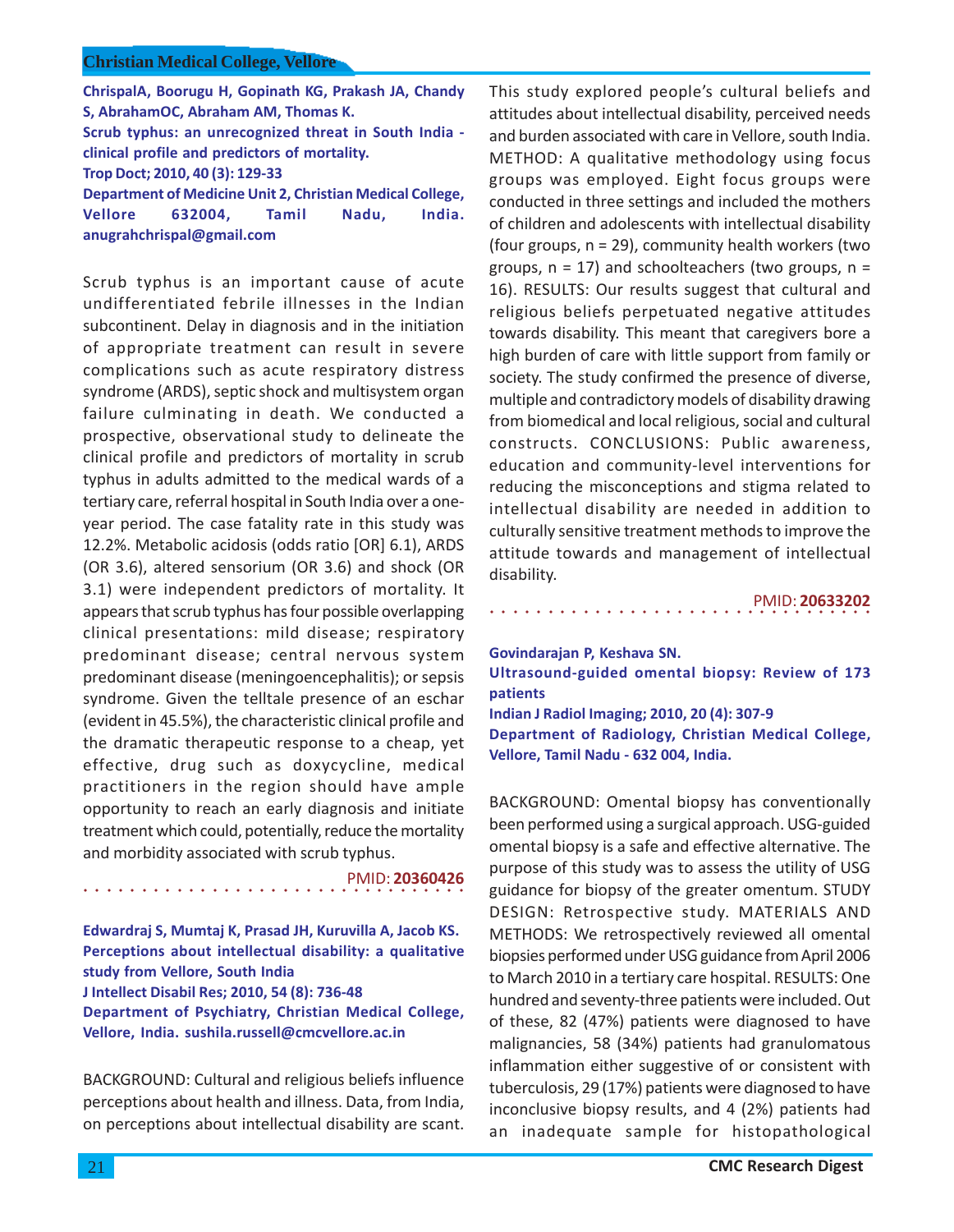examination. There were no major procedure-related complications. CONCLUSION: USG-guided biopsy of the omentum is a safe and effective procedure. A thickened omentum can serve as an easily accessible site for biopsy, especially in patients who have ascites of unknown etiology and in those with a history of previous malignancy.

PMID: **21423910**

## **Prithishkumar IJ, David SS.**

**Morphometric analysis and clinical application of the working dimensions of**

○○○○○○○○○○○○○○○○ ○○○○○○○○○○○○○○○○

**cricothyroid membrane in south Indian adults: with special relevance to surgical cricothyroidotomy.**

**Emerg Med Australas. 2010 Feb;22(1):13-20. Epub 2009 Dec 1.**

**Institute of Anatomy, Government Madras Medical College and Research Institute,Chennai, India. drivanjames@gmail.com**

OBJECTIVE: To measure the working dimensions of the cricothyroid membrane in the adult south Indian population and to establish the association between theworking dimensions and the appropriate endotracheal tube size for the purpose of cricothyroidotomy.

METHODS: Cross-sectional evaluation of 50 fresh adult autopsy cases (35 men, 15women) in a medical university teaching hospital in South India.

RESULTS: Age ranged from 17.0 to 83.0 years. Working dimensions of the membranein neutral position of neck, in men: width =  $8.41 +/- 2.11$  mm, height =  $6.57$  $+/- 1.87$  mm; in women: width = 6.30  $+/- 1.29$  mm, height =  $5.80 +/- 1.56$  mm. Depth of the subglottic larynx at the level of cricoid cartilage: men =  $20.73 + /$  $- 1.97$  mm, women = 15.62 +/ $- 1.71$  mm. Distance of the lower border of cricothyroid membrane from suprasternal notch in neutral position of neck, in men  $= 5.18 +/- 1.76$  cm, women = 4.72 +/- 1.55 cm; in passively extended neck, men =  $7.86$  +/- 1.25 cm, women =  $8.05 +/- 1.28$  cm. Regression equations have been derived to determineendotracheal tube size for cricothyroidotomy, based on distance between sternalnotch and chin, and height of the individual (P  $< 0.05$ ).

CONCLUSIONS: Working dimensions are smaller in the Indian group compared withwestern publications.

Endotracheal tubes ranging from size 3.0 to 6.0 might beused for cricothyroidotomy in the adult south Indian population.

○○○○○○○○○○○○○○○○ ○○○○○○○○○○○○○○○○ PMID**: 19958379**

# **Jacob KS.**

**Alcohol and public health policies in India Natl Med J India; 2010, 23 (4): 224-5 Department of Psychiatry, Christian Medical College, Vellore 632002, Tamil Nadu, India. ksjacob@cmcvellore.ac.in**

Extreme policies of prohibition or the current permissive strategies are counterproductive and call for a nuanced public health approach that integrates both the regulation of availability of alcohol as well as helps in rigorously enforcing the law.

PMID: **21192518**

#### **Jacob KS.**

**Indian Psychiatry and classification of psychiatric disorders.**

○○○○○○○○○○○○○○○○ ○○○○○○○○○○○○○○○○

**Indian J Psychiatry. 2010 Jan;52(Suppl 1):S104-9. Department of Psychiatry, Christian Medical College, Vellore, India.**

The contribution of Indian psychiatry to classification of mental disorders has

been limited and restricted to acute and transient psychosis and to possessiondisorders. There is a need for leadership in research in order to match diagnosisand management strategies to the Indian context and culture.

○○○○○○○○○○○○○○○○ ○○○○○○○○○○○○○○○○ PMID**: 21836665**

**John V, Chacko J, Mathai J, Karl S, Sen, S. Psychosocial aspects of follow-up of children operated for intermediate anorectal malformations Pediatr Surg Int; 2010, 26 (10): 989-94 Department of Paediatric Surgery, Christian Medical College, Vellore 632004, Tamil Nadu, India.**

PURPOSE: To determine the degree of stress in parents of children operated for intermediate anorectal malformations, and their quality of life (QOL) at followup. METHODS: Forty-two of the 166 children who had undergone a sacroperineal pullthrough operation for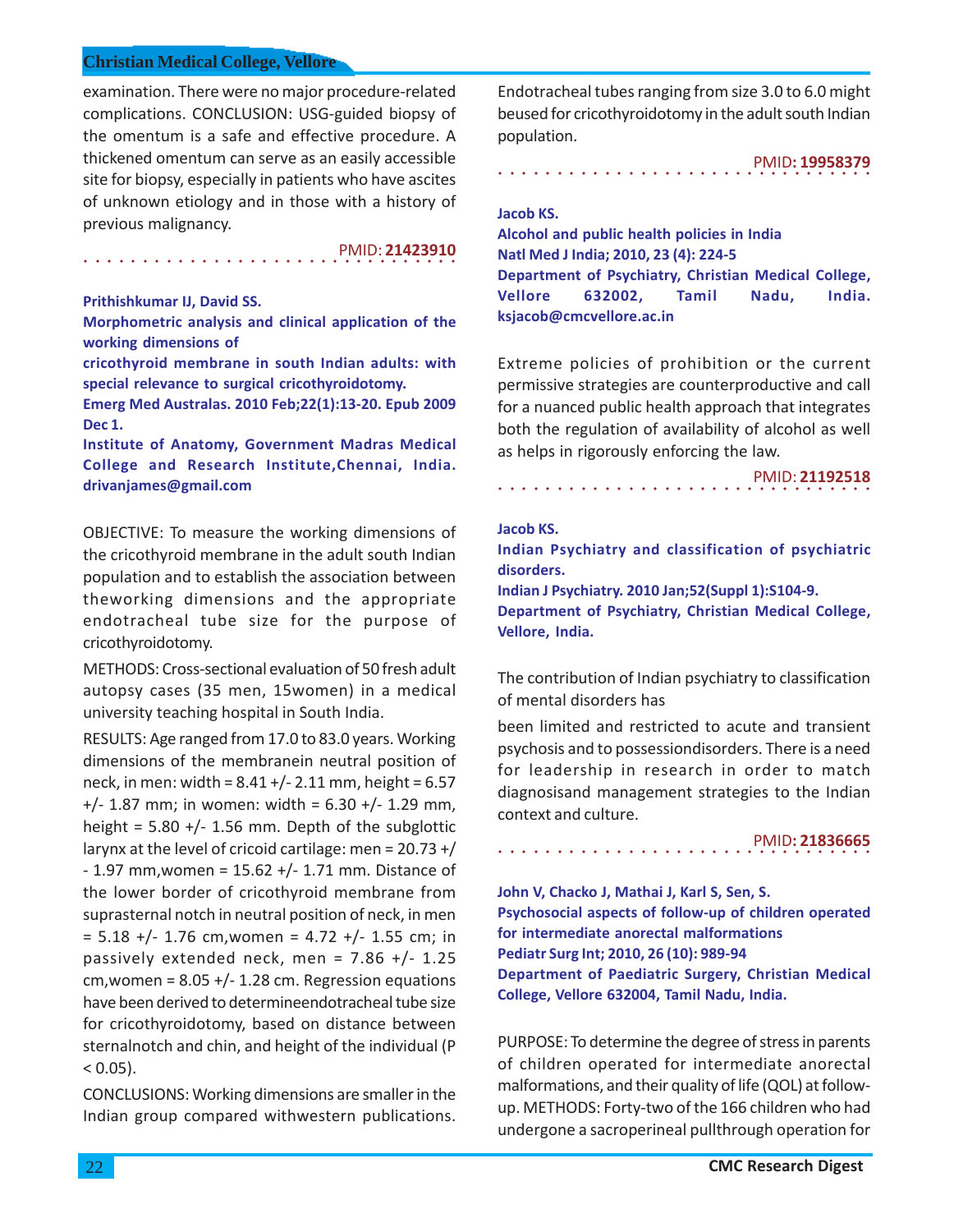an intermediate type of anorectal malformation, between 1996 and 2005, in the department of paediatric surgery at Christian Medical College, Vellore, responded to follow-up. The psychosocial well-being of the parents and the QOL of the children were assessed by an independent observer. RESULTS: The main factor which aggravated the stress and caused dissatisfaction with the final outcome was fecal soiling. Mothers bore the brunt of the care of these children, with some help from the fathers and grandparents. The QOL was also significantly affected by soiling, and improvement in soiling resulted in a dramatic improvement in the QOL. CONCLUSION: Managing fecal soiling aggressively in the child with anorectal malformation, and providing social support to the family, are crucial for achieving a better QOL in these children and their families.

○○○○○○○○○○○○○○○○○○○○○○○○○○○○ ○○○○○ PMID: **20694472**

**Kamath MS, Aleyamma TK, Chandy A, George K. Aromatase inhibitors in women withclomiphene citrate resistance: a randomized, double-blind, placebocontrolledtrial. Fertil Steril. 2010 Dec;94(7):2857-9. Epub 2010 Jul 17. Reproductive Medicine Unit, Christian Medical College, Vellore, Tamil Nadu, India.**

In 36 women with polycystic ovary syndrome and clomiphene citrate resistance, letrozole, an aromatase inhibitor, statistically significantly increased the ovulation rate by 33.3% in the treatment group, indicating that letrozole can be used as an effective and simple alternate ovulation-inducing agent in these women.

○○○○○○○○○○○○○○○○○○○○○○○○○○○○ ○○○○○ PMID: **20638059 Kamath MS, Bhave P, Aleyamma T, Nair R, Chandy A,**

**Mangalaraj AM, Muthukumar K, George K. Predictive factors for pregnancy after intrauterine insemination: A prospective study of factors affecting outcome. J Hum Reprod Sci. 2010Sep;3(3):129-34.**

**Reproductive Medicine Unit, Christian Medical College, Vellore, India.**

OBJECTIVE: To determine the predictive factors for pregnancy after controlled ovarian hyperstimulation (COH)/intrauterine insemination (IUI). DESIGN:

Prospective observational study. SETTING: Universitylevel tertiary care center. PATIENTS AND METHODS: 366 patients undergoing 480 stimulated IUI cycles between November 2007 and December 2008. INTERVENTIONS: Ovarian stimulation with gonadotrophins was initiated and a single IUI was performed 36 h after triggering ovulation. MAIN OUTCOME MEASURES: The primary outcome measures were clinical pregnancy and live birth rates. Predictive factors evaluated were female age, duration of infertility, indication for IUI, number of preovulatory follicles, luteinizing hormone level on day of trigger and postwash total motile fraction (TMF). RESULTS: The overall clinical pregnancy rate and live birth rate were 8.75% and 5.83%, respectively. Among the predictive factors evaluated, the duration of infertility (5.36 vs. 6.71 years,  $P = 0.032$ ) and the TMF (between 10 and 20 million,  $P = 0.002$ ) significantly influenced the clinical pregnancy rate. CONCLUSION: Our results indicate that COH/IUI is not an effective option in couples with infertility due to a male factor. Prolonged duration of infertility is also associated with decreased success, and should be considered when planning treatment.

PMID: **21234173**

**Kavalakkat JP, Kumar S, Aswathaman K, KekreNS. Continuous ambulatory peritoneal dialysis catheter placement: Is omentectomy necessary? Urology Annals; 2010, 2 (3): 107-9 Department of Urology, CMC, Vellore, Tamil Nadu, India.**

○○○○○○○○○○○○○○○○○○○○○○○○○○○○○○○○○

CONTEXT: There are different methods of continuous ambulatory peritoneal dialysis (CAPD) catheter placement. Open surgical technique is a widely followed method. The complication rate following catheter placement varies and catheter blockage due to omental plugging is one of the main reasons. AIM: To analyze the need for routine omentectomy during CAPD catheter placement. MATERIALS AND METHODS: This was a retrospective analysis of 58 CAPD catheter placements performed between July 2002 and June 2007. Tenckhoff double cuffed catheter was used in all. The postoperative complications were analyzed. RESULTS: There were 44 males and 14 females. The mean age was 51 years ranging from 15 to 76 years. Of these, 40 (69%) patients underwent omentectomy (group A) and 18 (31%) did not (group B). Laparoscopic and open techniques were performed in 5 and 53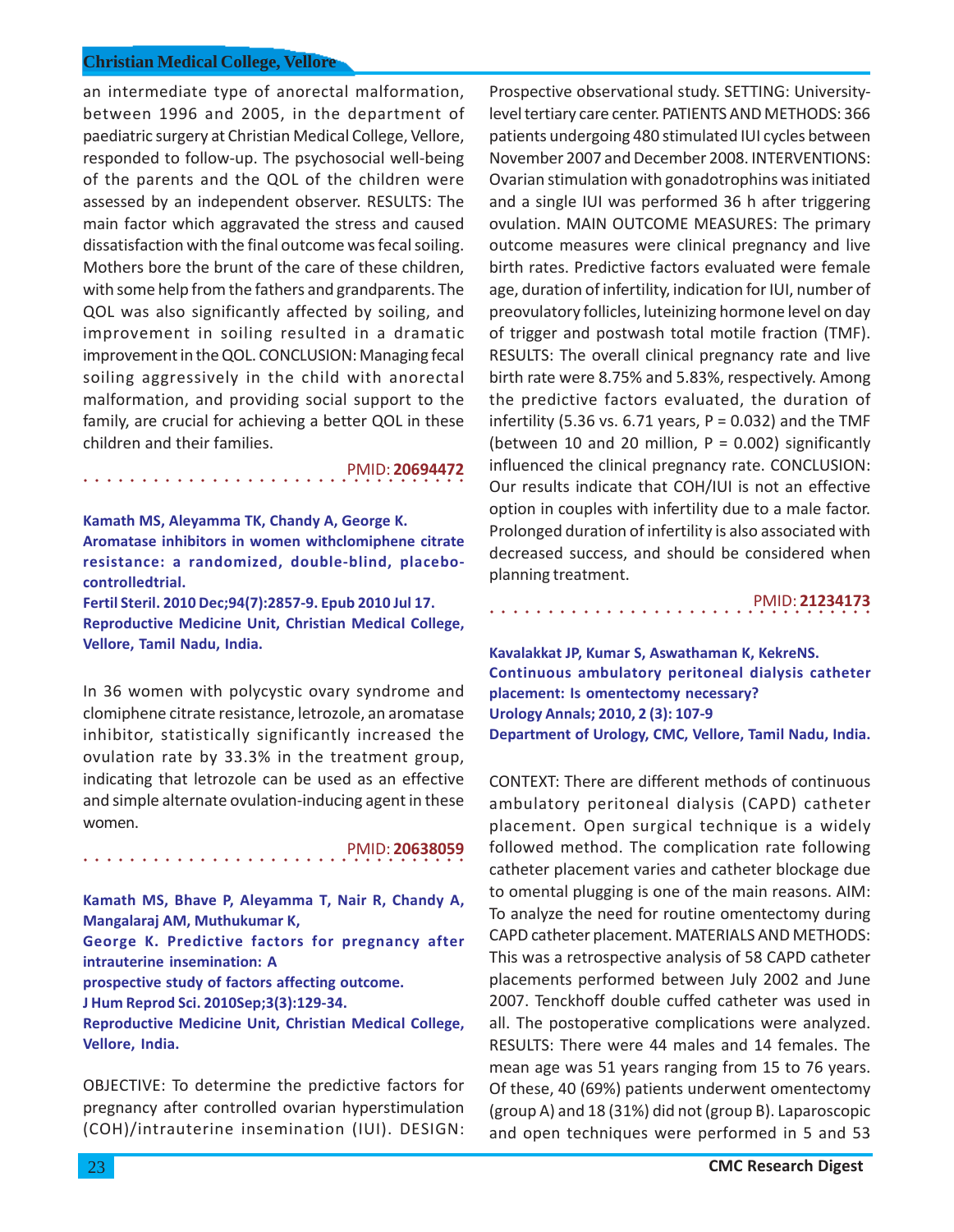patients, respectively. Omentectomy was not performed in 13 patients with open technique and all the five in the laparoscopic group. One patient in group A developed hemoperitoneum which was treated conservatively. None from group A developed catheter blockage, whereas five (27.8%) from group B developed catheter blockage postoperatively. The median time interval between the primary procedure and development of catheter blockage was 45 days (ranged from 14 to 150 days). CONCLUSIONS: Omentectomy during CAPD catheter placement prevents catheter blockage and secondary interventions.

PMID: **21098197**

**Kumar TS, Aggarwal A.**

**Approach to a patient with connective tissue disease. Indian J Pediatr. 2010 Oct;77(10):1157-64. Epub 2010 Oct 6. Review.**

○○○○○○○○○○○○○○○○ ○○○○○○○○○○○○○○○○

**Department of Child Health, Christian Medical College, Vellore, India.**

Connective tissue disease (CTDs), though rare in childhood, are an important cause of morbidity. Most of them involve multiple organ systems and are associated with presence of autoantibodies. Systemic lupus eryethematosus (SLE) is the most common CTD, the others being Juvenile dermatomyositis, systemic sclerosis, mixed connective disease and Sjogren syndrome. The clinical presentation of CTD in childhood can range from an acute severe illness mimicking a serious infection, to an insidious onset of disease with gradual accumulation of symptoms and signs over wks to months. The presence of multisystem involvement, evidence of inflammation and lack of any obvious cause should alert a clinician to the possibility of CTD. Diagnosis is usually clinical and features like malar rash, Raynaud's phenomenon, Gottron's rash, photosensitivity, oral ulcers suggest a possibility of CTD. Presence of autoantibodies like antinuclear antibodies, anti-dsDNA etc. provide supportive evidence to a diagnosis of CTD. Most CTDs are treated with immunosuppressive drugs with good success. Early recognition and prompt treatment results in excellent outcome.

○○○○○○○○○○○○○○○○ ○○○○○○○○○○○○○○○○

PMID: **20924723**

**Lakshmi VA, Chacko RT, Kurian S. Gastrointestinal stromal tumors: a 7-year experience from a tertiary care hospital Indian J Pathol Microbiol; 2010, 53 (4): 628-33. Department of Pathology, Christian Medical College and Hospital, Ida Scudder Road, Vellore - 632 004, Tamil Nadu, India.**

BACKGROUND: Gastrointestinal stromal tumor (GIST), now the most common mesenchymal tumor of the gastrointestinal tract (GIT), has been frequently studied, especially with regard to its successful targeted therapy using imatinib mesylate. AIM: Our aim was to describe the clinicopathological features of a large number of cases from a tertiary care hospital in India and report on the follow-up after treatment of some of the cases, comparing them with series described in the west. DESIGN: This is a retrospective study of cases encountered over a 7-year period (1999- 2005). RESULTS: Ninety-two cases of GIST were studied, which made up the largest group (52.8%) of mesenchymal tumors of the GIT, with smooth muscle tumors comprising 38.1%, the next large group. GISTs were almost equally prevalent in the stomach and the small intestine, unlike in most studies where stomach is the most common site. GIST may be considered as a cause of bleeding when upper and lower GI endoscopy is normal. Ninety-five percent of the GISTs were positive for CD117 (KIT), as is known. A majority of them (70.4%) were of the high-risk malignant category, unlike most studies where high-risk tumors make up 30-45%. Histologically, the majority had a pure spindle cell morphology and skenoid fibers were rare. Follow-up of 11 cases, the majority with highrisk tumor, treated with adjuvant imatinib for 6 months after surgical resection showed stable disease for periods from 2 to 5 years. However, 11 cases treated with imatinib for longer than 6 months had a poorer outcome due to recurrent, metastatic, or inoperable disease. CONCLUSION: In our study of a large number of GISTs, which were equally prevalent in the stomach and small intestine, the majority were of the high-risk malignant category and of pure spindle cell morphology. Limited numbers had follow-up after imatinib therapy, which showed in one group treated for 6 months, after resection of high-risk GIST, stable disease for periods ranging from 2 to 5 years.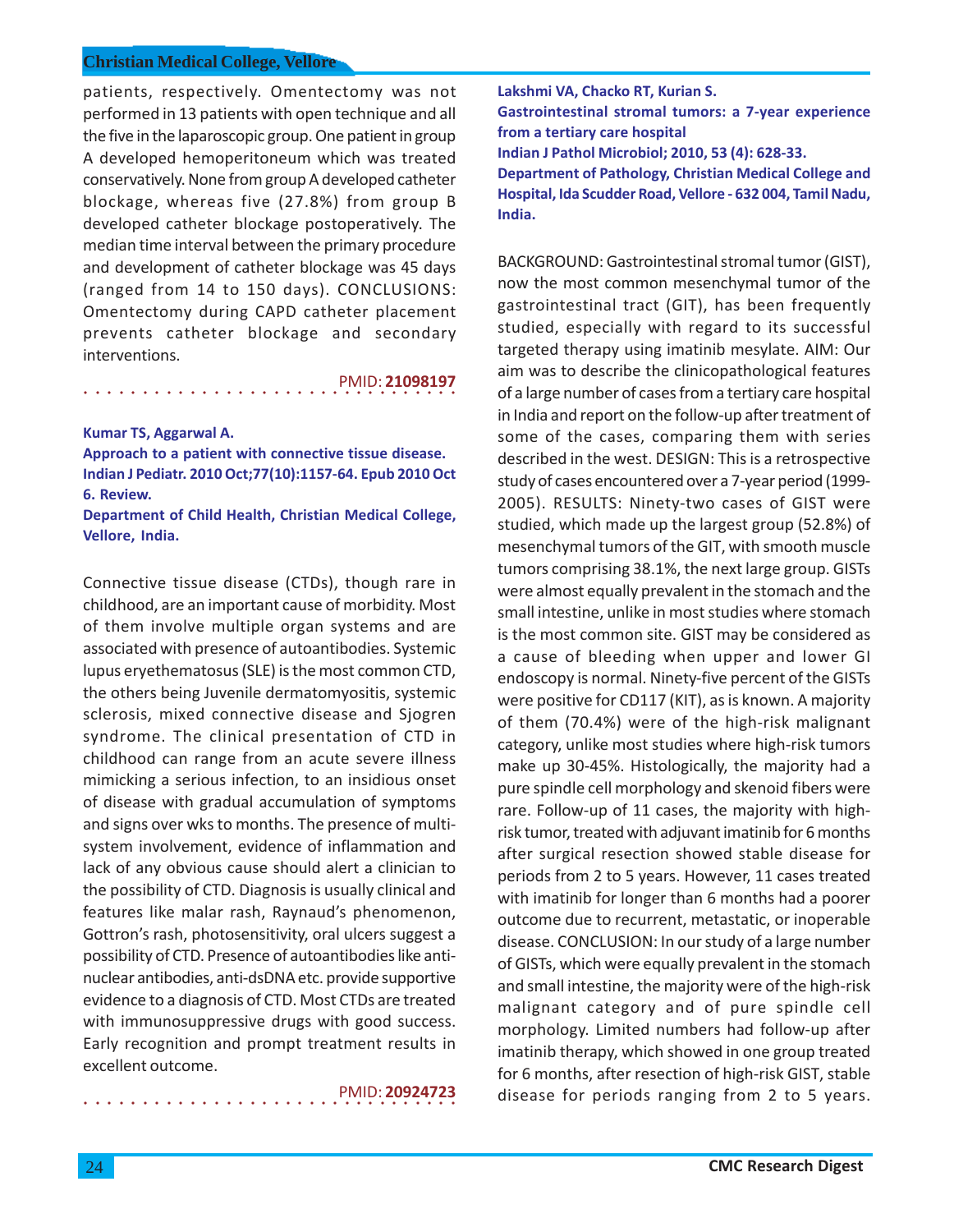Molecular studies and larger numbers are required for meaningful conclusions to be drawn.

○○○○○○○○○○○○○○○○○○○○○○○○○○○○ ○○○○○ PMID: **21045382**

**MammenT, Keshava S, Eapen CE, Moses V, Babu NR, Kurien G, Chandy G.**

**Intrahepatic collateral recanalization in symptomatic Budd-Chiari syndrome: a single-center experience J Vasc Interv Radiol; 2010, 21 (7): 1119-24 Department of Radiology, Christian Medical College and Hospital, Vellore, India. tmammen@gmail.com**

The authors present a single-institutional experience with intrahepatic collateral vessel recanalization as a treatment option in symptomatic Budd-Chiari syndrome (BCS). Over a period of 26 months, this procedure was performed in four symptomatic patients in whom standard hepatic vein recanalization was not feasible or had failed, with a follow-up duration ranging from 7 to 44 months. Based on these cases, intrahepatic collateral vessel recanalization is a promising treatment option in suitable patients with symptomatic BCS and is deserving of further study.

PMID: **20537910**

**Mathew AJ, Samuel B, Jacob KS.**

○○○○○○○○○○○○○○○○○○○○○○○○○○○○ ○○○○○

**Perceptions of illness in self and in others among patients with bipolar disorder.**

**Int J of Social Psychiatry; 2010, 56 (5): 462-70 Department of Psychiatry, Christian Medical College, Vellore 632002, India.**

AIM: The study aimed to examine the perceptions of illness in self and among others in patients with bipolar disorder in remission. The effect of a structured educational programme on the perceptions of illness was also tested. METHOD: We examined the perceptions of illness in self and in others (using a vignette) among patients with bipolar disorder in remission attending the Department of Psychiatry, ChristianMedicalCollege, Vellore, India. We also examined the effect of a structured educational programme on explanatory models in a randomized controlled trial. Explanatory models were assessed using the Tamil version of the Short Explanatory Model Interview. RESULTS: Eighty two subjects were recruited for the trial; half of them received structured education

while the other half received treatment as usual. There was agreement between perceptions related to the individual's own illness and their opinion of illness in others as assessed using a vignette at baseline and at follow-up. There were no significant differences in explanatory models between patients who received education and those who did not. CONCLUSIONS: The results of this study show that during periods of remission, patients can clearly see the relationship between their own illness and that described in others, suggesting that insight is state dependent and may be related to psychopathology with good recovery of insight during periods of remission. These findings also argue for the fact that the current multi-dimensional models of insight which focus on biomedical explanations and treatments are not culturally sensitive. The assessment of insight demands universal conventions with comparison to the local cultural standards rather than universal definitions and yardsticks which employ Western and biomedical perspectives.

PMID: **19651694**

**Mathews V, George B, Chendamarai E, Lakshmi KM, Desire S, Balasubramanian P, Viswabandya A, Thirugnanam R, Abraham A, Shaji RV, Srivastava A, Chandy M.**

○○○○○○○○○○○○○○○○○○○○○○○○○○○○○○○○○

**Single-agent arsenic trioxide in the treatment of newly diagnosed acute promyelocytic leukemia: long-term follow-up data.**

**J Clin Oncol; 2010, 28 (24): 3866-71**

**Department of Hematology, Christian Medical College and Hospital, Vellore 632004, India; vikram@cmcvellore.ac.in.**

PURPOSE We previously reported our results with a single-agent arsenic trioxide (ATO) -based regimen in newly diagnosed cases of acute promyelocytic leukemia (APL). The concern remained about the long-term outcome of this well-tolerated regimen. We report our long-term follow-up data on the same cohort. PATIENTS AND METHODS From January 1998 to December 2004, 72 patients with PML/RARalpha+ APL were enrolled. All patients were treated with a single-agent ATO regimen. Results Overall 62 (86.1%) achieved a hematologic remission (complete remission). After the initial report, an additional seven patients have relapsed for a total of 13 relapses. There were no additional toxicities to report on follow-up. At a median follow-up 60 months, the 5-year Kaplan-Meier estimate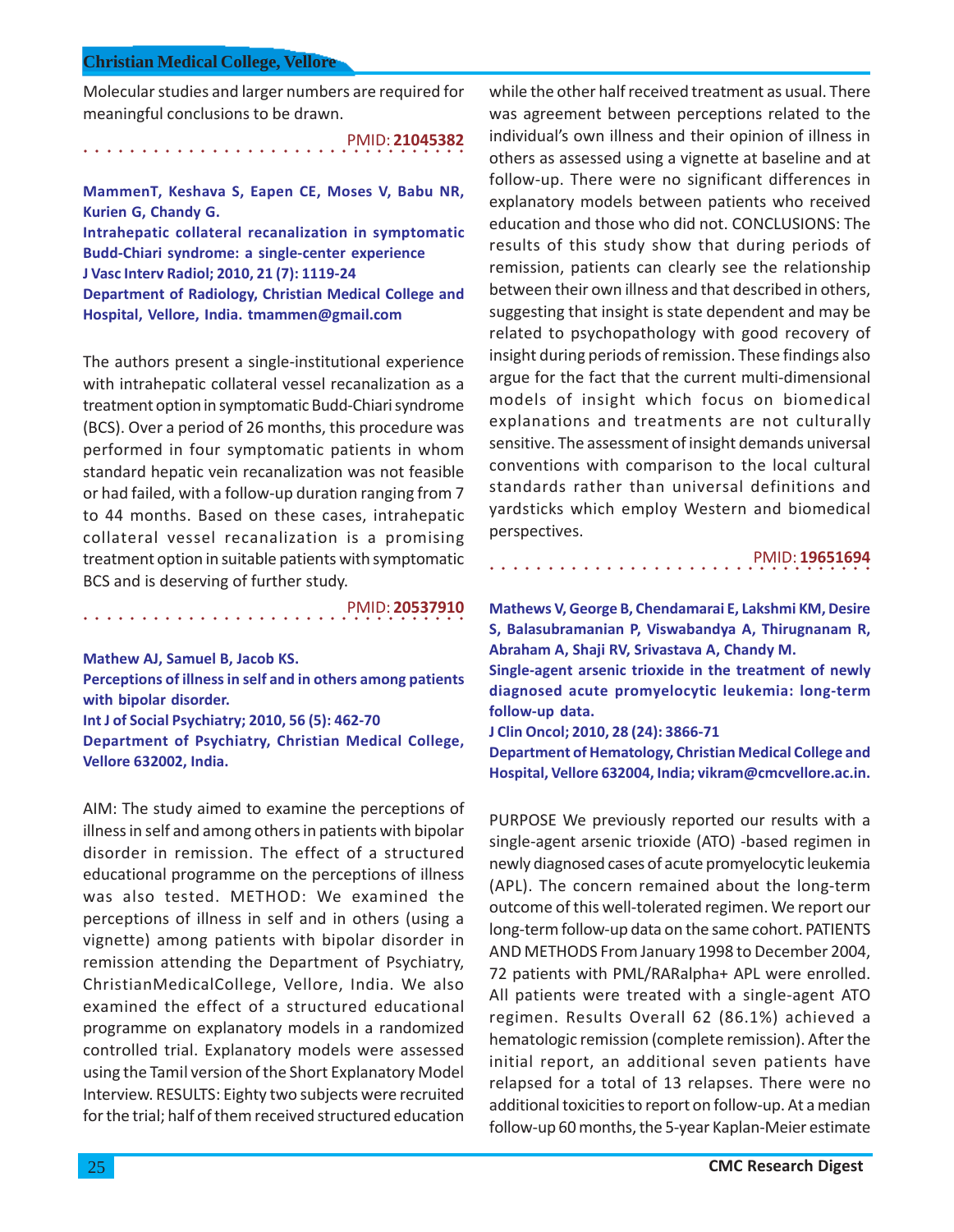○○○○○○○○○○○○○○○○ ○○○○○○○○○○○○○○○○

(+/- SE) of event-free survival, disease-free survival, and overall survival (OS) was 69% +/- 5.5%, 80% +/- 5.2%, and 74.2% +/- 5.2%, respectively. The OS in the good risk group as defined by us remains 100% over this period. CONCLUSION Single-agent ATO as used in this study in the management of newly diagnosed cases of APL is safe and is associated with durable responses. Results in the low-risk group are comparable to that reported with conventional therapy while additional interventions would probably be required in high-risk cases.

PMID: **20644086**

**Menon VK, George S, Ramani S, Illiayaraja J, Sarkar R, Jana AK, Kuruvilla KA, KangG.**

**Genogroup IIb norovirus infections and association with enteric symptoms in a neonatal nursery in southern India J Clin Microbiol; 2010, 48 (9): 3212-5.**

**Department of Gastrointestinal Sciences, Christian Medical College, Vellore 632004, India.**

Noroviruses (NoVs) are increasingly recognized as an important cause of acute gastroenteritis in children worldwide. However, there are limited data on the role of NoVs in neonatal infections and disease. The objectives of the present study were to determine the prevalence of NoVs in neonates with gastrointestinal disease using a case-control study design and to characterize the NoV strains infecting neonates. A total of 309 fecal samples from 161 neonates with gastrointestinal symptoms and 148 asymptomatic controls were screened for genogroup II (GII) NoV using reverse transcription-PCR. A subset of PCR-positive amplicons for the polymerase and capsid regions was sequenced. NoV was detected in 26.2% of samples, with the rate of detection being significantly higher among symptomatic neonates (60/161, 37.2%) than asymptomatic neonates (24/148, 14.1%) (P < 0.001). On the basis of sequencing of 29 strains, a single NoV strain, GIIb, was identified to be the predominant (27/ 29, 93.1%) cause of neonatal infections. Co infection with rotavirus was seen in nearly one-third of symptomatic neonates. The study demonstrates a high prevalence of NoV infections in neonates and indicates that co infection with rotavirus may result in significantly more gastrointestinal disease in this population.

**Merritta C, Cherian B, Macaden AS, John JA. Measurement of physicalperformance and objective fatigability in people with mild-to-moderate traumatic brain injury.**

**Int J Rehabil Res. 2010 Jun;33(2):109-14. Department of Physical Medicine and Rehabilitation, Christian Medical College, Vellore, Tamil Nadu, India.**

The aims of this study were to objectively measure the physical performance and physical endurance of patients with traumatic brain injury with minimization of cognitive and psychological fatigue, and to compare the physical performance of brain injured patients with that of healthy controls. This was a nonrandomized partially blinded controlled study. The study setting was the Outpatient Multidisciplinary Brain Injury Clinic in the Department of Physical Medicine and Rehabilitation of a tertiary care university teaching hospital. Participants included an experimental group that comprised independently ambulant men (age 18- 55 years) with mild-to-moderate traumatic brain injury (n = 24) who complained of greater fatigue than before their injury and an age-matched and sex-matched control group ( $n = 24$ ). The intervention included the Six-Minute Walk Test. The primary outcome measures were the Six-Minute Walk Distance, the Fatigue Severity Scale, Addenbrooke's Cognitive Examination, and the Fatigue Visual Numeric Scale; the secondary outcome measures were the Physiological Cost Index of Walking and the Borg Scale of Perceived Exertion. The Six-Minute Walk Distance of the experimental group (452.33+/-68.816) when compared with that of the control group (518.08+/-92.114) was reduced by 12.7 and 30.5%, respectively, when compared with the predicted Six-Minute Walking Distance (650.04+/- 79.142) for the same age and sex. The mean Fatigue Severity Scale values were 2.51 and 1.62 for the experimental and control groups, respectively. The mean Addenbrooke's Cognitive Examination Score for the patients was 85.5+/-7.265. In conclusion, the Six-Minute Walk Test is useful in segregating physical fatigue from cognitive and psychological aspects of fatigue when cognitive and psychological dimensions are known. The Six-Minute Walk Test can be used as a tool for exercise intensity prescription in men with mild-to-moderate brain injury, to avoid the deleterious effects of fatigue.

○○○○○○○○○○○○○○○○ ○○○○○○○○○○○○○○○○

# ○○○○○○○○○○○○○○○○ ○○○○○○○○○○○○○○○○ PMID: **20631107**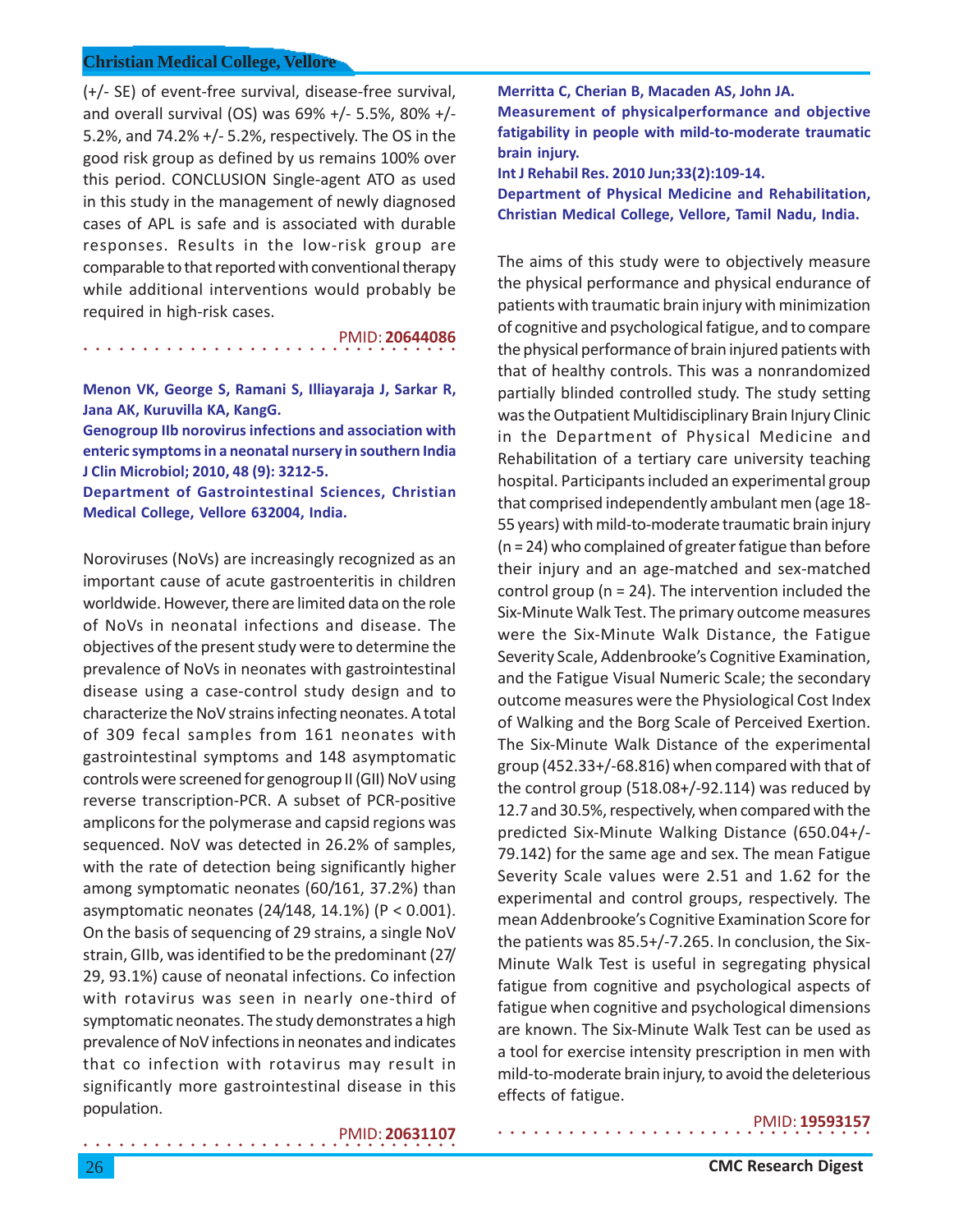**Moses V, Daniel RT, Chacko AG.**

**The value of intraoperative ultrasound inoblique corpectomy for cervical spondylotic myelopathy and ossified posteriorlongitudinal ligament. Br J Neurosurg. 2010 Oct;24(5):518-25.**

**Department of Radiology, Christian Medical College, Vellore - 632004, Tamil Nadu, India.**

Intraoperative ultrasound (IOUS) has been described to be useful during central corpectomy for compressive cervical myelopathy. This study aimed at documenting the utility of IOUS in oblique cervical corpectomy (OCC). Prospective data from 24 patients undergoing OCC for cervical spondylotic myelopathy and ossified posterior longitudinal ligament (OPLL) were collected. Patients had a preoperative cervical spine magnetic resonance (MR) image, IOUS and a postoperative cervical CT scan. Retrospective data from 16 historical controls that underwent OCC without IOUS were analysed to compare the incidence of residual compression between the two groups. IOUS identified the vertebral artery in all cases, detected residual cord compression in six (27%) and missed compression in two cases (9%). In another two cases with OPLL, IOUS was sub-optimal due to shadowing. IOUS measurement of the corpectomy width correlated well with these measurements on the postoperative CT. The extent of cord expansion noted on IOUS after decompression showed no correlation with immediate or 6-month postoperative neurological recovery. No significant difference in residual compression was noted in the retrospective and prospective groups of the study. Craniocaudal spinal cord motion was noted after the completion of the corpectomy. IOUS is an inexpensive and simple realtime imaging modality that may be used during OCC for cervical spondylotic myelopathy. It is helpful in identifying the vertebral artery and determining the trajectory of approach, however, it has limited utility in patients with OPLL due to artifacts from residual ossification.

# PMID: **20707681**

# **Moses V, Peter JV.**

○○○○○○○○○○○○○○○○○○○○○○○○○○○○ ○○○○○

**Acute intentional toxicity: endosulfan and otherorganochlorines.**

**Clin Toxicol (Phila). 2010 Jul;48(6):539-44.**

**Department of Medicine, Christian Medical College, Vellore, Tamil Nadu, India. vijumoses@gmail.com**

INTRODUCTION: Organochlorine pesticides continue to be used in several developing countries despite concerns regarding their toxicity profile. Endosulfan is an organochlorine recognized as an important agent of acute toxicity. METHODS: In this retrospective study, the clinical features, course, and outcomes among patients with acute endosulfan poisoning requiring admission to the hospital during an 8-year period (1999-2007) were reviewed. RESULTS: Among 34 patients hospitalized during this study period for alleged organochlorine poisoning, 16 patients with endosulfan poisoning were identified. The majority (75%) received initial treatment at a primary or secondary center. Neurological toxicity predominated, particularly low sensorium (81%) and generalized seizures (75%), including status epilepticus (33%). Other features observed included hepatic transaminase elevation, azotemia, metabolic acidosis, and leukocytosis. Mechanical ventilation was required in 69% and vasoactive agents in 19%. In-hospital mortality was 19%. There were no gross neurological sequelae at discharge. In three other patients who presented with organochlorine poisoning, the compounds ingested were lindane, endrin, and dicofol ( $n = 1$  each). The course and outcomes in these patients were unremarkable and all three patients survived. CONCLUSIONS: Endosulfan is capable of high lethality and significant morbidity. The commonest manifestations are neurological although other organ dysfunction also occurs. In the absence of effective antidotes, restriction of its availability, along with prompt treatment of toxicity, including preemptive anticonvulsant therapy are suggested.

### PMID: **20572757**

**Yacob M, Stephen E, Bit N, Turel M, Sadhu D, Agarwal S. Risk Factors for peripheral arterial disease in the tropics and its comparison with the Western Population, Asian Pacific J Trop Med 2010: 407-409. 35.**

**Nair SC, Dargaud Y, Chitlur M, Srivastava A.**

○○○○○○○○○○○○○○○○○○○○○○○○○○○○○○○○○

**Tests of global haemostasis andtheir applications in bleeding disorders. Haemophilia. 2010 Jul;16 Suppl 5:85- 92.**

**Christian Medical College, Vellore, India. aloks@cmcvellore.ac.in**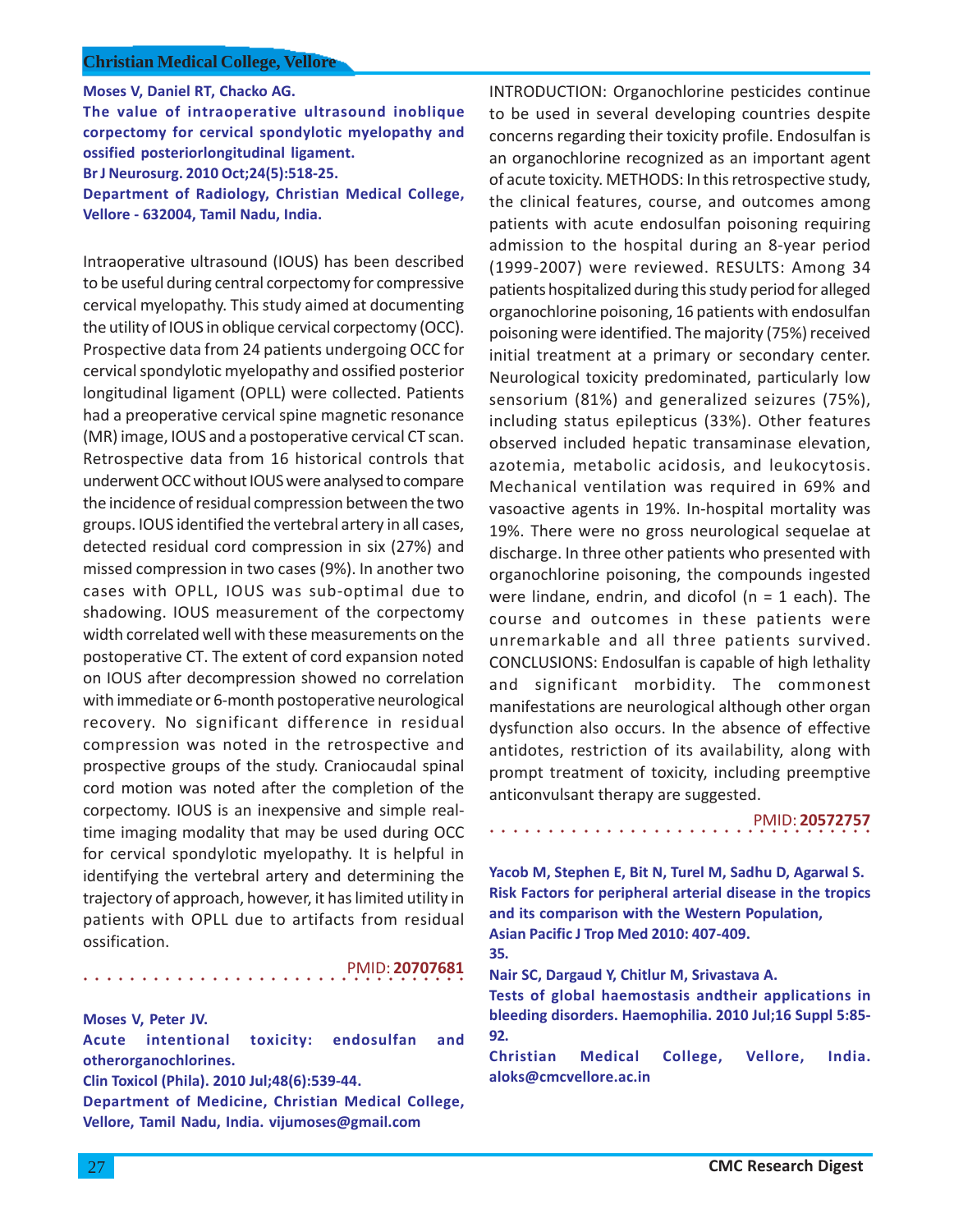SUMMARY: There is a potential for significant paradigm shift in the assessment of haemostasis from the conventional plasma recalcification times, such as prothrombin time (PT) and activated partial thromboplastin time (APTT), which correspond to artificially created compartments of haemostasis to tests that assess the entire process in a more physiological and holistic manner. These include the thrombin generation test, thromboelastogram and the clot wave form analysis. While these tests have been described many years ago, there is renewed interest in their use with modified technology for assessing normal haemostasis and its disorders. Although early data suggest that they can provide much greater information regarding the overall haemostasis process and its disorders, many challenges remain. Some of them are possible only on instruments that are proprietary technology, expensive and are not widely available. Furthermore, these tests need to be standardized with regard to their reagents, methodology and interpretation, and finally, much more data need to be collected regarding clinical correlations with the parameters measured.

PMID: **20590862**

**Paul TV, Asha HS, Thomas N, Seshadri MS, Rupali P, Abraham OC, Pulimood SA,Jose A.**

○○○○○○○○○○○○○○○○ ○○○○○○○○○○○○○○○○

**Hypovitaminosis D and bone mineral density in human immunodeficiency**

**virus-infected men from India, with or without antiretroviral therapy.**

**EndocrPract. 2010 Jul-Aug;16(4):547-53.**

**Department of Endocrinology, Diabetes and Metabolism, Christian Medical College, Vellore, India. thomasvpaul@yahoo.com**

OBJECTIVE: To study the vitamin D status and bone mineral density (BMD) in men infected with human immunodeficiency virus (HIV) in a tertiary care center from southern India. METHODS: We conducted a cross-sectional study of 35 HIV-infected men (between 20 and 50 years old) receiving highly active antiretroviral therapy (HAART) (group 1) in comparison with 35 age- and body mass index-matched HIVpositive antiretroviral therapy-naive men (group 2) and 35 HIV-negative healthy control subjects (group 3). RESULTS: A significantly greater proportion (P = .002) of patients (74%) in the HAART group had vitamin D

deficiency (<20 ng/mL) in comparison with the other 2 groups (37% in each group). The mean intact parathyroid hormone level was higher (P<.001) and the mean duration of exposure to sunlight was lower  $(P = .001)$  in the HAART group than in the other 2 groups. By logistic regression analysis, HAART was found to be significantly associated with vitamin D deficiency. The BMD in the femoral neck was significantly lower in men with HIV infection who were receiving HAART in comparison with the other 2 groups (P = .006). On multivariate logistic regression, older age, low body mass index, and high parathyroid hormone levels emerged as factors significantly associated with decreased BMD at the femoral neck. CONCLUSION: A significant proportion of patients receiving HAART had vitamin D deficiency. The secondary hyperparathyroidism probably due to vitamin D deficiency is an important contributing factor for the observed changes in BMD. Vitamin D deficiency noted in this group is probably multifactorial, and further research is needed to determine whether the effect of HAART on vitamin D metabolism is an additional causative factor and what benefit vitamin D supplementation might confer in these patients.

### PMID: **20150027**

**Peter JV, Jerobin J, Nair A, Bennett A.**

**Is there a relationship between theWHO hazard classification of organophosphate pesticide and outcomes in suicidalhuman poisoning with commercial organophosphate formulations?**

○○○○○○○○○○○○○○○○ ○○○○○○○○○○○○○○○○

**Regul ToxicolPharmacol. 2010 Jun;57(1):99-102. Epub 2010 Jan 25.**

**Department of Medical Intensive Care, Christian Medical College and Hospital, Vellore 632 004, Tamil Nadu, India. peterjohnvictor@yahoo.com.au**

The WHO classification of pesticides by hazard is based primarily on the acute oral and dermal toxicity to rats. In several Asian countries there is no legislation against the sale of Class I insecticides. We evaluated if there was an association between the WHO hazard Class I. II or III organophosphate compound and outcomes in human poisoning. Twohundred and fifty-one patients with mean (SD) age of 30.4 (11.8) years, admitted with symptomatic poisoning and treated with atropine and supportive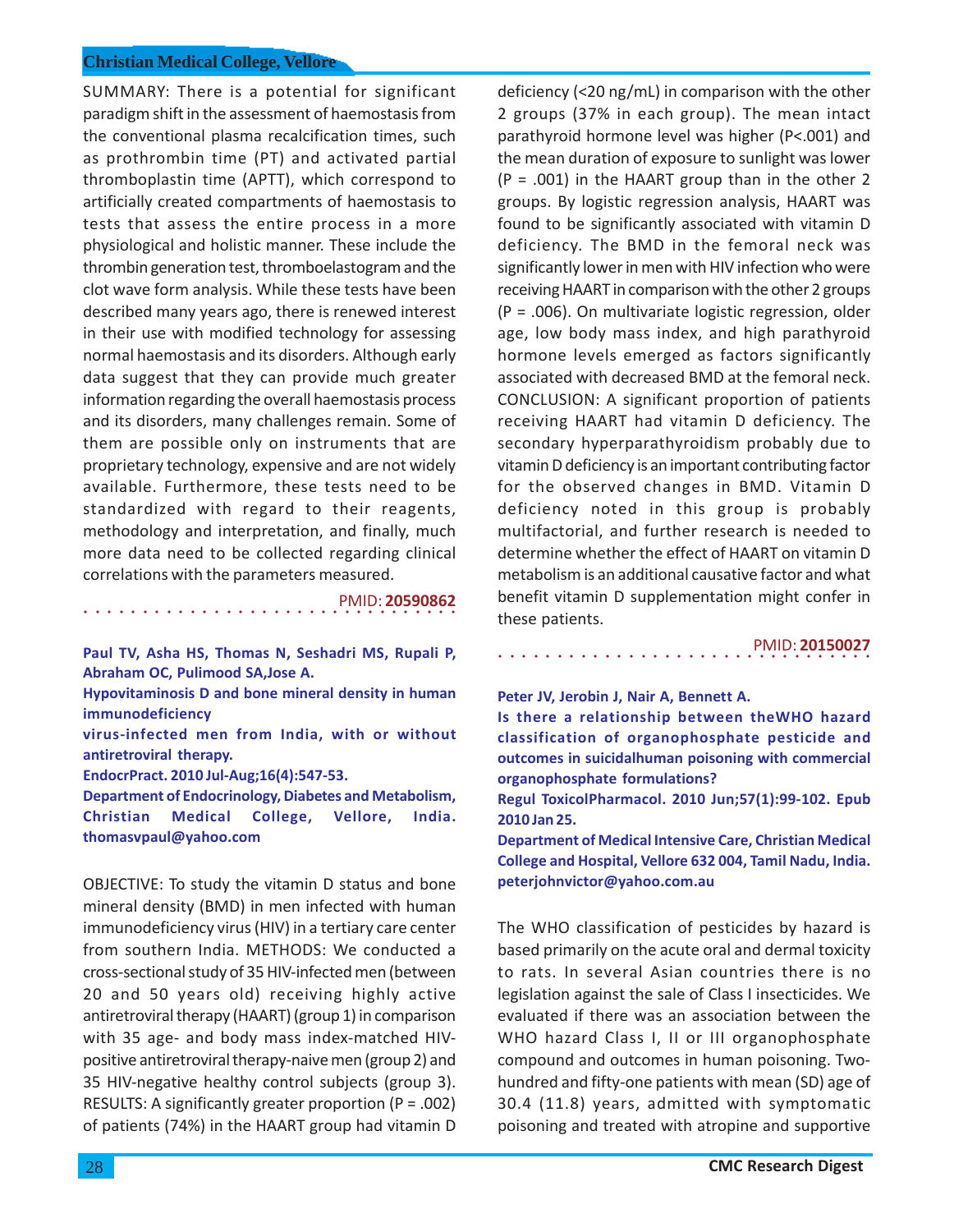care, were followed up until death or hospital discharge. The admission pseudocholinesterase level of 818.8 (1368) IU/L indicated significant suppression of cholinesterase activity. Class I compounds were ingested by 126, Class II by 113 and Class III by 12 patients. The hospital mortality rate was 16.7%, 5.3% and 0% with Class I, II and III organophosphate compounds, respectively (P=0.01). Ventilatory requirements were higher with Class I compared with Class II poisoning (77.0% vs. 54.9%, P<0.001). Patients with Class I poisoning needed mechanical ventilation for a longer period (10.55 (7.4) vs. 7.0 (5.2) days, P=0.002). The linear relationship between the WHO hazard class and mortality in acute organophosphate poisoning mandates the restriction of the sale of organophosphate compounds associated with higher lethality amongst humans.

○○○○○○○○○○○○○○○○○○○○○○○○○○○○ ○○○○○ PMID: **20097246**

**Peter JV, Jerobin J, Nair A, Bennett A, Samuel P, Chrispal A, Abraham OC, Mathews KP, Fleming JJ, Oommen A. Clinical profile and outcome of patientshospitalized with dimethyl and diethyl organophosphate poisoning. Clin Toxicol(Phila). 2010 Nov;48(9):916-23. Medical Intensive Care Unit, Christian Medical College and Hospital, Vellore, India. peterjohnvictor@yahoo.com.au**

The two major classes of organophosphate compounds, dimethyl and diethyl organophosphates, have different toxicokinetic properties. This study evaluated the clinical profile and outcomes in patients admitted with poisoning with these two classes of organophosphates. METHODS: This retrospective study spanned 6 years (2002-2007). Patients were treated with atropine and supportive care including ventilation, as required, and followed up until death or hospital discharge. Oximes were not administered. Of the 422 charts retrieved, 396 fulfilled inclusion criteria. Data on the clinical profile, ventilation, length of hospital stay, incidence of intermediate syndrome and mortality were extracted. RESULTS: The mean (+/- standard deviation) age was  $31.4 + (-12.7$  years with a male preponderance (2.6:1). The median (interquartile range (IQR)) admission pseudocholinesterase level of 317 (222-635) U/L indicated significant inhibition of cholinesterase activity. The median lag-time to presentation to our

hospital was 5 (IQR 3-8.5) hours. Oximes were administered at a primary center in 33 patients (8.3%). Dimethyl organophosphate was ingested by 141 patients, diethyl organophosphate by 108, S-alkyl organophosphate by 2, and an un-identified organophosphate by 145 patients. Ventilation was required in 260 patients (65.7%); the median duration of ventilation being 7.5 (IQR 3-12) days. Overall mortality was 13.1%. There was a significant difference between dimethyl and diethyl organophosphate compounds in ventilatory requirement (76% vs. 56%, adjusted odds ratio (OR) 2.37, 95% CI 1.01-5.57, p=0.047), duration of ventilation (11 (4-15) vs. 5 (2-9) days, adjusted OR 1.12, 95%CI 1.04-1.21, p=0.002) and incidence of intermediate syndrome (72/125 (58%) vs. 24/92 (26%), adjusted OR 2.84, 95%CI 1.38-5.86, p=0.004). Mortality was similar in the two groups (20/ 141 (14%) vs. 7/108 (6%), dimethyl vs. diethyl organophosphate, adjusted OR 1.29, 95%CI 0.43-3.94, p=0.65). CONCLUSIONS: Patients admitted with dimethyl organophosphate poisoning have a worse outcome compared with diethyl organophosphate poisoning for clinically relevant patient outcomes.

PMID: **21171848**

**Rajaian S, Kumar S, Gopalakrishnan G, Chacko NK, Devasia A, Kekre NS.**

○○○○○○○○○○○○○○○○○○○○○○○○○○○○○○○○○

**Outcome of shock wave lithotripsy as monotherapy for large solitary renal stones (>2 cm in size) without stenting. Indian J Urol; 2010, 26 (3): 359-63**

**Department of Urology, Christian Medical College Hospital, Ida Scudder Road, Vellore, Tamil nadu, India.**

PURPOSE: To evaluate the outcome of shock wave lithotripsy (SWL) as monotherapy for solitary renal stones larger than 2 cm without ureteral stenting. MATERIALS AND METHODS: Our retrospective study included patients with solitary renal radio opaque stones larger than 2 cm treated with SWL using electromagnetic Dornier Compact S lithotripter device (Wessling, Germany) for a period of 3 years (September 2002-2005). Stone clearance was assessed at 1 week, 1 month, and 3 months with plain X-rays of kidney, ureter, and bladder region, ultrasonography, and tomograms. Stone-free status, morbidity of the procedure, and fate of clinically insignificant residual fragments (CIRF) were studied. A stone-free state was defined as no radiologic evidence of stone. Success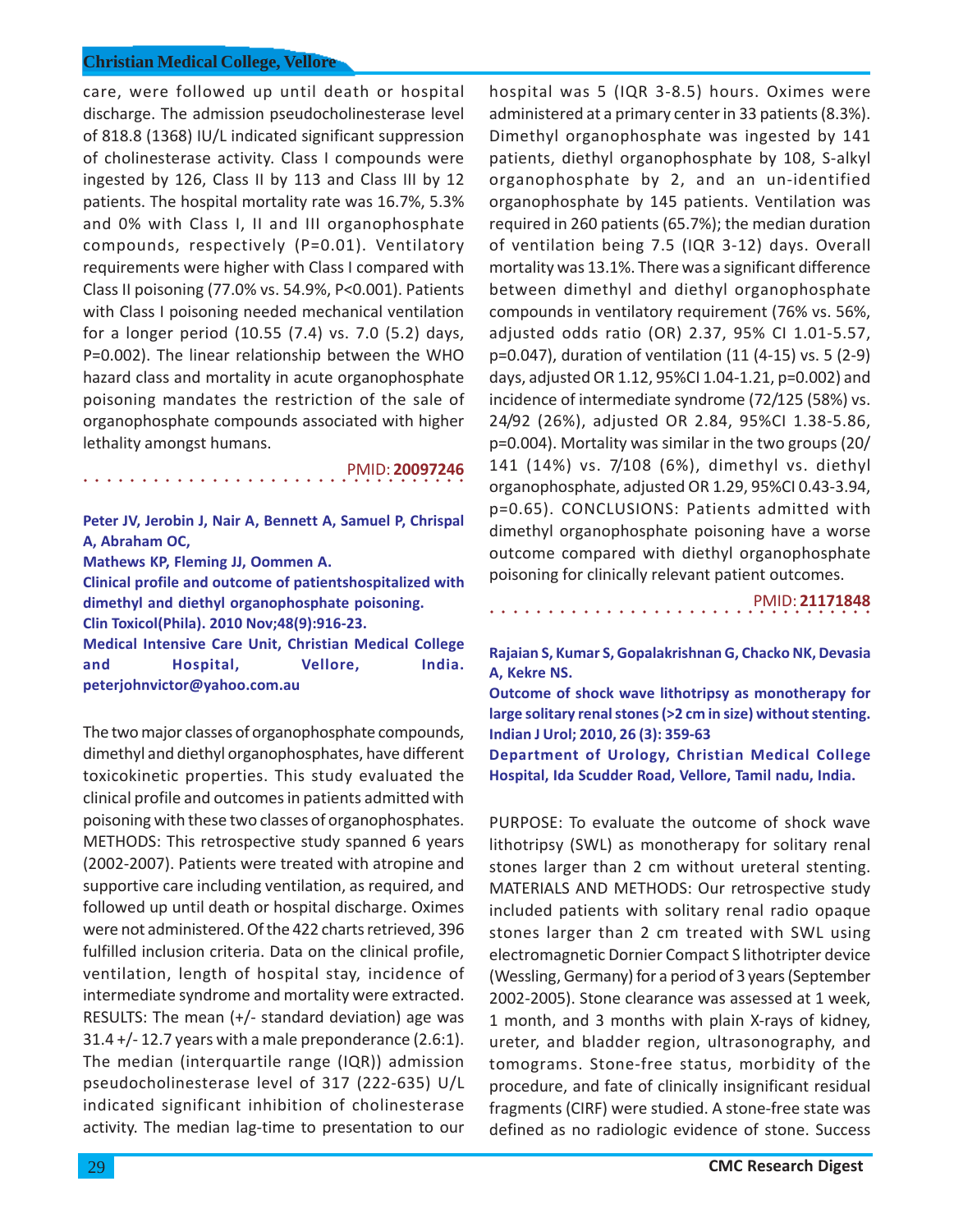was defined as complete clearance + CIRF. RESULTS: Fifty-five patients, aged 11-65 years (mean 49.8) underwent SWL. Of them, only two were children. Male-to-female ratio was 3:1. The stone size was 21- 28 mm (average 24 mm). The mean number of shocks were 3732 (range 724-12,100) and average energy level was 14 kV (range 11-16 kV). The mean followup was 18 months (range 3-22 months). Over all, stone-free status was achieved in 50% and success in 81% at 3 months. Stone clearance was not affected by stone location. Stones <25 mm had better stonefree rate (54.16% vs. 28.5%) and lesser CIRF (14.6% vs. 28.5%) when compared to larger stones (>26 mm) (P = -0.10). Of 54 patients, 39 developed steinstrasse with mean length of 3.2 cm (range 1.4-6.2 cm) and only four required intervention. Effectiveness quotient (EQ) for SWL monotherapy for solitary renal stones more than 2 cm was 25.3%. The EQ for stones <25 mm and those more than 25 mm were 28.4% and 10%  $(P = -0.12)$ , respectively. There was a lesser trend of difference between stones with size <25 and more than 25 mm. During the last review, the overall stonefree rate was 67.2%. CONCLUSIONS: SWL monotherapy was safe but significantly less effective for solitary renal stones larger than 2 cm. It can only be suggested to those who refuse surgical intervention. Pretreatment DJ stenting is not mandatory when closer follow-up is ensured.

## PMID: **21116354**

**Rajendran P, Ajjampur SS, Chidambaram D, Chandrabose G, Thangaraj B, Sarkar R, Samuel P, Rajan DP, Kang G. Pathotypes of diarrheagenic Escherichia coli in children attending a tertiary care hospital in South India Diagn Microbiol Infect Dis; 2010, 68 (2): 117-22 Department of Gastrointestinal Sciences, Christian Medical College, Vellore, India.**

○○○○○○○○○○○○○○○○ ○○○○○○○○○○○○○○○○

The prevalence of diarrheagenic Escherichia coli (DEC) in children under 5 years was studied in children with diarrhea and controls in South India. Four polymerase chain reaction (PCR) "schemes" were used to detect genes of the 6 pathotypes of DEC. In 394 children with diarrhea, 203 (52%) DEC infections were found. Among the 198 controls, 126 (63%) DEC infections were found. Enteroaggregative E. coli was the most common pathotype by multiplex PCR both in cases (58, 14.7%) and controls (47, 23.7%), followed by

enteropathogenic E. coli seen in 10% cases and 8% of controls. Enterotoxigenic E. coli (ETEC), enterohemorrhagic E. coli (EHEC), enteroinvasive E. coli (EIEC), and diffusely adherent E. coli (DAEC) were found in 4.1%, 2.0%, 1.0%, and 0.5% of cases, respectively. ETEC was found in 2.5% of controls, but EHEC, EIEC, and DAEC were not detected. Overall, no single assay worked well, but by discounting genes with a pathogenicity index of less than 1, it was possible to use the PCR assays to identify DEC in 75/ 394 (19%) cases and 12/198 (6.1%) controls, while mixed infection could be identified in 8/394 (2%) cases and 2/198 (1%) controls.

○○○○○○○○○○○○○○○○ ○○○○○○○○○○○○○○○○ PMID: **20846583**

#### **Rajshekhar V, Moorthy RK.**

**Status of Stereotactic Biopsy in Children with Brain Stem Masses: Insights from a Series of 106 Patients Stereotact Funct Neurosurg; 2010, 88 (6): 360-366. Department of Neurological Sciences, Christian Medical College, Vellore, India. rajshekhar@cmcvellore.ac.in**

Background: There is no consensus on the indications for stereo tactic biopsy for brain stem masses in children. Objectives: We analyzed the results of stereo tactic biopsy for brain stem masses in 106 consecutive children to define current indications for this surgery. Methods: We performed a retrospective review of inpatient summaries, stereo tactic worksheets and radiological investigations of 106 consecutive patients, under the age of 18 years, who underwent CT-guided stereo tactic biopsies for brain stem lesions between 1987 and 2008. Patients were divided into two eras: era I from 1987 to 1997 and era II from 1998 to 2008. Results: 91 children underwent a biopsy in era I, and 15 had the procedure in era II, this difference clearly indicating the impact of the availability of magnetic resonance imaging. There was no difference in the proportion of diffuse lesions biopsied in both eras. Astrocytoma was the most frequently diagnosed pathology in both eras accounting for nearly 90% of biopsies. Inflammatory masses were diagnosed in less than 10% of patients. There was no mortality or permanent morbidity. Mortality, on follow-up, in children with diffuse low- and high-grade astrocytoma was similar. Conclusions: CT-guided stereo tactic biopsy for brain stem masses in children is safe and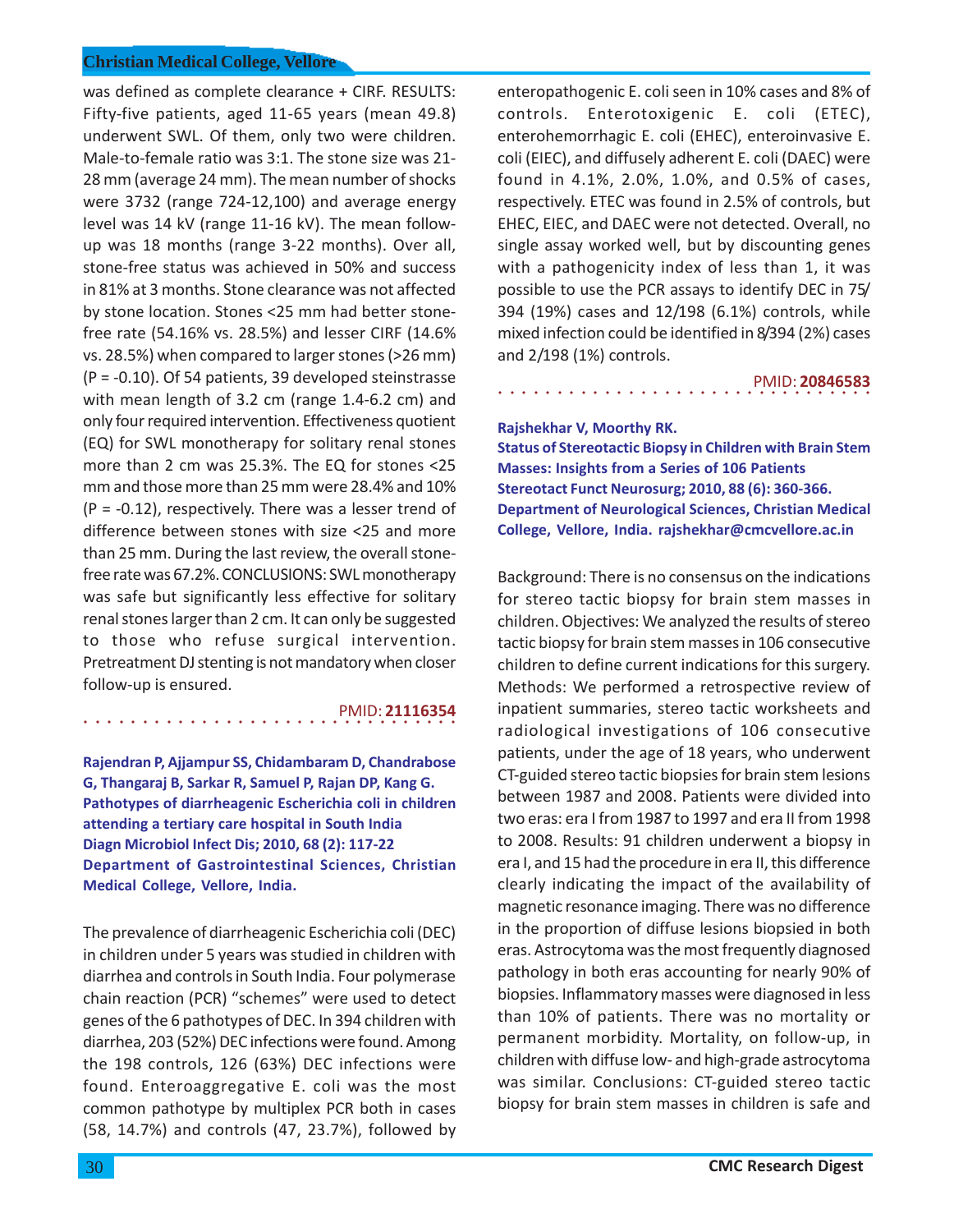is presently indicated in ruling out an inflammatory pathology of an enhancing mass of the brain stem.

○○○○○○○○○○○○○○○○○○○○○○○○○○○○ ○○○○○ PMID: **20861659 Ramachandran J, Juneja R, John L, Dutta AK, Chen JW,**

**Woodman RJ, Wigg AJ. Chronic kidney disease following liver transplantation: a South Australian**

**experience.**

**Transplant Proc. 2010 Nov;42(9):3644-6.**

**South Australian Liver Transplant Unit, Flinders Medical Centre, Adelaide,Australia. jeyapati@yahoo.com**

The incidence of chronic kidney disease (CKD) and its impact on survival have notbeen widely studied in the Australian liver transplant (OLT) population. The aimsof this study were to evaluate the prevalence of CKD stages at various timepoints, calculate the cumulative incidence of progression to severe CKD, andstudy the impact of CKD stages on patient survival and risk factors for severeCKD in a single-center post-OLT population. We studied retrospectively 130patients who underwent OLT in South Australia with a minimum of 6 months offollow-up from 1992 to 2008. CKD was staged according to Kidney Diseases Outcome Quality Initiative Guidelines. Glomerular filtration rate (GFR) was calculatedusing the Modification of Diet in Renal Disease equation. Multiple pre- andpost-OLT variables were examined for their association with severe CKD. Log-rank tests and Cox regression analysis were performed to evaluate the survival data.The cumulative incidences of severe CKD (stages 4 and 5) at 2, 5, and 15 yearswere 3.8%, 12.7%, and 14.8%, respectively. Severe CKD was associated with anincreased mortality (hazard ratio 6.5; 95% confidence interval = 2.5-17.0; P <.001). Mild and moderate CKD stages were not associated with increased mortality.Risk factors for severe CKD were: female gender, hepatitis C infection, pre-OLTdiabetes, acute renal failure post-OLT, and low 1-year GFR. Mild and moderate CKDare common post-OLT. The development of severe CKD, which can be predicted early in the post-OLT period, is strongly associated with an increased mortality rate.

○○○○○○○○○○○○○○○○○○○○○○○○○○○○ ○○○○○

PMID**: 21094832**

**Ramadass B, Chittaranjan S, Subramanian V, Ramakrishna BS.**

**Fecal polymerase chain reaction for Mycobacterium tuberculosis IS6110 to distinguish Crohn's disease from intestinal tuberculosis**

**Indian J Gastroenterol: official journal of the Indian Society of Gastroenterology; 2010, 29 (4): 152-6**

**Department of Gastrointestinal Sciences, Christian Medical College, Vellore 632004, India.**

BACKGROUND: We have previously shown that amplification of Mycobacterium tuberculosis specific DNA (TB PCR) from feces reliably diagnosed intestinal tuberculosis. This study was undertaken to determine how well this test would distinguish intestinal tuberculosis from Crohn's disease in a country endemic for tuberculosis. METHODS: Consecutive patients with diagnoses of Crohn's disease and intestinal tuberculosis were enrolled, and the diagnoses confirmed by follow up. DNA was extracted from fecal samples and subjected to polymerase chain reaction TB PCR for IS6110 sequence which is specific for M. tuberculosis. RESULTS: Twenty one of 24 patients with intestinal tuberculosis and 5 of 44 patients with Crohn's disease tested positive by TB PCR. The sensitivity, specificity, positive predictive and negative predictive values for TB PCR in distinguishing tuberculosis from Crohn's disease were 0.79 (95% confidence interval 0.57-0.92), 0.88 (0.75-0.96), 0.79 (0.57-0.92) and 0.88 (0.75-0.96), respectively. A combination of fecal TB PCR with mycobacterial culture of mucosal biopsy specimens identified 23 of 24 (96.2%) of patients with intestinal TB, with sensitivity, specificity, positive predictive and negative predictive values (95% CI) of 0.95 (0.78-0.99), 0.88 (0.75-0.96), 0.82 (0.63-0.93) and 0.97 (0.86-0.99), respectively. CONCLUSION: Fecal TB PCR is a good screening test to distinguish intestinal tuberculosis from Crohn's disease.

PMID: **20577845**

**Ramani S, Paul A, Saravanabavan A, Menon VK, Arumugam R, Sowmyanarayanan TV, Samuel P, Kang G. Rotavirus antigenemia in Indian children with rotavirus gastroenteritis and asymptomatic infections. Clin Infect Dis; 2010, 51 (11): 1284-9 Departments of Gastrointestinal Sciences1 and Biostatistics2, Christian Medical College, Vellore, India.**

○○○○○○○○○○○○○○○○○○○○○○○○○○○○○○○○○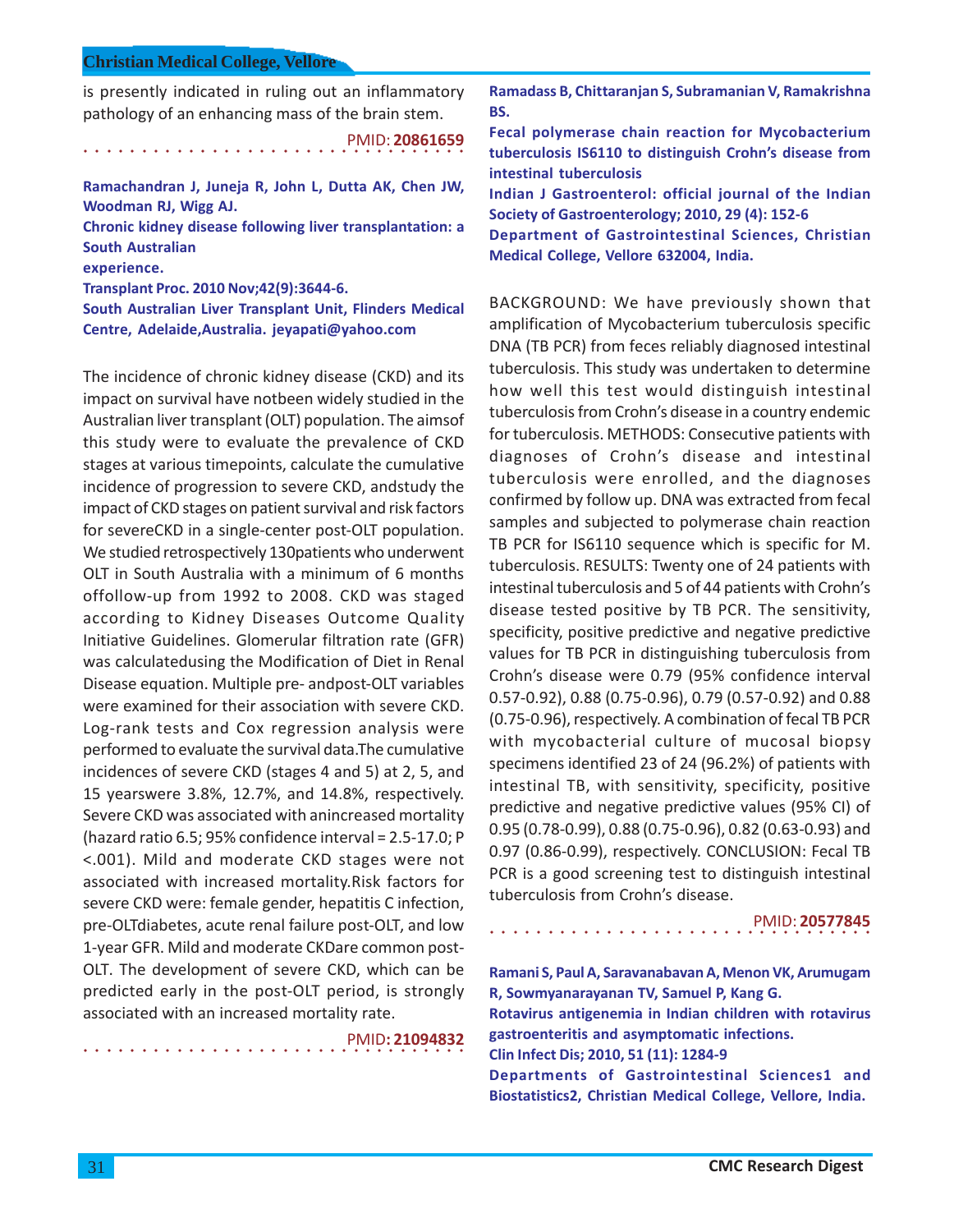BACKGROUND: Rotavirus gastroenteritis results in significant morbidity and mortality in Indian children. Although there are numerous studies on rotavirus diarrhea, there are few reports on antigenemia and extraintestinal presentations in these populations. METHODS: Following screening for rotavirus antigen of stool samples from children with and without acute gastroenteritis with a commercial enzyme immunoassay (EIA), a total of 199 stool and serum sample pairs were identified for additional testing. All EIA-positive stool samples were genotyped, and viral load estimated by real-time reverse-transcriptase polymerase chain reaction (RT-PCR). Serum samples were tested for rotavirus antigen by an in-house EIA, and antigen was quantified by optical density. Scoring of disease severity was performed for all hospitalized children. Data on extra-intestinal presentations were collected if available. RESULTS: Based on screening of stool samples by EIA, the study population could be divided into 3 groups, including 111 children with rotavirus diarrhea, 44 children with diarrhea and no rotavirus detected in stool specimens, and 44 children with asymptomatic rotavirus infection. Antigenemia was significantly higher among children with rotavirus diarrhea (50.4%) than among children with nonrotaviral diarrhea (16%) or asymptomatic infections (2.3%) ([Formula: see text]). Low copies of rotavirus were detected by RT-PCR in all 7 children with EIAnegative stool specimens and antigenemia. Presence and levels of rotavirus antigen in serum specimens correlated with stool viral load. Children with antigenemia had significantly more-severe disease but not more extraintestinal presentations than did children without antigenemia. CONCLUSIONS: Antigenemia occurs frequently in rotavirus infection and correlates with virus replication in the gut but not with extra-intestinal presentations.

○○○○○○○○○○○○○○○○ ○○○○○○○○○○○○○○○○ PMID: **21039217**

**Renita L, Pulimood SA, Eapen EP, Muliyil J, John KR. Health care utilisation in Indian leprosy patients in the era of elimination Lepr Rev; 2010, 81 (4): 299-305 Department of Dermatology, Venereology, Leprosy, Christian Medical College, Vellore, India.**

OBJECTIVE: The health care utilisation pattern among Indian leprosy patients accessing a tertiary care centre

over an 18 month period was studied. DESIGN: A study was conducted at the Dermatology Outpatient Clinic at the ChristianMedicalCollege, Vellore, from January 2005 to June 2006. The profile of patients was assessed and a subgroup was interviewed on their healthcare use, including any delays and costs incurred. RESULTS: 198 patients presented of which 115 patients (58.1%) were on treatment for leprosy or a leprosy reaction (active) including 35 new patients (17.7%), and 83 (41.9%) patients were not on active treatment (inactive). 81 patients were interviewed in depth, 14 (17.3%) were new patients included among 54 (66.7%) patients with active disease, and 27 (33.3%) with inactive disease. The average delay from the onset of symptoms to starting treatment in those interviewed was 13.4 months, 7.9 months of which was a patient-related delay and 5.4 months of which was the health care system-related delay. In patients who had been released from treatment, 78.6% (22/ 28) required care after cure. CONCLUSIONS: Improved awareness is required to reduce patient-related delays and systems for sustained training need to be in place to tackle the problem of health care system-related delays. Care after cure is a felt need for many patients released from treatment.

#### ○○○○○○○○○○○○○○○○ ○○○○○○○○○○○○○○○○ PMID: **21313975**

**Sajith KG, Chacko A, Dutta AK. Recurrent acute pancreatitis: clinical profile and an approach to diagnosis Dig Dis Sci; 2010, 55 (12): 3610-6 Department of Gastrointestinal Sciences, Christian Medical College, Vellore, Tamil Nadu 632 004, India.**

BACKGROUND AND AIMS: Though recurrent acute pancreatitis is often seen in clinical practice, there are few comprehensive articles on this entity. The aim of this study therefore was to assess the etiological and clinical profile as well as diagnostic yield of noninvasive and invasive tests in this group of patients. METHODS: All patients with recurrent acute pancreatitis seen from 2002 to 2007 were included in the study, retrospectively. Clinical information, investigation, and treatment data were collected for all patients by a standardized review of medical charts. Diagnostic tests were grouped into level one (noninvasive) and level two (invasive) tests and their yield was assessed. Comparison was made between the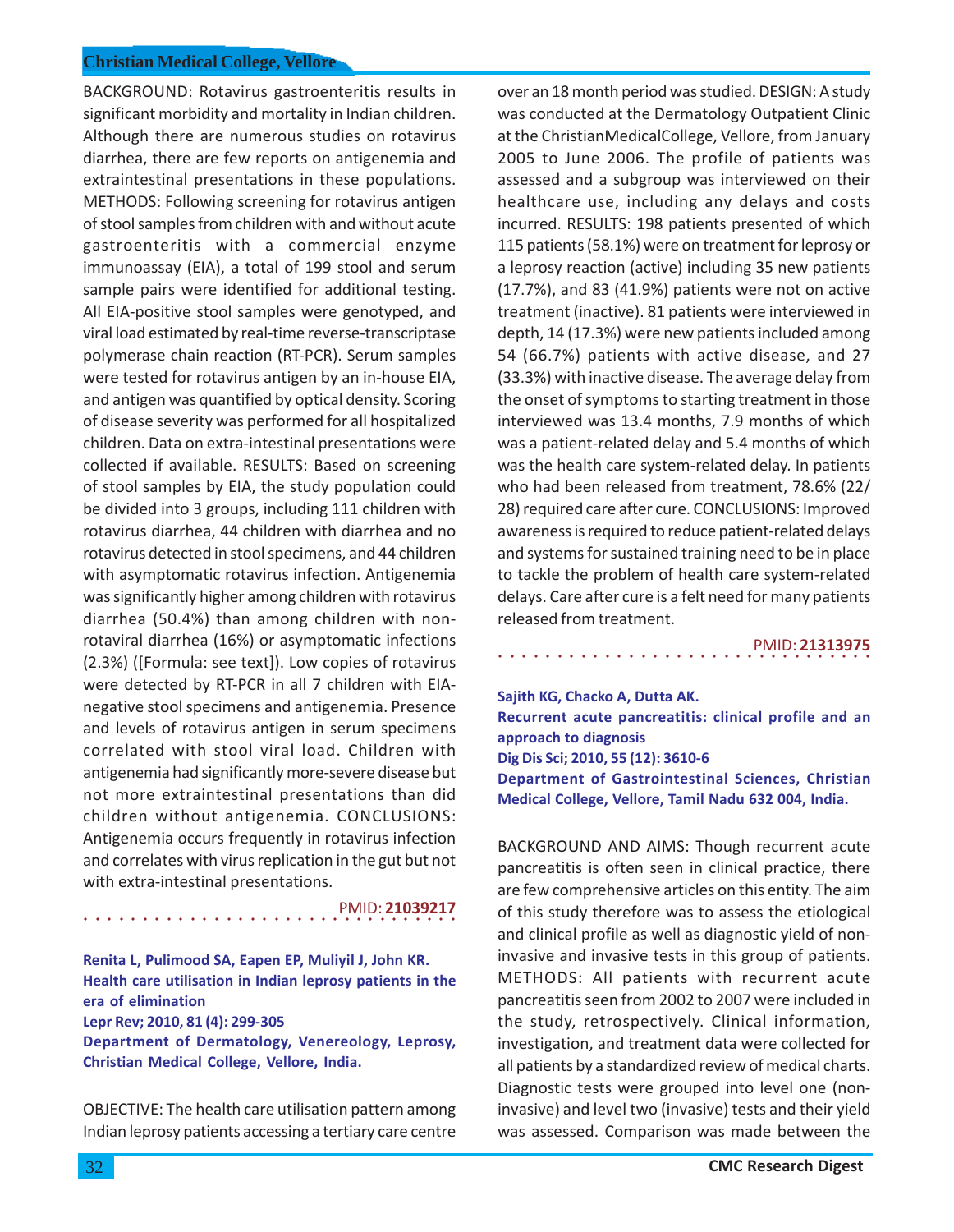group with known etiology and idiopathic group to look for significant differences. RESULTS: A total of 188 patients with recurrent acute pancreatitis were seen during the study period. Common etiological factors were biliary disease (37%), pancreas divisum (8.5%) and alcohol (6.4%). Multiple etiologies were seen in 7% of cases, and no cause was found in 32.4%. The diagnostic yield of level-one investigation (noninvasive) was 29.3%. Level-two tests (invasive) identified presumptive etiologies in 38.3% of cases. Complications developed in 12.2% and there was no mortality. Clinical features and complications were similar in the idiopathic group and those with known etiology. CONCLUSIONS: Etiological diagnosis was obtained in 67.6% of patients after comprehensive diagnostic work up. Diagnosis in the majority of patients could only be reached after invasive tests (bile crystal analysis, EUS, ERCP). Early diagnosis and etiologybased therapy is the key to optimum patient outcome.

○○○○○○○○○○○○○○○○○○○○○○○○○○○○ ○○○○○ PMID: **20232145**

**Samuelkamaleshkumar S, Radhika S, Cherian B, Elango A, Winrose W, Suhany BT,Prakash MH.**

**Community reintegration in rehabilitated South Indian persons withspinal cord injury.**

**Arch Phys Med Rehabil. 2010 Jul;91(7):1117-21.**

**Department of Physical Medicine and Rehabilitation, Christian Medical College, Bagayam, Vellore, Tamil Nadu, India. stopatsams@rediffmail.com**

OBJECTIVES: To explore community reintegration in rehabilitated South Indian persons with spinal cord injury (SCI) and to compare the level of community reintegration based on demographic variables. DESIGN: Survey. SETTING: Rehabilitation center of a tertiary care university teaching hospital. PARTICIPANTS: Community-dwelling persons with SCI (N=104). INTERVENTIONS: Not applicable. MAIN OUTCOME MEASURES: Craig Handicap Assessment and Reporting Technique (CHART). RESULTS: The mean scores for each CHART domain were physical independence 98+/-5, social Integration 96+/-11, cognitive independence 92+/-17, occupation 70+/-34, mobility 65+/-18, and economic self sufficiency 53+/-40. Demographic variables showed no statistically significant difference with any of the CHART domains except for age and mobility, level of education, and social integration. CONCLUSIONS: Persons with SCI in rural South India

who have completed comprehensive, mostly selffinanced, rehabilitation with an emphasis on achieving functional ambulation, family support, and selfemployment and who attend a regular annual followup show a high level of community reintegration in physical independence, social integration, and cognitive independence. CHART scores in the domains of occupation, mobility, and economic self-sufficiency showed lower levels of community reintegration.

PMID: **20599052**

**Samuel S, Ismavel R, Boopalan PR, Matthai, T. Practical considerations in the making and use of highdose antibiotic-loaded bone cement Acta Orthop Belg; 2010, 76 (4): 543-5 Department of Orthopaedics, Christian Medical College, Vellore, Tamilnadu, India. sumantsamuel@gmail.com**

○○○○○○○○○○○○○○○○○○○○○○○○○○○○○○○○○

Local antibiotic delivery with antibiotic loaded acrylic bone cement has been used extensively in the management of chronic osteomyelitis and implant related infections. Though newer drug delivery vehicles are being investigated, it remains the most widely used local antibiotic delivery vehicle in orthopaedic surgery. Self-made antibiotic loaded bone cement beads, which are cheaper and antibiotic specific, have been shown to elute less effectively than commercial antibiotic loaded cement beads. We offer several tips for increasing the elution and effectiveness of antibiotic loaded bone cement in clinical practice.

○○○○○○○○○○○○○○○○○○○○○○○○○○○○○○○○○ PMID: **20973363**

**Ramani S, Sankaran P, Arumugam R, Sarkar R, Banerjee I, Mohanty I, Jana AK,Kuruvilla KA, Kang G. Comparison of viral load and duration of virus shedding in symptomatic and asymptomatic neonatal rotavirus infections. J Med Virol. 2010 Oct;82(10):1803-7. Department of Gastrointestinal Sciences, Christian Medical College, Vellore,Tamil Nadu, India.**

A single rotavirus strain causing asymptomatic infections as well as severe gastrointestinal disease has been described in the neonatal nurseries of the Christian Medical College, Vellore. In this study, quantitative real-time RT-PCR was used to determine the association of viral load with the presence ofgastrointestinal symptoms in neonates. Viral load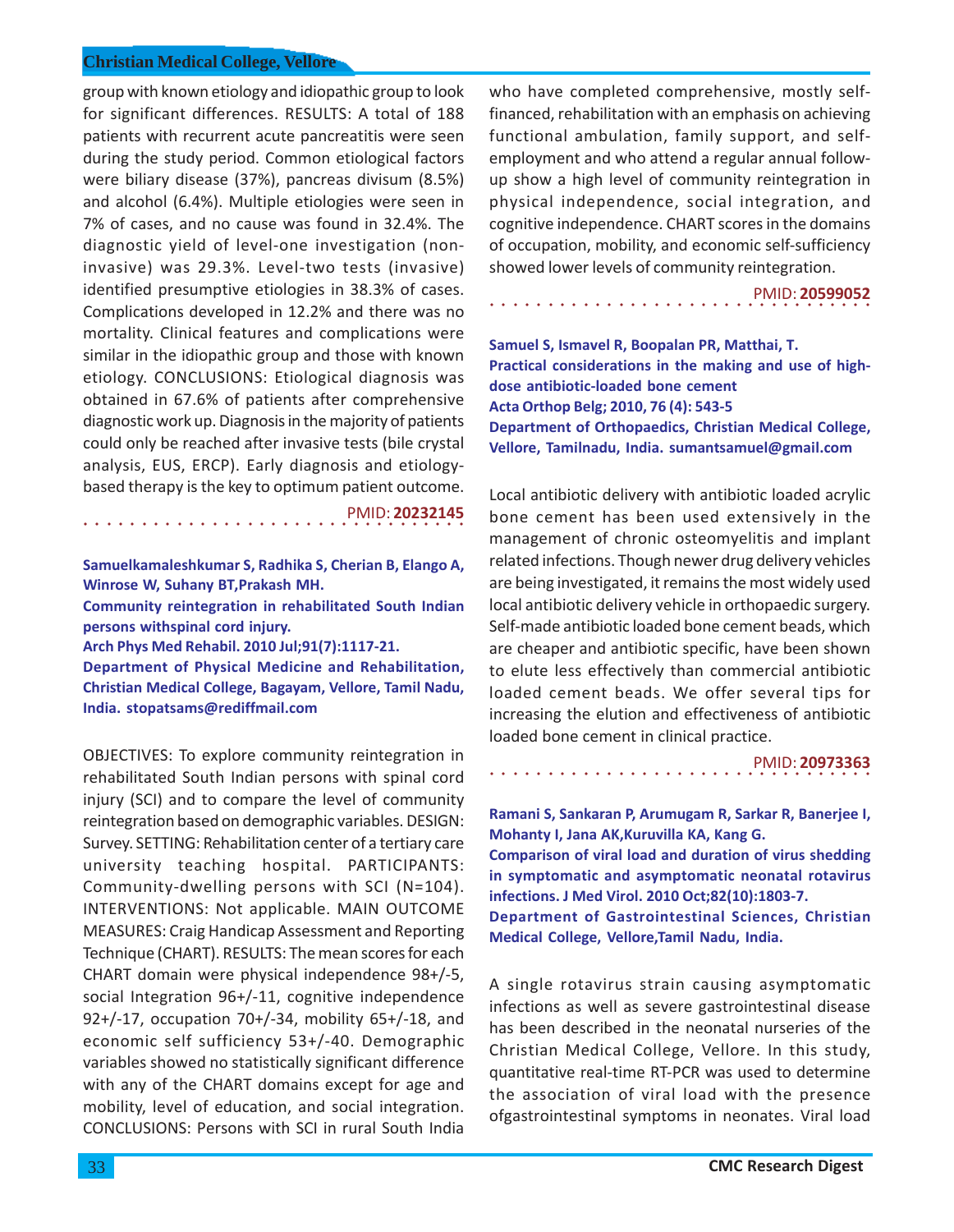was estimated in terms of thecrossing point [C(t) value] at which the amplicon could be detected in thereal-time PCR assay. The study was carried out on 103 neonates, including 33asymptomatic neonates and 70 neonates with different gastrointestinal symptoms.The duration of virus shedding was also compared between five symptomatic andfour asymptomatic neonates using real-time RT-PCR. There was no significantdifference in viral load between symptomatic and asymptomatic neonates(P = 0.087). Among neonates with different gastrointestinal symptoms, thosepresenting with feed intolerance and abdominal distension had a significantlyhigher viral load than those with other gastrointestinal symptoms ( $P = 0.02$ ). Forthe study on virus shedding, nine neonates were followed up for a median durationof 53 days, with a median of 31 samples tested per child. Extended shedding oflow copies of rotavirus was found, with no significant differences in pattern of shedding between symptomatic and asymptomatic neonates. The lack of correlationbetween viral load and gastrointestinal disease demonstrates yet anotherdifference between neonatal rotavirus infection and infection in older childrenwhere higher viral load correlates with severe disease.

PMID**: 20827780**

# **Soman S, Sudhakar SV, Keshava SN. Celiac axis compression by median arcuate ligament on**

**computed tomography among asymptomatic persons Indian J Gastroenterol; 2010, 29 (3): 121-3 Department of Radiology, Christian Medical College, Vellore, Tamil Nadu, India.**

○○○○○○○○○○○○○○○○ ○○○○○○○○○○○○○○○○

BACKGROUND/AIM: Compression of celiac artery by median arcuate ligament (MAL) may cause abdominal symptoms. This study looked at the prevalence of this finding in asymptomatic persons. METHODS: Abdominal angiograms of 155 healthy asymptomatic voluntary kidney donors aged 18-65 years, done as part of the standard pretransplant work up, were reviewed retrospectively. RESULTS: Celiac axis compression, defined as greater than 50% luminal narrowing of the celiac artery by the MAL was found in eight (5.1%) of 155 angiograms. CONCLUSION: The high frequency of this finding re-emphasizes the need for caution in attributing abdominal symptoms to such compression based on imaging findings alone.

○○○○○○○○○○○○○○○○ ○○○○○○○○○○○○○○○○ PMID: **20658331**

**Thomas SG, Daniel RT, Chacko AG, Thomas M, Russell PS.**

**Cognitive changesfollowing surgery in intractable hemispheric and sub-hemispheric pediatricepilepsy. Childs Nerv Syst. 2010 Aug;26(8):1067-73. Department of Neurological Sciences, Christian Medical College, Vellore, Tamil Nadu, India.**

OBJECTIVES: The objectives were to study the short and longitudinal changes in the cognitive skills of children with intractable epilepsy after hemispheric/ sub-hemispheric epilepsy surgery. METHODS: Sixteen patients underwent surgery from September 2005 until March 2009. They underwent detailed presurgical evaluation of their cognitive skills and were repeated annually for 3 years. RESULTS: Their mean age was 6.6 years. Epilepsy was due to Rasmussen's encephalitis (n = 9), Infantile hemiplegia seizure syndrome ( $n = 2$ ), hemimegalencephaly ( $n = 2$ ), and Sturge Weber syndrome (n = 3). Fourteen (87.5%) patients underwent peri-insular hemispherotomy and two (12.5%) underwent peri-insular posterior quadrantectomy. The mental and social age, gross motor, fine motor, adaptive, and personal social skills showed a steady increase after surgery ( $p < 0.05$ ). Language showed positive gains irrespective of the side and etiology of the lesion ( $p = 0.003$ ). However, intelligence quotient (IQ) remained static on followup. Patients with acquired pathology gained more in their mental age, language, and conceptual thinking. Age of seizure onset and duration of seizures prior to surgery were predictive variables of postoperative cognitive skills. CONCLUSIONS: There are short- and long-term gains in the cognitive skills of children with intractable epilepsy after hemispherotomy and posterior quadrantectomy that was better in those patients with acquired diseases. Age of seizure onset and duration of seizures prior to surgery were independent variables that predicted the postoperative outcome.

○○○○○○○○○○○○○○○○ ○○○○○○○○○○○○○○○○

PMID: **20179944**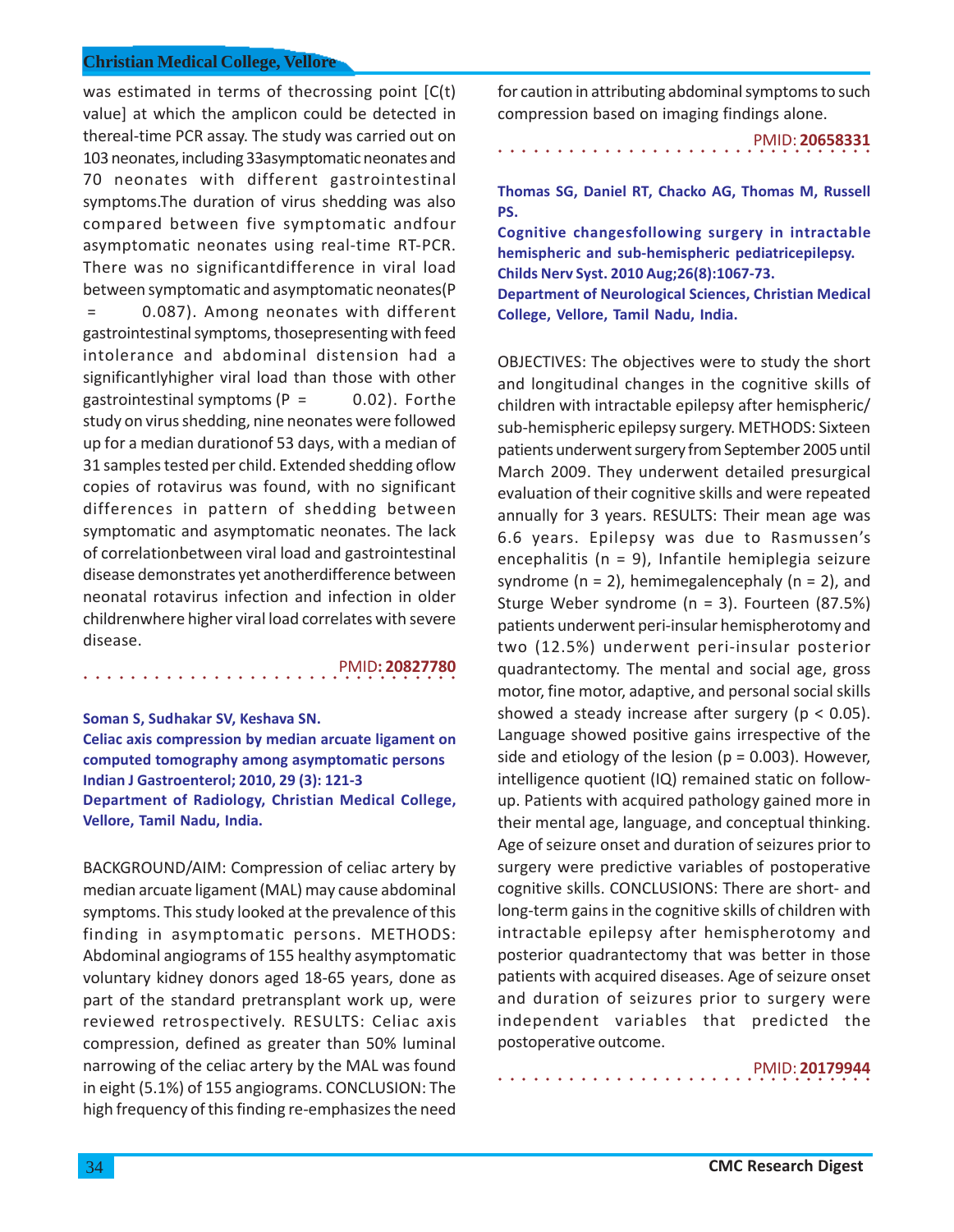**Vedantam A, Subramanian V, Rao NV, John KR. Malnutrition in free-living elderly in rural south India: prevalence and risk factors. Public Health Nutr; 2010, 13 (9): 1328-32 Department of Community Health, Christian Medical College, Vellore, Tamil Nadu, India. vedantam.aditya@gmail.com**

OBJECTIVE: To estimate the prevalence of malnutrition among free-living elderly in a rural population of south India. DESIGN: Cross-sectional study. Nutritional status was assessed using the Mini Nutritional Assessment (MNA) questionnaire, which is an eighteen-item nutritional screening instrument used in the elderly. SETTING: Kaniyambadi block, a rural development block in the state of Tamil Nadu, south India. SUBJECTS: Community-dwelling elderly (aged 60 years and above). RESULTS: As evaluated by the MNA, 14 % of the 227 subjects were malnourished and 49 % were at risk of malnourishment. No significant difference was found between men and women. The majority of the elderly were living with their children, had no income and consumed three meals per day. Older age (P < 0.001), decreased food intake (P < 0.001) and consuming fewer meals (P < 0.001) were independently associated with lower MNA scores. CONCLUSIONS: More than 60 % of the subjects had low MNA scores (<23.5) indicating that deficient protein-energy intake is common among rural elderly of south India and requires more attention.

PMID: **19807935**

# **CLINICAL TRIALS:**

○○○○○○○○○○○○○○○○○○○○○○○○○○○○ ○○○○○

**David D, Samuel P, David T, Keshava SN, Irodi A, Peter JV. An open-labelled randomized controlled trial comparing costs and clinical outcomes of open endotracheal suctioning with closed endotracheal suctioning in mechanically ventilated medical intensive care patients J Crit Care; 2010,**

**Department of Medicine II, Christian Medical College & Hospital, Vellore, 632004, Tamil Nadu, India.**

PURPOSE: Closed endotracheal suctioning (CES) may impact ventilator-associated pneumonia (VAP) risk by reducing environmental contamination. In developing countries where resource limitations constrain the provision of optimal bed space for critically ill patients, CES assumes greater importance. MATERIALS AND METHODS: In this prospective, open-labeled, randomized controlled trial spanning 10 months, we compared CES with open endotracheal suctioning (OES) in mechanically ventilated patients admitted to the medical intensive care unit (ICU) of a universityaffiliated teaching hospital. Patients were followed up from ICU admission to death or discharge from hospital. Primary outcome was incidence of VAP. Secondary outcomes included mortality, cost, and length of stay. RESULTS: Two hundred patients were recruited, 100 in each arm. The incidence of VAP was 23.5%. Closed endotracheal suctioning was associated with a trend to a reduced incidence of VAP (odds ratio, 1.86; 95% confidence interval,  $0.91-3.83$ ; P = .067). A significant benefit was, however, observed with CES for late-onset VAP ( $P = .03$ ). Mortality and duration of ICU and hospital stay were similar in the 2 groups. The cost of suction catheters and gloves was significantly higher with CES (Rs 272 [US \$5.81] vs Rs 138 [US \$2.94], P < .0001). Nine patients need to be treated with CES to prevent 1 VAP (95% confidence interval, -0.7 to 22). CONCLUSIONS: In the ICU setting in a developing country, CES may be advantageous in reducing the incidence of VAP, particularly late-onset VAP. These results mandate further studies in this setting before specific guidelines regarding the routine use of CES are proposed.

### PMID: **21106340**

**Pichamuthu K, Jerobin J, Nair A, John G, Kamalesh J, Thomas K, Jose A, Fleming JJ, Zachariah A, David SS, Daniel D, Peter JV.**

**Bioscavenger therapy for organophosphate poisoning an open-labeled pilot randomized trial comparing fresh frozen plasma or albumin with saline in acute organophosphate poisoning in humans.**

**Clin Toxicol; 2010, 48 (8): 813-9**

○○○○○○○○○○○○○○○○○○○○○○○○○○○○○○○○○

**Medical Intensive Care Unit, Christian Medical College & Hospital, Ida Scudder Road, Vellore 632 004, Tamil Nadu, India.**

INTRODUCTION: Traditional treatment of organophosphate poisoning (OP) with oximes has had limited success. Fresh frozen plasma (FFP) or albumin, acting as bioscavengers to mop up free organophosphate, has been recently proposed as a treatment modality. In this pilot open-label, three-arm, randomized controlled study exploring proof of concept,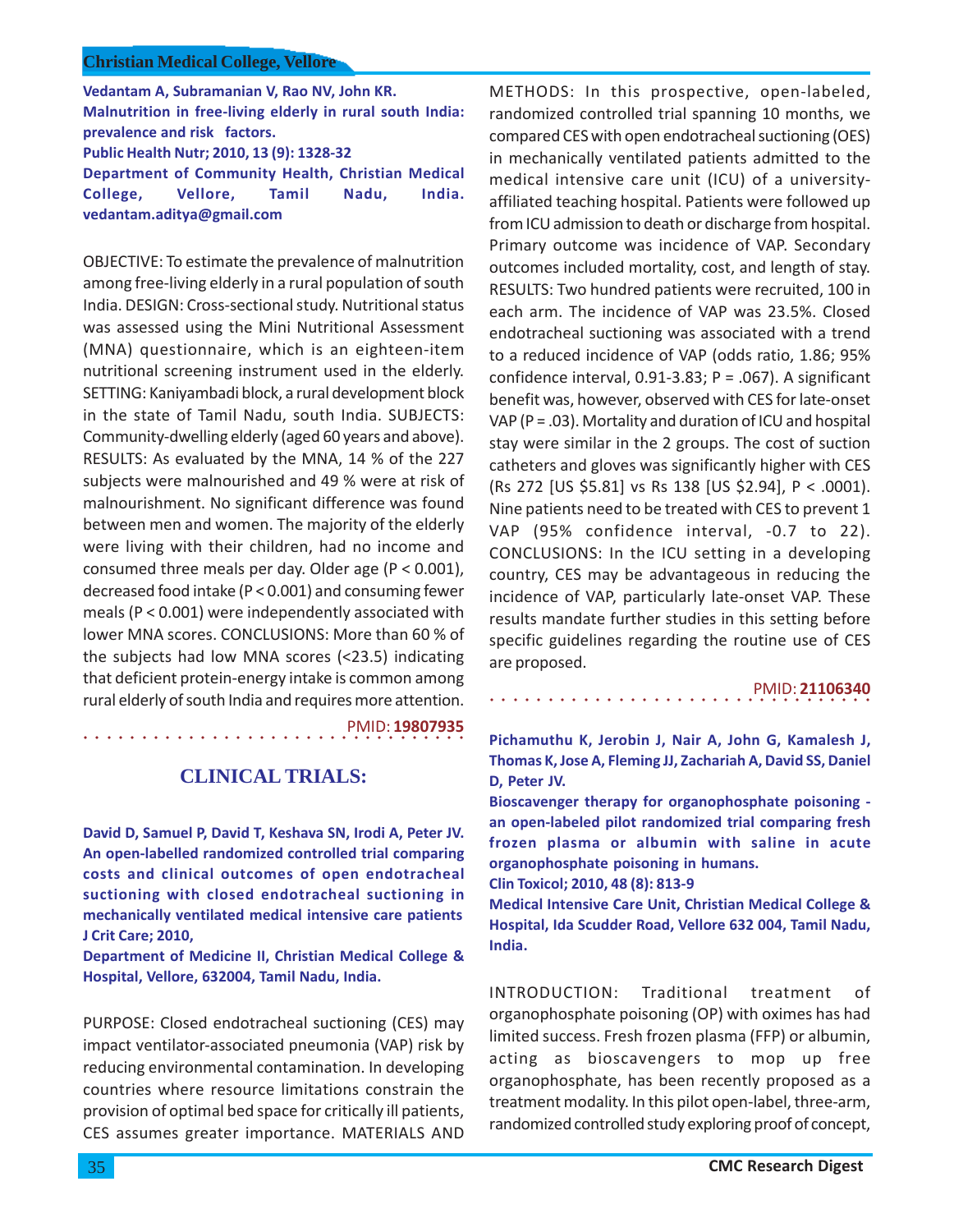we evaluated if bioscavenger therapy had a role in OP. PATIENTS AND METHODS: Sixty patients with significant poisoning presenting within 12 hours, with suppression of pseudocholinesterase activity to < 1,000 U/L, were randomized to receive FFP (8 bags, 250 mL each over 3 days), 20% human albumin (4 x 100 mL over 3 days), or saline (2,000 mL over 3 days) in addition to atropine and supportive care. Pseudocholinesterase and organophosphate levels were measured pretreatment, post-infusion (Day 2, Day 3), and predischarge and expressed as mean +/ standard error. The incidence of intermediate syndrome, need for mechanical ventilation, atropine requirement, and mortality were assessed. RESULTS: Twenty patients received albumin and 19 patients each FFP or saline. FFP increased pseudocholinesterase levels (250 +/- 44-1,241 +/- 364 U/L) significantly (p = 0.007). Small, nonsignificant increases were observed with saline  $(160 +/- 30-259 +/- 78)$  and albumin (146 +/- 18-220 +/- 61). Organophosphate levels reduced in all 3 arms; no clear-cut trends were observed. We observed more cases of intermediate syndrome with FFP [10/19 (53%) vs. 5/20 (25%) vs. 5/ 19 (26%), FFP, albumin, and saline arms ( $p = 0.15$ )]. The interventions did not affect ventilatory requirements (14/19 vs. 15/20 vs. 14/19) or prevent delayed intubation. There were no differences in mean (+/-standard error) atropine requirement (in milligrams) in the first 3 days (536 +/- 132 vs. 361 +/  $-$  125 vs. 789 +/ $-$  334) and duration (in days) of ventilation (10.0 +/- 2.1 vs. 7.1 +/- 1.5 vs. 7.5 +/- 1.5) or hospital stay (12.4 +/- 2.2 vs. 9.8 +/- 1.4 vs. 9.8 +/ - 1.6). Two patients developed adverse effects with FFP. Mortality was similar (4/19 vs.  $5/20$  vs.  $2/19$ , p = 0.6). CONCLUSIONS: Despite significant increase in pseudocholinesterase levels with FFP, this pilot study did not demonstrate favorable trends in clinical outcomes with FFP or albumin.

PMID: **20923392**

**Sarkar R, Sowmyanarayanan TV, Samuel P, Singh AS, Bose A, Muliyil J, Kang G.**

**Comparison of group counseling with individual counseling in the comprehension ofinformed consent: a randomized controlled trial.**

**BMC Med Ethics. 2010 May 14;11:8.**

○○○○○○○○○○○○○○○○ ○○○○○○○○○○○○○○○○

**Department of Gastrointestinal Sciences, Christian Medical College, Vellore – 632004, Tamil Nadu, India.**

BACKGROUND: Studies on different methods to supplement the traditional informedconsent process have generated conflicting results. This study was designed toevaluate whether participants who received group counseling prior toadministration of informed consent understood the key components of the study andthe consent better than those who received individual counseling, based on thehypothesis that group counseling would foster discussion among potentialparticipants and enhance their understanding of the informed consent.

METHODS: Parents of children participating in a trial of nutritional

supplementation were randomized to receive either group counseling or individual counseling prior to administration of the informed consent. To assess theparticipant's comprehension, a structured questionnaire was administeredapproximately 48-72 hours afterwards by interviewers who were blinded to theallocation group of the respondents.

RESULTS: A total of 128 parents were recruited and follow up was established with118 (90.2%) for the study. All respondents were aware of their child'sparticipation in a research study and the details of sample collection. However, their understanding of study purpose, randomization and withdrawal was poor.There was no difference in comprehension of key elements of the informed consent between the intervention and control arm.

CONCLUSIONS: The results suggest that the group counseling might not influencethe overall comprehension of the informed consent process. Further research isrequired to devise better ways of improving participants' understanding ofrandomization in clinical trials.

PMID**: 20470423**

**Singh AS, Kang G, Ramachandran A, Sarkar R, Peter P, Bose A.**

○○○○○○○○○○○○○○○○ ○○○○○○○○○○○○○○○○

**Locally made ready to use therapeutic food for treatment of malnutrition a randomized controlled trial Indian Pediatr; 2010, 47 (8): 679-86.**

**Departments of Gastrointestinal Sciences and Community Health, Christian Medical College, Vellore TN 632004, India.**

.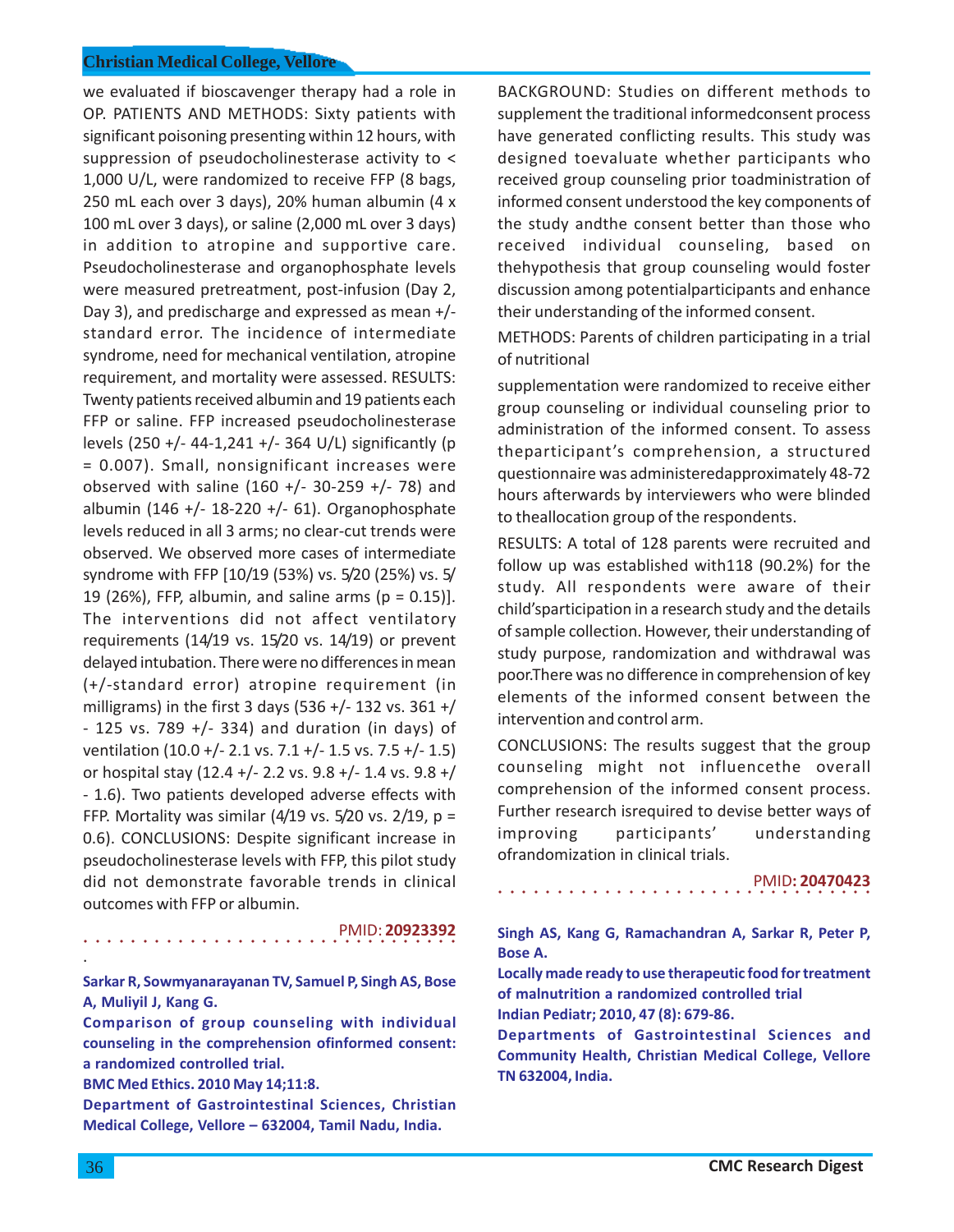OBJECTIVE: To evaluate the effectiveness of a locally made ready-to-use therapeutic food (RUTF) in decreasing mild to moderate malnutrition. DESIGN: A randomized open label, controlled trial. SETTING: Preschools run by the Department of Community Health in Kaniyambadi administrative block, Vellore, India; duration of follow-up 3 months from the date of recruitment. PARTICIPANTS: Pupils aged 18 -60 months with Weight-for-Age 2 SD. INTERVENTIONS: A locally produced energy-dense supplement (RUTF), and the current standard of care [teaching caregivers how to make a fortified cereal-milk supplement called High Calorie Cereal Milk (HCCM)]. MAIN OUTCOME MEASURES: Increase in weight-for-age status; increase in levels of plasma zinc, vitamin B12, serum albumin and haemoglobin. Results: The Mean (SD) weight gain at 3 months was higher in the RUTF group: RUTF (n=51): 0.54 kg; (SE = 0.05; 95% CI = 0.44 - 0.65) vs HCCM  $(n=45)$ : 0.38 kg;(SE = 0.06; 95% CI = 0.25 - 0.51), P = 0.047. The weight gain per kilogram of body weight was directly proportional to the severity of malnutrition. CONCLUSIONS: Community-based treatment showed weight gain in both groups, the gain being higher with RUTF.

PMID: **20972285**

# **EXPERIMENTAL RESEARCH:**

**Abraham P, Kolli VK, Rabi S.**

○○○○○○○○○○○○○○○○○○○○○○○○○○○○ ○○○○○

**Melatonin attenuates methotrexate-inducedoxidative stress and renal damage in rats.**

**Cell Biochem Funct. 2010Jul;28(5):426-33.**

**Department of Biochemistry, Christian Medical College, Bagayam, Vellore 632002, Tamil Nadu, India. premilaabraham@yahoo.com**

Nephrotoxicity is an adverse side effect of methotrexate (MTX) chemotherapy. The present study verifies whether melatonin, an endogenous antioxidant prevents MTX-induced renal damage. Adult rats were administered 7 mg/kg body weight MTX intraperitoneally for 3 days. In the melatonin pretreated rats, 40 mg/ kg body weight melatonin was administered daily intraperitoneally 1 h before the administration of MTX. The rats were killed 12 h after the final dose of MTX/vehicle. The kidneys were used for light microscopic and biochemical studies. The

markers of oxidative stress were measured along with the activities of the antioxidant enzymes and myeloperoxidase activity in the kidney homogenates. Pretreatment with melatonin reduced MTX induced renal damage both histologically and biochemically as revealed by normal plasma creatinine levels. Melatonin pretreatment reduced MTX induced oxidative stress, alteration in the activity of antioxidant enzymes as well as elevation in myeloperoxidase activity. The results suggest that melatonin has the potential to reduce MTX induced oxidative stress, neutrophil infiltration as well as renal damage. As melatonin is an endogenous antioxidant and is non-toxic even in high doses it is suggested that melatonin may be beneficial in minimizing MTX induced renal damage in humans.

○○○○○○○○○○○○○○○○○○○○○○○○○○○○○○○○○ PMID: **20589739**

**George N, Shiny PJ, Miriam J, Nancy CA, Dhanasekar KR, Peedicayil J.**

**Inhibitory effect of anticholinergics on the contraction of isolated caprine urinary bladder detrusor muscle Auton Autacoid Pharmacol; 2010, 30 (3): 173-7 Department of Pharmacology, Christian Medical College, Vellore 632002, India.**

This study investigated whether four anticholinergics which are not clinically used for relaxing the urinary bladder detrusor muscle inhibit the contraction of isolated caprine (goat) detrusor muscle: cyclopentolate (100 nm), homatropine (5 microm), ipratropium (500 nm) and valethamate (1 microm). The effects of these anticholinergics were compared with tolterodine (3 microm), an anticholinergic clinically used for relaxing the detrusor muscle. The inhibitory effect of each of these five anticholinergics was studied on six strips of caprine detrusor muscle made to contract with 100 mum acetylcholine (ACh) by determining the percent inhibition of height of contraction and the area under the contractile curve (AUC). It was found that all five anticholinergics inhibited the ACh-induced contraction of the caprine detrusor and that this inhibition was reversed by raising the concentration of ACh. Hence, these four anticholinergics, like tolterodine, may be useful in managing clinical conditions that require relaxation of the detrusor muscle.

○○○○○○○○○○○○○○○○○○○○○○○○○○○○○○○○○

PMID: **20085574**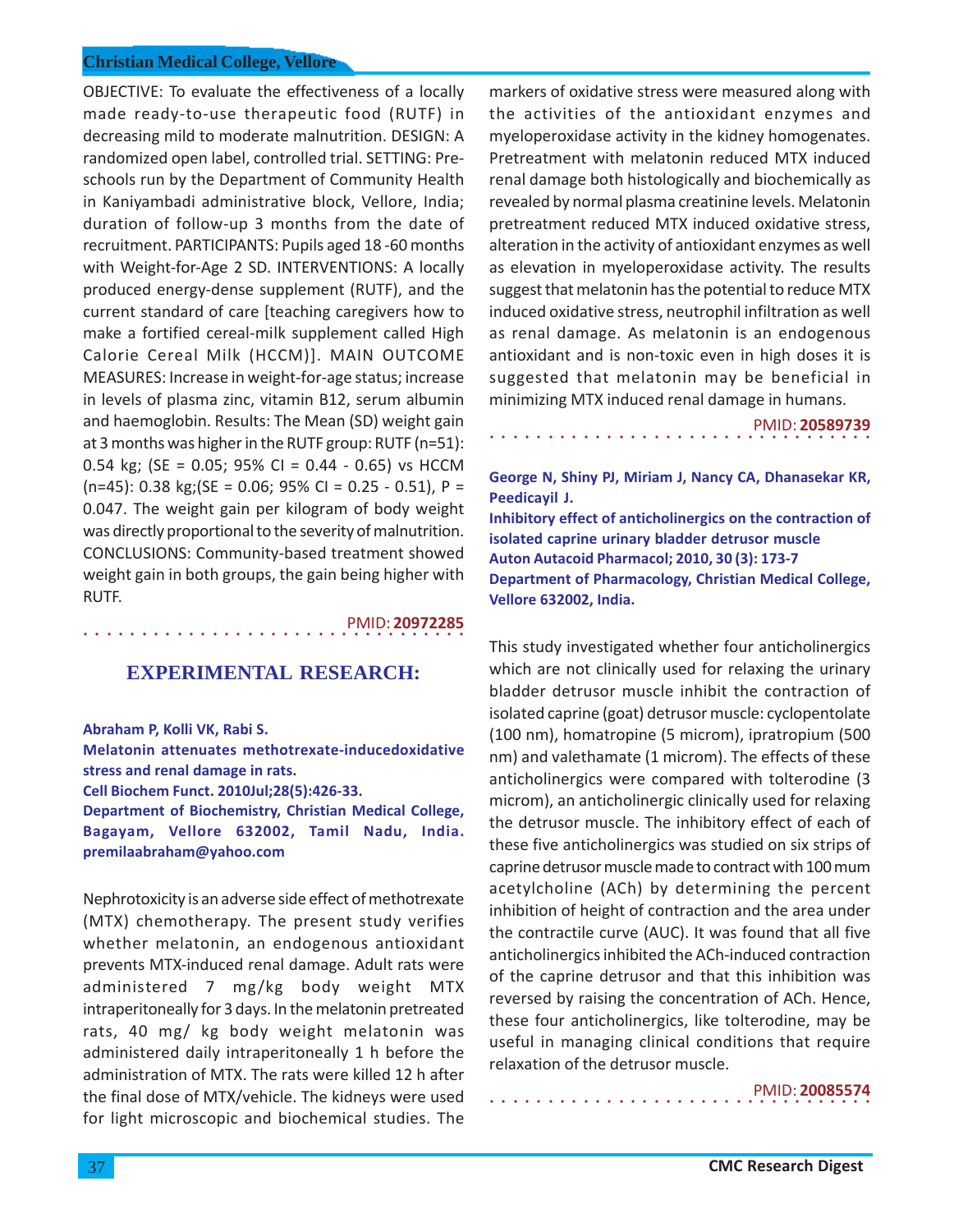**Hareendran S, Sathishkumar S, Abbas S, Mackay AM, Rajan P.**

 **A novel compositionfor the culture of human adipose stem cells which includes complement C3. Cytotechnol. 2010 Oct;62(5):389-402. Epub 2010 Sep 11. Center for Stem Cell Research, Christian Medical College,**

**Bagayam, Vellore, 632002, India.**

Adipose tissue is an easily accessible and abundant source of stem cells. Adipose stem cells (ASCs) are currently being researched as treatment options for repair and regeneration of damaged tissues. The standard culture conditions used for expansion of ASCs contain fetal bovine serum (FBS) which is undefined, could transmit known and unknown adventitious agents, and may cause adverse immune reactions. We have described a novel culture condition which excludes the use of FBS and characterised the resulting culture. Human ASCs were cultured in the novel culture medium, which included complement protein C3. These cultures, called C-ASCs, were compared with ASCs cultured in medium supplemented with FBS. Analysis of ASCs for surface marker profile, proliferation characteristics and differentiation potential indicated that the C-ASCs were similar to ASCs cultured in medium containing FBS. Using a specific inhibitor, we show that C3 is required for the survival of C-ASCs. This novel composition lends itself to being developed into a defined condition for the routine culture of ASCs for basic and clinical applications.

#### PMID: **20835846**

**Rajaian S, Kumar S.**

**There is no need to stent the ureterovesical anastomosis in live renal transplants**

**Indian J Urol; 2010, 26 (3): 454-6**

○○○○○○○○○○○○○○○○ ○○○○○○○○○○○○○○○○

**Department of Urology, Christian Medical College Hospital, Ida Scudder Road, Vellore, Tamil Nadu - 632004, India.**

Double-J (DJ) stents are used in urology practice for various reasons. In renal transplantation, DJ stenting is used to treat the complications like urine leak and ureteric obstruction. However, the role of routine or prophylactic DJ stenting during renal transplantation is debatable. Most of the urinary complications occurring following renal transplantation are because

of poor surgical technique and transplant ureteric ischemia. Routine DJ stenting cannot be a substitute for sound surgical technique, which avoids ureteric devascularization and create watertight ureterovesical anastomosis. DJ stenting increases the risk for complications like recurrent urinary tract infection, stent encrustation, stone formation, hematuria, and severe storage lower urinary tract symptoms. Routine DJ stenting during renal transplantation is not mandatory. It can harm an immunosuppressed renal transplant recipient by predisposing to various complications.

> ○○○○○○○○○○○○○○○○ ○○○○○○○○○○○○○○○○ PMID: **21116376**

# **REVIEWS:**

## **Chacko, G.**

**Parasitic diseases of the central nervous system Semin Diagn Pathol; 2010, 27 (3): 167-85. Division of Neuropathology, Department of Neurological Sciences, Christian Medical College, Vellore, India. geetachacko@cmcvellore.ac.in**

Parasitic infections, though endemic to certain regions, have over time appeared in places far removed from their original sites of occurrence facilitated probably by the increase in world travel and the increasing migration of people from their native lands to other, often distant, countries. The frequency of occurrence of some of these diseases has also changed based on a variety of factors, including the presence of intermediate hosts, geographic locations, and climate. One factor that has significantly altered the epidemiology of parasitic diseases within the central nervous system (CNS) is the HIV pandemic. In this review of the pathology of parasitic infections that affect the CNS, each parasite is discussed in the sequence of epidemiology, life cycle, pathogenesis, and pathology.

### PMID: **20919609**

**Christopher PR, David KV, John SM, Sankarapandian V. Antibiotic therapy forShigella dysentery. Cochrane Database Syst Rev. 2010 Aug 4;(8):CD006784. Family Medicine, Christian Medical College, Vellore, Tamilnadu, India, 632004.**

○○○○○○○○○○○○○○○○ ○○○○○○○○○○○○○○○○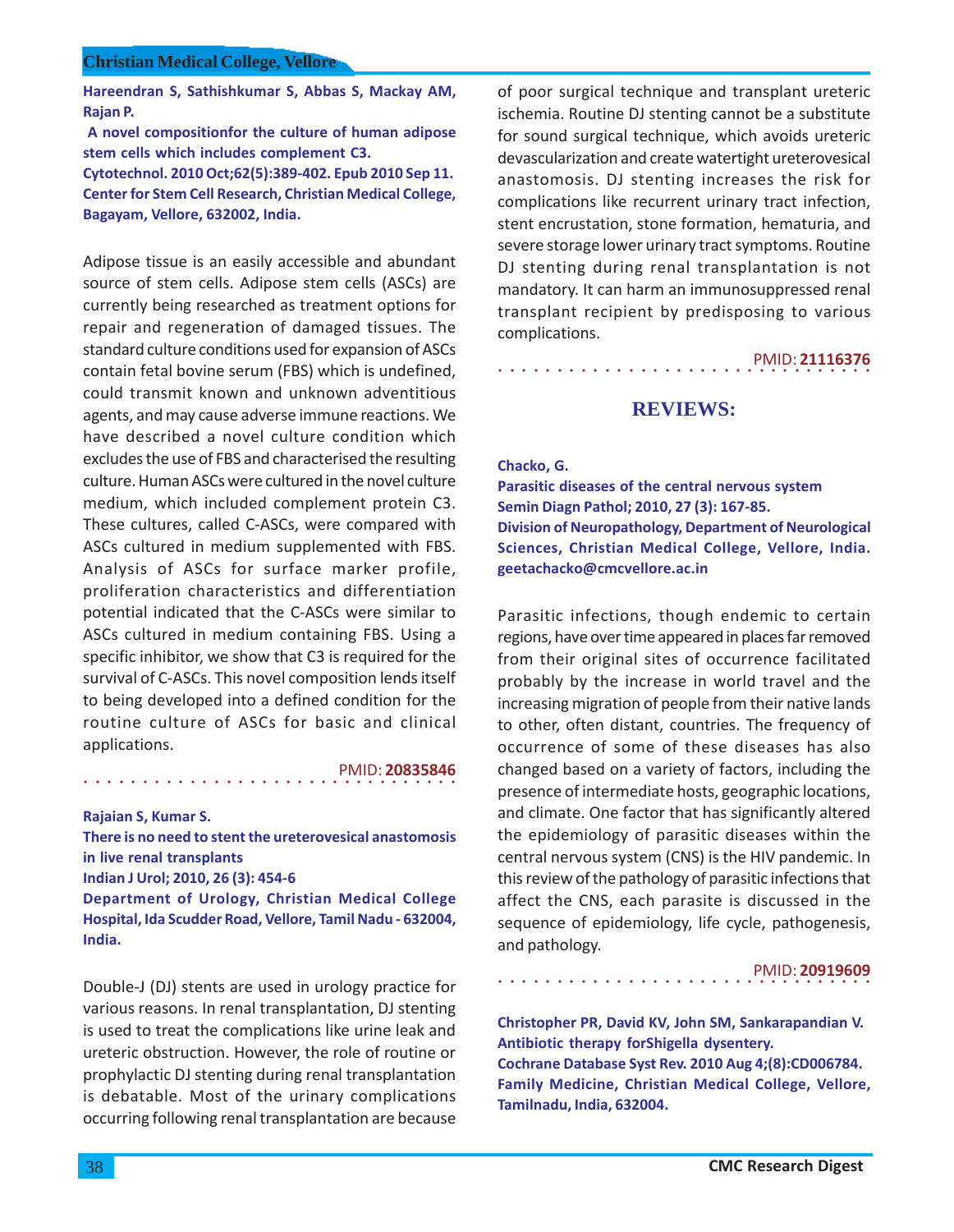BACKGROUND: Shigella dysentery is a relatively common illness and occasionally causes death, worldwide. Mild symptoms are self-limiting but in more severe cases, antibiotics are recommended for cure and preventing relapse. The antibiotics recommended are diverse, have regional differences in sensitivity, and have side effects. OBJECTIVES: To evaluate the efficacy and safety of antibiotics for treating Shigella dysentery. SEARCH STRATEGY: In June 2009 we identified all relevant trials from the following databases: Cochrane Infectious Diseases Group Specialized Register; Cochrane Central Register of Controlled Trials (CENTRAL) (The Cochrane Library 2008, issue 4), MEDLINE, EMBASE, LILACS and the metaRegister of Controlled Trials (mRCT). We also checked conference proceedings for relevant abstracts, and contacted researchers, organizations, and pharmaceutical companies. SELECTION CRITERIA: Randomized controlled trials of antibiotics for Shigella dysentery. DATA COLLECTION AND ANALYSIS: Four authors, working in pairs, independently assessed trial eligibility, methodological quality, and extracted data. We calculated risk ratios (RR) with 95% confidence intervals (CI) for dichotomous data, and used the random-effects model for significant heterogeneity. We explored possible sources of heterogeneity, when present, in subgroup analyses of participant age and percentage of participants with confirmed Shigella infection. MAIN RESULTS: Sixteen trials (1748 participants), spanning four decades and with differing sensitivity to Shigella isolates, met the inclusion criteria. Seven were judged to be at risk of bias due to inadequate allocation concealment or blinding, and 12 due to incomplete reporting of outcome data. Limited data from one three-armed trial of people with moderately severe illness suggest that antibiotics reduce the episodes of diarrhoea at follow-up (furazolidone versus no drug RR 0.21, 95% CI 0.09 to 0.48, 73 participants; cotrimoxazole versus no drug RR 0.30, 95% CI 0.15 to 0.59, 76 participants).There was insufficient evidence to consider any class of antibiotic superior in efficacy in treating Shigella dysentery, but heterogeneity for some comparisons limits confidence in the results. All the antibiotics studied were safe. There was inadequate evidence regarding the role of antibiotics in preventing relapses. AUTHORS' CONCLUSIONS: Antibiotics reduce the duration of Shigella dysentery. Regularly updated local or regional antibiotic sensitivity patterns to different species and

strains of Shigella are required to guide empiric therapy. More trials adhering to standard guidelines are required to evaluate the role of antibiotics in the treatment of severe forms of Shigella dysentery and in groups who are at high risk of complications.

## PMID: **20687081**

**George K, Kamath MS. Fertility and age J Hum Reprod Sci; 2010, 3 (3): 121-3 Reproductive Medicine Unit, Christian Medical College Hospital, Vellore, Tamil Nadu, India.**

○○○○○○○○○○○○○○○○○○○○○○○○○○○○○○○○○

The changing social scenario together with economic growth and an increase in job opportunities has to a great extent reduced gender inequality and has resulted in more and more older women seeking help from infertility clinics. Fertility and aging have always been closely linked and the age of the female partner remains the single most important factor in predicting success with treatment. Although tests for the ovarian reserve are an important informative tool and are helpful in selecting treatment options, they are poor predictors of the outcome.

○○○○○○○○○○○○○○○○○○○○○○○○○○○○○○○○○ PMID: **21234171**

#### **Jacob KS.**

**The assessment of insight across cultures Indian J Psychiatry; 2010, 52 (4): 373-7 Department of Psychiatry, Christian Medical College, Vellore, India.**

The assessment of insight is a part of the routine clinical examination for people with mental illness. Such assessment, by psychiatrists, is based on the current definitions of insight, which rely on western notions of health and illness. This paper discusses the recent findings of illness perspectives of people with a variety of physical diseases and mental disorders from India. Studies on insight in schizophrenia and bipolar disorders also examined explanatory models of illness among patients, relatives, and the general population. The findings argue for the fact that the assessment of insight should be against the local cultural standards rather than universal yardsticks. The assessment of insight should evaluate awareness, attribution, and action. People with psychosis who are able to re-label their psychotic experience, offer non-delusional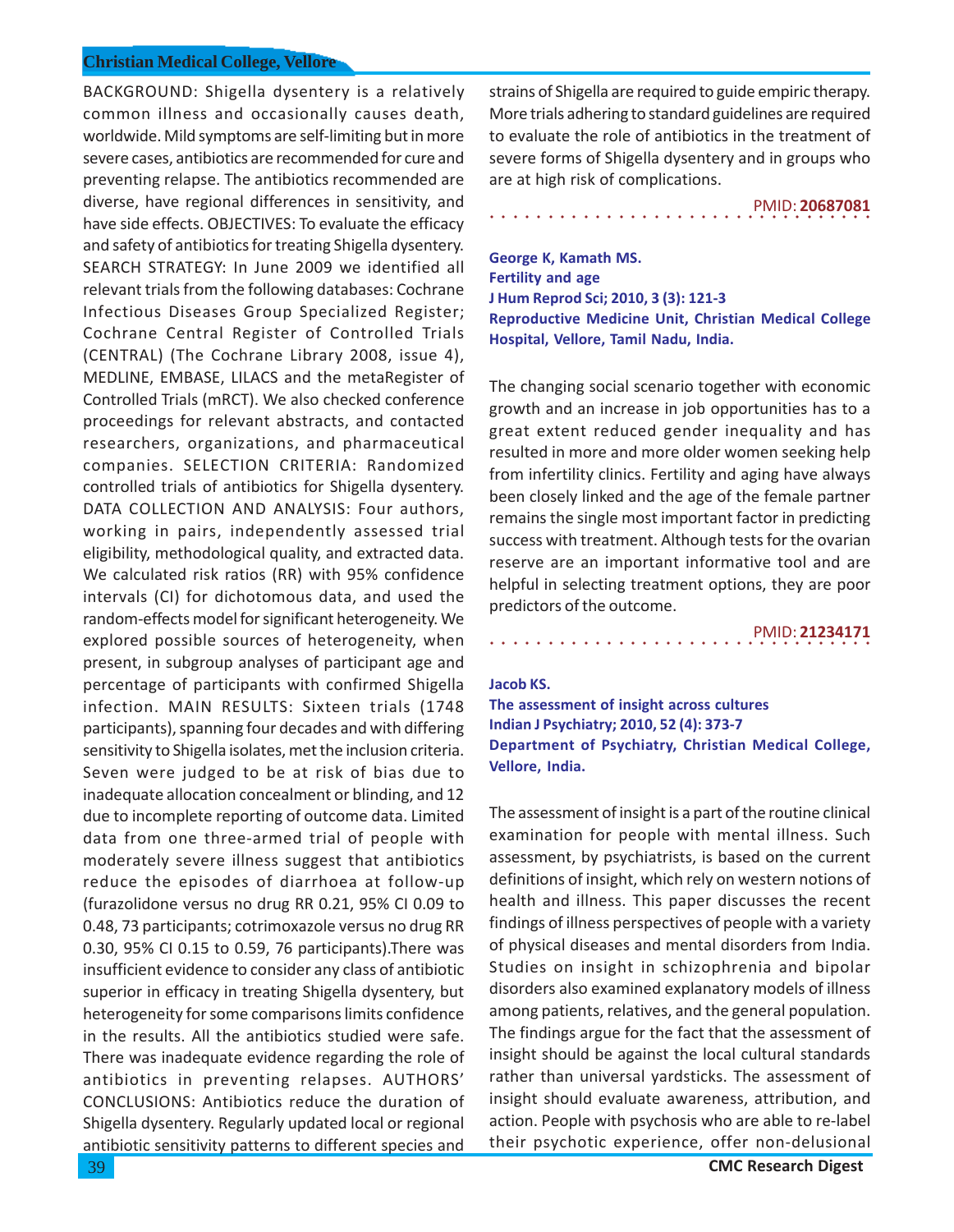explanations for changes in themselves, which correspond to beliefs about illness held by the subculture, admit to the need for restitution, and seek locally available help, can be said to possess insight. The results recommend the use of universal conventions to assess insight in people with psychosis rather than the use of uniform criteria.

○○○○○○○○○○○○○○○○ ○○○○○○○○○○○○○○○○ PMID: **21267375**

**Sinclair D, Preziosi MP, Jacob John T, Greenwood B. The epidemiology ofmeningococcal disease in India. Trop Med Int Health. 2010 Dec;15(12):1421-35. The South Asian Cochrane Centre, Christian Medical College, Vellore, India. davesinkers@yahoo.com**

OBJECTIVE: To undertake a review of the literature on the epidemiology of meningococcal disease in India, with a view to informing future control policies. METHODS: We searched the PUBMED, EMBASE, Global Health, IMSEAR and MedIND databases for observational studies relating to the burden of endemic meningococcal disease in India, the occurrence and epidemiological characteristics of epidemics, and the prevalence of individual meningococcal serogroups. RESULTS: The relatively few reports identified suggest that the incidence of endemic meningococcal disease in India is low, but that occasional epidemics of meningococcal disease have been recorded for at least 100 years. The larger epidemics have affected mainly the cities of northern India and have almost universally been caused by meningococci belonging to serogroup A. These epidemics have showed a few characteristics, including a marked seasonality, which are similar to those of epidemic meningococcal A disease in Africa. CONCLUSIONS: New serogroup A-containing meningococcal conjugate vaccines are now being developed and reaching the market, including an affordable monovalent serogroup A vaccine manufactured in India, but intended primarily for use in Africa. These new tools may have a role in containing future Indian epidemics, but their usefulness is dependent on early identification of epidemics. This will require a functional disease surveillance system with adequate laboratory support throughout India.

○○○○○○○○○○○○○○○○ ○○○○○○○○○○○○○○○○ PMID: **21054695**

# **MISCELLANEOUS:**

**Abraham J, Mathai KV, Rajshekhar V, Narayan RK. Jacob Chandy: pioneeringneurosurgeon of India. Neurosurgery. 2010 Sep;67(3):567-75; discussion 575-6. Department of Neurological Sciences, Christian Medical College, Vellore, India.**

Jacob Chandy, WHO passed away in 2007 at the age of 97, was born into a deeply religious Christian family in Kerala, South India. After obtaining his medical education at the MadrasMedicalCollege, Madras, he serendipitously came to work with Dr Paul Harrison, a renowned medical missionary, in the Gulf state of Bahrain. Harrison urged Chandy to pursue training in the fledgling specialty of neurosurgery in North America. Chandy received his neurosurgical training at the Montreal Neurological Institute with Wilder Penfield and in Chicago with Theodore Rasmussen. At Harrison's urging, Chandy decided to return to India after completing his training to work at the ChristianMedicalCollege in Vellore. Thus, it was in 1949 that Chandy established the first neurosurgery department in south Asia in Vellore. He initiated the first neurosurgical training program in India at the ChristianMedicalCollege in 1957, with a distinct North American neurosurgical tradition. He went on to train nearly 20 neurosurgeons, many of whom set up new departments of neurosurgery in their home states. Chandy also had several other remarkable achievements to his credit. Despite the pressures of clinical practice, he insisted on fostering both basic and clinical neurosciences within his department, an arrangement that persists to this day in the Department of Neurological Sciences at the ChristianMedicalCollege, Vellore. As the Principal (Dean) of the ChristianMedicalCollege, Chandy displayed his skills as a medical educator and administrator. In this role, he was instrumental in starting specialty training programs in several other medical and surgical disciplines. His greatest legacies survive in the form of the department that he founded and his trainees and their students who have helped to establish neurosurgery all over the country.

○○○○○○○○○○○○○○○○ ○○○○○○○○○○○○○○○○

PMID: **20647965**

40 **CMC Research Digest**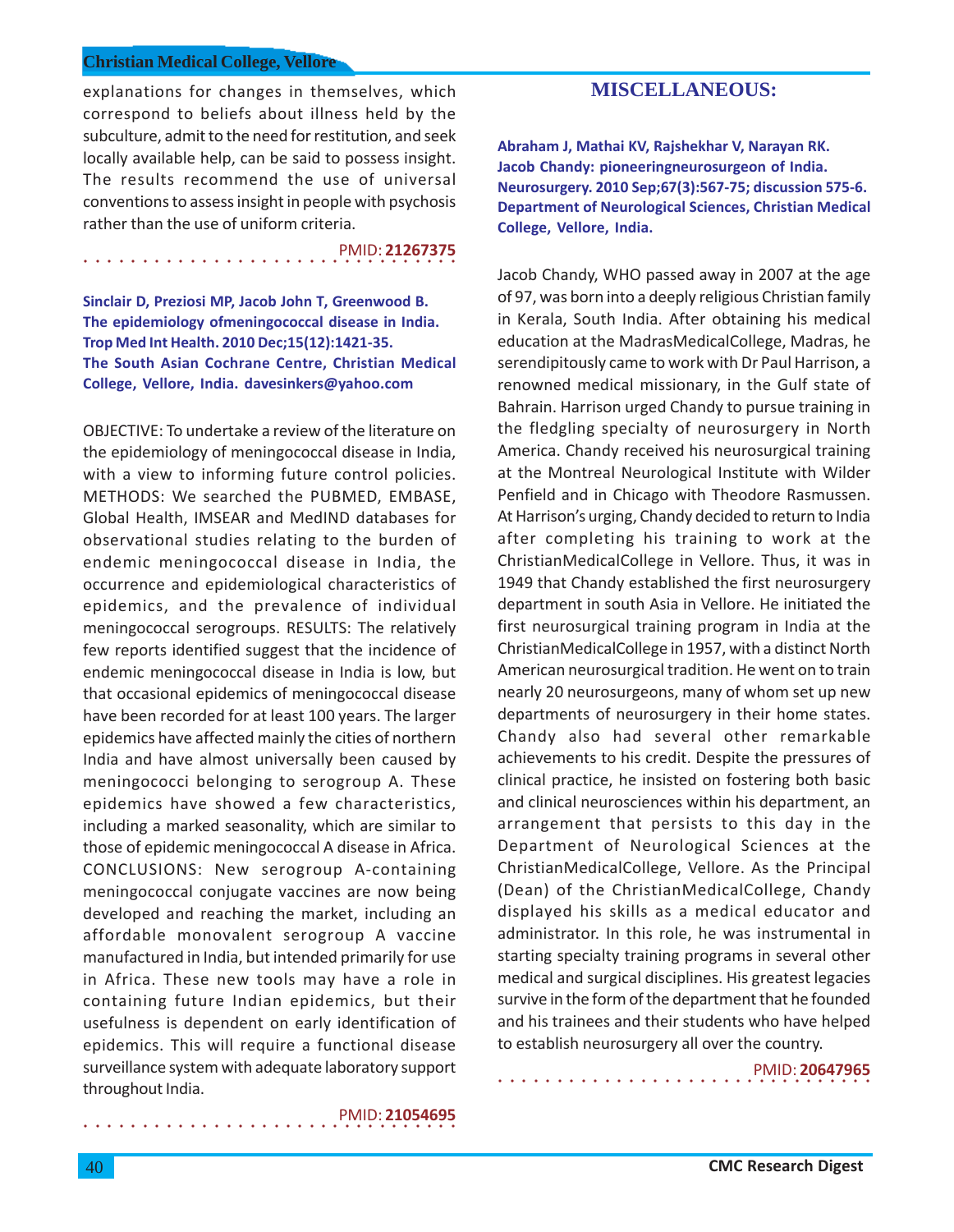**Zachariah A, Mathew G, Seshadri MS, Bhattacharji S, Jacob KS. Regulating medical education, The Hindu dated 10/07/2010.**

○○○○○○○○○○○○○○○○○○○○○○○○○○○○ ○○○○○

#### **Mathew A.**

**Changing Medical Practice through Continuing Medical Education, Health Action 2010 Oct: 4-7.**

○○○○○○○○○○○○○○○○○○○○○○○○○○○○ ○○○○○

**Joseph A, Kang G. Making can-do into must-do; the way forward to health andwealth? Indian J Med Ethics. 2010 Oct-Dec;7(4):238-40.**

○○○○○○○○○○○○○○○○○○○○○○○○○○○○ ○○○○○ PMID**: 22106578.**

**Devanandan S.**

**N P Singh: History of the first intensive care unit in Delhi -reminiscences. Indian J Anaesth. 2010 Nov;54(6):574-5. C.M.C., Vellore - 632 002, Tamil Nadu, India**

As most of us are aware, ventilator support came to stay after the polio epidemic in Denmark in the '50s. Many of us are also aware that Peter Safar, an Anaesthesiologist, is credited with pioneering cardiopulmonary resuscitation (CPR), who also wrote a book titled "The ABC of Resuscitation" in 1957 for training the public in CPR. It was later adopted by the American Heart Association. He also started the first intensive care unit (ICU) in 1958 in the USA. Ten years later, from 1968, the specialty grew from strength to strength in our country and, in 1992, the Society of Critical Care Medicine was formed.

PMID: **21224980**

#### **Ganesh A, Ganesh, G.**

**Reflective writing by final year medical students: lessons for curricular change.**

# **Natl Med J India; 2010, 23 (4): 226-30**

○○○○○○○○○○○○○○○○○○○○○○○○○○○○ ○○○○○

**Department of Family Medicine, Christian Medical College, Community Health and Training Centre, Bagayam, Vellore 632002, Tamil Nadu. alkaganesh8@gmail.com**

BACKGROUND: Reflective writinghas been used in undergraduate medical curricula to inculcate

empathetic attitudes in medical students. Journal writing has been used to enhance reflection in a confidential space. We aimed to introduce our medical students to reflective writing of their daily experiences, both to enhance empathetic attitudes as well as to use the entries to Inform curricular changes. METHODS: We invited 16 final year medical students posted in the Department of Medicine to record their emotional experiences during a 6-week posting. Freedom to abstain without prejudice was emphasized, yet all 16 students complied. RESULTS: According to the principle of grounded theory, the entries were grouped into 8 themes: (i) doctor-patient relationship; (ii) personal inadequacy; (iii) empathy; (iv) communication skills; (v) doctor's competence; (vi) patient behaviour; (vii) hospital practices; and (viii) personal feelings. There were 179 entries which were evaluable under the above categories, with no significant gender differences. Based on the entries, the following curricular suggestions were made: (i) use of diaries by medical students to express their emotional reactions and make value judgements, followed by guided discussion by experienced facilitators; (ii) introduction of communication skills courses at appropriate points to enhance Interview skills, empathetic listening, conflict resolution and breaking bad news; (iii) encourage reflection on healthcare delivery and its inequities and suggest methods of dealing with individual patients; and (iv) use of positive feedback and encouragement by faculty. Conclusions. Reflective journal writing by medical students in India gives valuable insights into improving communication skills and professionalism. Appropriate curricular changes should be made to meet the challenges posed by the existing healthcare system.

### PMID: **21192519**

# **Jacob KS. Road Safety: a Public health challenge, The Hindu 06/10/2010**

○○○○○○○○○○○○○○○○○○○○○○○○○○○○○○○○○

○○○○○○○○○○○○○○○○○○○○○○○○○○○○○○○○○

○○○○○○○○○○○○○○○○○○○○○○○○○○○○○○○○○

**Jacob KS. Power, Privilege, Corruption, hypocrisy, The Hindu 28/09/2011**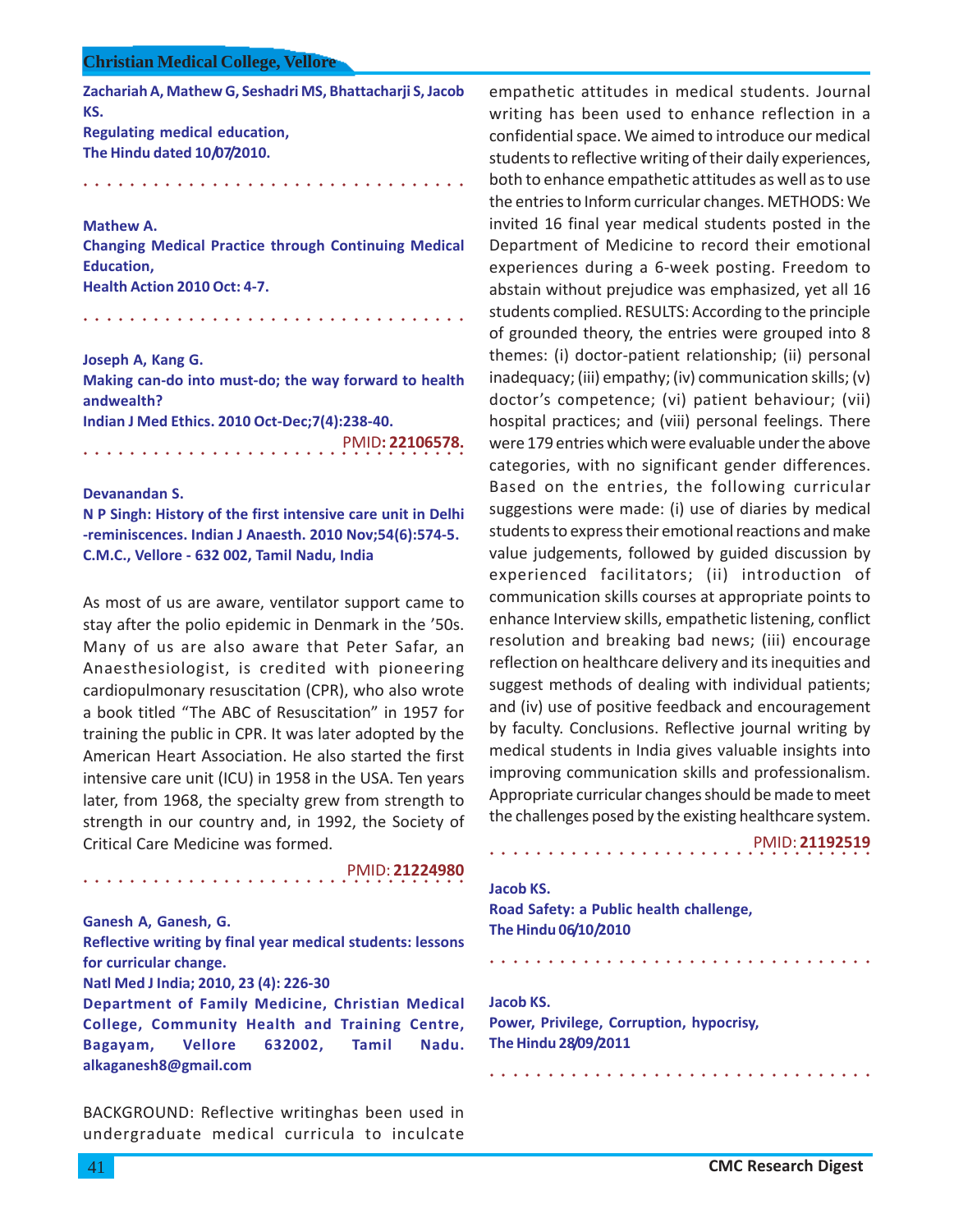**Jacob KS.**

**Millennium Development Goals and India, The Hindu 20/10/2010**

○○○○○○○○○○○○○○○○ ○○○○○○○○○○○○○○○○

○○○○○○○○○○○○○○○○ ○○○○○○○○○○○○○○○○

**Jacob KS. Creating wealth without Justice, The Hindu**

**Jacob KS. For more humanity in medicine, The Hindu 11/09/2010**

#### **Kang G.**

**Public health, preparedness and the World Health Organization response to swine flu in 2009 Indian J Med Ethics; 2010, 7 (3): 168-70 Department of Gastrointestinal Sciences, Christian Medical College, Vellore Tamil Nadu 632 004, India. gkang@cmcvellore.ac.in**

○○○○○○○○○○○○○○○○ ○○○○○○○○○○○○○○○○

○○○○○○○○○○○○○○○○ ○○○○○○○○○○○○○○○○ PMID: **20806525**

### **Kekre N.**

.

**Microbes strike back: End of golden era of antibiotics? Indian J Urol; 2010, 26 (3): 325**

**Department of Urology, Christian Medical College, Vellore - 632 004, Tamil Nadu, India. E-mail: editor@indianjurol.com.**

○○○○○○○○○○○○○○○○ ○○○○○○○○○○○○○○○○ PMID: **21116347**

#### **Kekre NS.**

**Live operative workshop: Education or advertisement Indian J Urol; 2010, 26 (4): 471**

**Department of Urology, Christian Medical College, Vellore - 632 004, Tamil Nadu, India. editor@indianjurol.com.**

○○○○○○○○○○○○○○○○ ○○○○○○○○○○○○○○○○ PMID: **21369373**

**Mittal R, Perakath, B.**

**Evidence-based surgery: knowledge, attitudes, and perceived barriers among surgical trainees J Surg Educ; 2010, 67 (5): 278-82**

# **Department of Surgery, Unit 5, Christian Medical College, Vellore, Tamilnadu, India. rohinmittal@gmail.com**

OBJECTIVES: This study was conducted to assess the knowledge and attitude of surgical trainees toward evidence-based medicine (EBM) and their perceived barriers to its practice. DESIGN: The McColl questionnaire and the BARRIERS scale were modified and incorporated into a single questionnaire, which was administered to all surgical trainees attending a Continuing Surgical Education meeting. SETTING: Department of Surgery, ChristianMedicalCollege, Vellore, India. PARTICIPANTS: One hundred ten surgical trainees from 22 medical colleges. RESULTS: In all, 84.5% (93/110) trainees returned the questionnaire. The attitudes toward EBM were welcoming, although individual participants reported they welcomed EBM more than their colleagues did. Participants agreed that EBM was useful in everyday practice and that it improved patient care. About 50% of actual practice was considered evidence based. In all, 12.6% (10/89) of participants had received formal training in EBM, and 64.3% (54/84) of participants were aware of the Cochrane database of systemic reviews, but only 35.7% (30/84) read it regularly. Also, 67.8% (61/90) of respondents used protocols and guidelines developed by colleagues. However, 61.5% (56/91) of participants were interested in learning the skills of EBM. The terms absolute risk, relative risk, and clinical effectiveness were understood by >80% of respondents, whereas publication bias, confidence interval, and heterogeneity were poorly understood. The major barriers to practice of EBM were the inability to understand statistical analysis, inadequate facilities for implementation, lack of a single compiled source of literature, relevant literature not being readily available, and insufficient time on the job. CONCLUSIONS: Surgical trainees have a positive attitude towards EBM and have some familiarity with the common terms used in EBM. There is a need to increase awareness of, and provide access to, available sources of medical literature. Formal training in EBM, as well as basic statistical analysis, should form a part of the surgical curriculum to foster an environment favorable to the practice of EBM.

○○○○○○○○○○○○○○○○ ○○○○○○○○○○○○○○○○

PMID: **21035766**

**Panda A.**